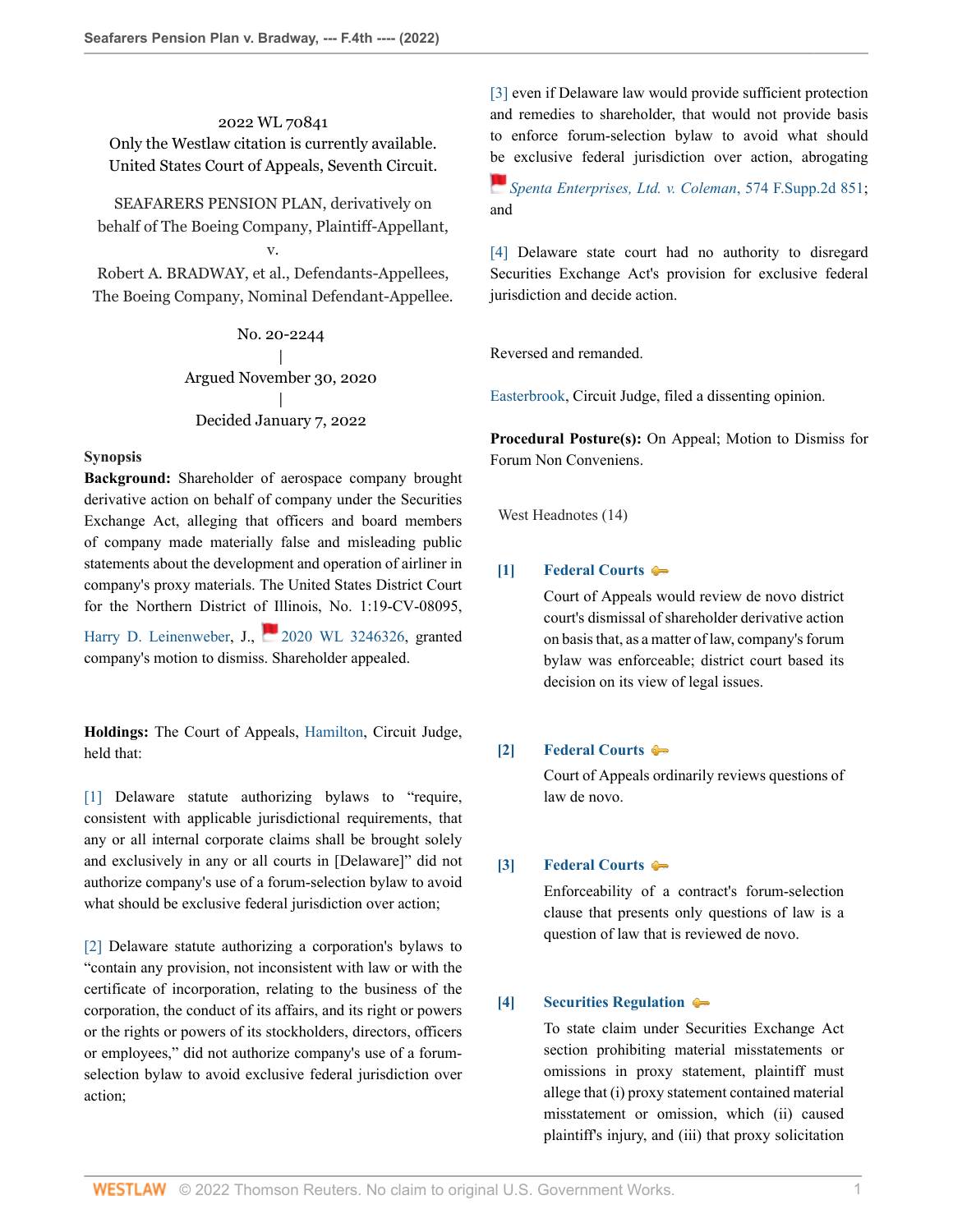itself, rather than particular defect in solicitation, was essential link in accomplishment of transaction. Securities Exchange Act of 1934 §

14, [15 U.S.C.A. § 78n\(a\)\(1\)](http://www.westlaw.com/Link/Document/FullText?findType=L&pubNum=1000546&cite=15USCAS78N&originatingDoc=Ia5e00410700211ec9d07baaeba647595&refType=SP&originationContext=document&vr=3.0&rs=cblt1.0&transitionType=DocumentItem&contextData=(sc.Keycite)#co_pp_7b9b000044381).

#### <span id="page-1-2"></span>**[\[5\]](#page-4-1) [Securities Regulation](http://www.westlaw.com/Browse/Home/KeyNumber/349B/View.html?docGuid=Ia5e00410700211ec9d07baaeba647595&originationContext=document&vr=3.0&rs=cblt1.0&transitionType=DocumentItem&contextData=(sc.Keycite))**

Section of the Securities Exchange Act prohibiting material misstatements or omissions in proxy statement may be enforced in private actions by shareholders asserting their own rights and in derivative actions asserting rights of a corporation harmed by a violation. Securities

Exchange Act of 1934  $\frac{8}{14}$ , 15 U.S.C.A.  $\frac{8}{15}$  $78n(a)(1)$ .

## <span id="page-1-3"></span>**[\[6\]](#page-4-2) [Securities Regulation](http://www.westlaw.com/Browse/Home/KeyNumber/349B/View.html?docGuid=Ia5e00410700211ec9d07baaeba647595&originationContext=document&vr=3.0&rs=cblt1.0&transitionType=DocumentItem&contextData=(sc.Keycite))**

A derivative suit is considered an asset of the corporation and permits an individual shareholder to bring suit to enforce a corporate cause of action against officers, directors, and third parties.

#### <span id="page-1-0"></span>**[\[7\]](#page-5-0) [Securities Regulation](http://www.westlaw.com/Browse/Home/KeyNumber/349B/View.html?docGuid=Ia5e00410700211ec9d07baaeba647595&originationContext=document&vr=3.0&rs=cblt1.0&transitionType=DocumentItem&contextData=(sc.Keycite))**

Delaware statute authorizing bylaws to "require, consistent with applicable jurisdictional requirements, that any or all internal corporate claims shall be brought solely and exclusively in any or all courts in [Delaware]" did not authorize company's use of a forum-selection bylaw to avoid what should be exclusive federal jurisdiction over shareholder derivative action under the Securities Exchange Act, alleging that officers and board members of company made materially false and misleading public statements about the development and operation of airliner in company's proxy materials; company's bylaw was inconsistent with the jurisdictional requirements of the Securities Exchange Act, and federal courts in Delaware were courts "in" that State, as distinct from courts "of" that State. Securities Exchange Act of 1934

 $§$ §14, 27, 29, 15 U.S.C.A.  $§$ § 78n(a)(1), [78aa](http://www.westlaw.com/Link/Document/FullText?findType=L&pubNum=1000546&cite=15USCAS78AA&originatingDoc=Ia5e00410700211ec9d07baaeba647595&refType=LQ&originationContext=document&vr=3.0&rs=cblt1.0&transitionType=DocumentItem&contextData=(sc.Keycite)), [78cc\(a\)](http://www.westlaw.com/Link/Document/FullText?findType=L&pubNum=1000546&cite=15USCAS78CC&originatingDoc=Ia5e00410700211ec9d07baaeba647595&refType=SP&originationContext=document&vr=3.0&rs=cblt1.0&transitionType=DocumentItem&contextData=(sc.Keycite)#co_pp_8b3b0000958a4); [8 Del. Code § 115](http://www.westlaw.com/Link/Document/FullText?findType=L&pubNum=1000005&cite=DESTT8S115&originatingDoc=Ia5e00410700211ec9d07baaeba647595&refType=LQ&originationContext=document&vr=3.0&rs=cblt1.0&transitionType=DocumentItem&contextData=(sc.Keycite)).

## <span id="page-1-4"></span>**[\[8\]](#page-5-1) [Statutes](http://www.westlaw.com/Browse/Home/KeyNumber/361/View.html?docGuid=Ia5e00410700211ec9d07baaeba647595&originationContext=document&vr=3.0&rs=cblt1.0&transitionType=DocumentItem&contextData=(sc.Keycite))**

Under Delaware law, a bill synopsis is a proper source from which to glean legislative intent where the statutory language seems ambiguous.

#### <span id="page-1-1"></span>**[\[9\]](#page-6-0) [Securities Regulation](http://www.westlaw.com/Browse/Home/KeyNumber/349B/View.html?docGuid=Ia5e00410700211ec9d07baaeba647595&originationContext=document&vr=3.0&rs=cblt1.0&transitionType=DocumentItem&contextData=(sc.Keycite))**

Delaware statute authorizing a corporation's bylaws to "contain any provision, not inconsistent with law or with the certificate of incorporation, relating to the business of the corporation, the conduct of its affairs, and its right or powers or the rights or powers of its stockholders, directors, officers or employees," did not authorize company's use of a forum-selection bylaw to avoid exclusive federal jurisdiction over shareholder derivative action under Securities Exchange Act, alleging that officers and board members of company made materially false and misleading public statements in company's proxy materials; Delaware was not inclined to enable corporations to close courthouse doors entirely on derivative actions asserting federal claims subject to exclusive federal jurisdiction. [Sec](https://1.next.westlaw.com/Link/RelatedInformation/Flag?documentGuid=N12A89830954011E1818090478E4A26AF&transitionType=InlineKeyCiteFlags&originationContext=docHeaderFlag&Rank=0&ppcid=87af63fa54164b0496d5b848dd82ec18&contextData=(sc.Keycite) )urities Exchange Act of 1934 §§ 14, 27, 29,

15 U.S.C.A.  $\S$  78n(a)(1), [78aa](http://www.westlaw.com/Link/Document/FullText?findType=L&pubNum=1000546&cite=15USCAS78AA&originatingDoc=Ia5e00410700211ec9d07baaeba647595&refType=LQ&originationContext=document&vr=3.0&rs=cblt1.0&transitionType=DocumentItem&contextData=(sc.Keycite)), [78cc\(a\);](http://www.westlaw.com/Link/Document/FullText?findType=L&pubNum=1000546&cite=15USCAS78CC&originatingDoc=Ia5e00410700211ec9d07baaeba647595&refType=SP&originationContext=document&vr=3.0&rs=cblt1.0&transitionType=DocumentItem&contextData=(sc.Keycite)#co_pp_8b3b0000958a4) [8](http://www.westlaw.com/Link/Document/FullText?findType=L&pubNum=1000005&cite=DESTT8S109&originatingDoc=Ia5e00410700211ec9d07baaeba647595&refType=LQ&originationContext=document&vr=3.0&rs=cblt1.0&transitionType=DocumentItem&contextData=(sc.Keycite)) [Del. Code § 109](http://www.westlaw.com/Link/Document/FullText?findType=L&pubNum=1000005&cite=DESTT8S109&originatingDoc=Ia5e00410700211ec9d07baaeba647595&refType=LQ&originationContext=document&vr=3.0&rs=cblt1.0&transitionType=DocumentItem&contextData=(sc.Keycite)).

## <span id="page-1-5"></span>**[\[10\]](#page-6-1) [Statutes](http://www.westlaw.com/Browse/Home/KeyNumber/361/View.html?docGuid=Ia5e00410700211ec9d07baaeba647595&originationContext=document&vr=3.0&rs=cblt1.0&transitionType=DocumentItem&contextData=(sc.Keycite))**

Under Delaware law, more specific statutory provisions ordinarily take precedence over more general provisions.

# <span id="page-1-6"></span>**[\[11\]](#page-6-2) [Corporations and Business](http://www.westlaw.com/Browse/Home/KeyNumber/101/View.html?docGuid=Ia5e00410700211ec9d07baaeba647595&originationContext=document&vr=3.0&rs=cblt1.0&transitionType=DocumentItem&contextData=(sc.Keycite)) [Organizations](http://www.westlaw.com/Browse/Home/KeyNumber/101/View.html?docGuid=Ia5e00410700211ec9d07baaeba647595&originationContext=document&vr=3.0&rs=cblt1.0&transitionType=DocumentItem&contextData=(sc.Keycite))**

Delaware statute authorizing a corporation's bylaws to "contain any provision, not inconsistent with law or with the certificate of incorporation, relating to the business of the corporation, the conduct of its affairs, and its right or powers or the rights or powers of its stockholders, directors, officers or employees,"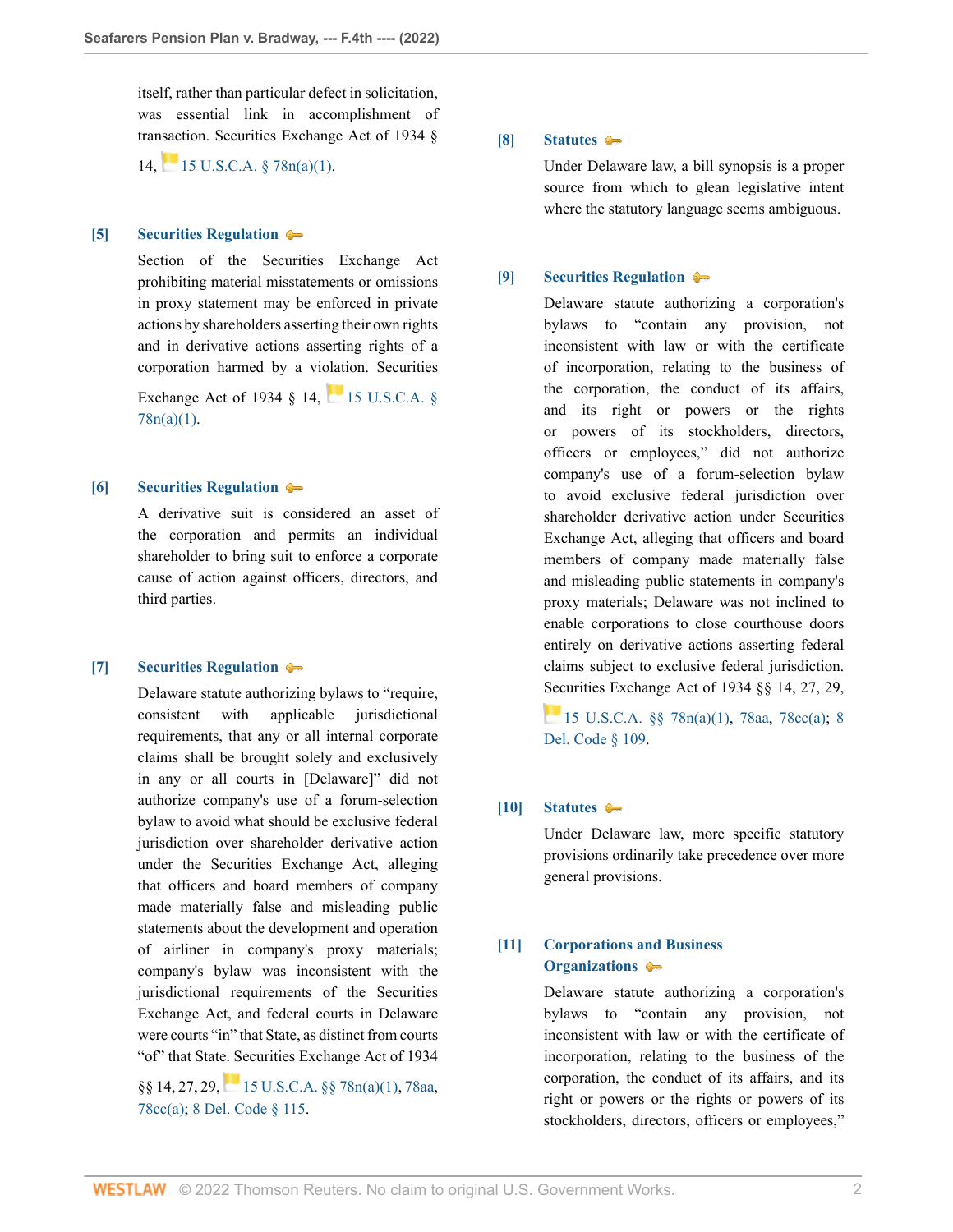includes the limit "not inconsistent with law," which does not invite corporations to avoid nonwaiver provisions like provision of the Securities Exchange Act that deems void contractual waivers of compliance with the requirements of the Act. Securities Exchange Act of 1934 § 29, [15 U.S.C.A. § 78cc\(a\);](http://www.westlaw.com/Link/Document/FullText?findType=L&pubNum=1000546&cite=15USCAS78CC&originatingDoc=Ia5e00410700211ec9d07baaeba647595&refType=SP&originationContext=document&vr=3.0&rs=cblt1.0&transitionType=DocumentItem&contextData=(sc.Keycite)#co_pp_8b3b0000958a4) [8 Del. Code § 109.](http://www.westlaw.com/Link/Document/FullText?findType=L&pubNum=1000005&cite=DESTT8S109&originatingDoc=Ia5e00410700211ec9d07baaeba647595&refType=LQ&originationContext=document&vr=3.0&rs=cblt1.0&transitionType=DocumentItem&contextData=(sc.Keycite))

#### <span id="page-2-0"></span>**[\[12\]](#page-9-0) [Securities Regulation](http://www.westlaw.com/Browse/Home/KeyNumber/349B/View.html?docGuid=Ia5e00410700211ec9d07baaeba647595&originationContext=document&vr=3.0&rs=cblt1.0&transitionType=DocumentItem&contextData=(sc.Keycite))**

Even if Delaware law would provide sufficient protection and remedies to shareholder, with respect to derivative action on behalf of company under the Securities Exchange Act, alleging that officers and board members of company made materially false and misleading public statements about the development and operation of airliner in company's proxy materials, that would not provide basis to enforce forum-selection bylaw to avoid what should be exclusive federal jurisdiction over action; anti-waiver provision of Act did not invite a determination of whether state law offered alternative remedies that might be deemed suffici[ent](https://1.next.westlaw.com/Link/RelatedInformation/Flag?documentGuid=Ia9810ad162d711ddbc7bf97f340af743&transitionType=InlineKeyCiteFlags&originationContext=docHeaderFlag&Rank=0&ppcid=87af63fa54164b0496d5b848dd82ec18&contextData=(sc.Keycite) ) against an inchoate standard; abrogating *[Spenta Enterprises, Ltd.](http://www.westlaw.com/Link/Document/FullText?findType=Y&serNum=2016679314&pubNum=0004637&originatingDoc=Ia5e00410700211ec9d07baaeba647595&refType=RP&originationContext=document&vr=3.0&rs=cblt1.0&transitionType=DocumentItem&contextData=(sc.Keycite))*

*v. Coleman*[, 574 F.Supp.2d 851](http://www.westlaw.com/Link/Document/FullText?findType=Y&serNum=2016679314&pubNum=0004637&originatingDoc=Ia5e00410700211ec9d07baaeba647595&refType=RP&originationContext=document&vr=3.0&rs=cblt1.0&transitionType=DocumentItem&contextData=(sc.Keycite)). Securities Exchange Act of 1934 §§ 14, 27, 29, [15](http://www.westlaw.com/Link/Document/FullText?findType=L&pubNum=1000546&cite=15USCAS78N&originatingDoc=Ia5e00410700211ec9d07baaeba647595&refType=SP&originationContext=document&vr=3.0&rs=cblt1.0&transitionType=DocumentItem&contextData=(sc.Keycite)#co_pp_7b9b000044381)

[U.S.C.A. §§ 78n\(a\)\(1\),](http://www.westlaw.com/Link/Document/FullText?findType=L&pubNum=1000546&cite=15USCAS78N&originatingDoc=Ia5e00410700211ec9d07baaeba647595&refType=SP&originationContext=document&vr=3.0&rs=cblt1.0&transitionType=DocumentItem&contextData=(sc.Keycite)#co_pp_7b9b000044381) [78aa,](http://www.westlaw.com/Link/Document/FullText?findType=L&pubNum=1000546&cite=15USCAS78AA&originatingDoc=Ia5e00410700211ec9d07baaeba647595&refType=LQ&originationContext=document&vr=3.0&rs=cblt1.0&transitionType=DocumentItem&contextData=(sc.Keycite)) [78cc\(a\).](http://www.westlaw.com/Link/Document/FullText?findType=L&pubNum=1000546&cite=15USCAS78CC&originatingDoc=Ia5e00410700211ec9d07baaeba647595&refType=SP&originationContext=document&vr=3.0&rs=cblt1.0&transitionType=DocumentItem&contextData=(sc.Keycite)#co_pp_8b3b0000958a4)

## <span id="page-2-2"></span>**[\[13\]](#page-10-0) [States](http://www.westlaw.com/Browse/Home/KeyNumber/360/View.html?docGuid=Ia5e00410700211ec9d07baaeba647595&originationContext=document&vr=3.0&rs=cblt1.0&transitionType=DocumentItem&contextData=(sc.Keycite))**

Under the Supremacy Clause of the United States Constitution, state courts enforce and apply both state and federal law. [U.S. Const. art. 6, cl. 2.](http://www.westlaw.com/Link/Document/FullText?findType=L&pubNum=1000583&cite=USCOARTVICL2&originatingDoc=Ia5e00410700211ec9d07baaeba647595&refType=LQ&originationContext=document&vr=3.0&rs=cblt1.0&transitionType=DocumentItem&contextData=(sc.Keycite))

## <span id="page-2-1"></span>**[\[14\]](#page-10-1) [Securities Regulation](http://www.westlaw.com/Browse/Home/KeyNumber/349B/View.html?docGuid=Ia5e00410700211ec9d07baaeba647595&originationContext=document&vr=3.0&rs=cblt1.0&transitionType=DocumentItem&contextData=(sc.Keycite))**

Delaware state court had no authority to disregard Securities Exchange Act's provision for exclusive federal jurisdiction and decide shareholder derivative action, alleging that officers and board members of company made materially false and misleading public statements about the development and operation of airliner in company's proxy materials, in order to give credit to forum-selection bylaw.

[Sec](https://1.next.westlaw.com/Link/RelatedInformation/Flag?documentGuid=N12A89830954011E1818090478E4A26AF&transitionType=InlineKeyCiteFlags&originationContext=docHeaderFlag&Rank=0&ppcid=87af63fa54164b0496d5b848dd82ec18&contextData=(sc.Keycite) )urities Exchange Act of 1934 §§ 14, 27, 29, 15 U.S.C.A.  $\frac{8}{3}$  78n(a)(1), [78aa](http://www.westlaw.com/Link/Document/FullText?findType=L&pubNum=1000546&cite=15USCAS78AA&originatingDoc=Ia5e00410700211ec9d07baaeba647595&refType=LQ&originationContext=document&vr=3.0&rs=cblt1.0&transitionType=DocumentItem&contextData=(sc.Keycite)), [78cc\(a\).](http://www.westlaw.com/Link/Document/FullText?findType=L&pubNum=1000546&cite=15USCAS78CC&originatingDoc=Ia5e00410700211ec9d07baaeba647595&refType=SP&originationContext=document&vr=3.0&rs=cblt1.0&transitionType=DocumentItem&contextData=(sc.Keycite)#co_pp_8b3b0000958a4)

Appeal from the United States District Court for the Northern District of Illinois, Eastern Division. No. 1:19-CV-08095 — **[Harry D. Leinenweber](http://www.westlaw.com/Link/Document/FullText?findType=h&pubNum=176284&cite=0232327301&originatingDoc=Ia5e00410700211ec9d07baaeba647595&refType=RQ&originationContext=document&vr=3.0&rs=cblt1.0&transitionType=DocumentItem&contextData=(sc.Keycite))**, *Judge.*

## **Attorneys and Law Firms**

[Carol V. Gilden](http://www.westlaw.com/Link/Document/FullText?findType=h&pubNum=176284&cite=0163856901&originatingDoc=Ia5e00410700211ec9d07baaeba647595&refType=RQ&originationContext=document&vr=3.0&rs=cblt1.0&transitionType=DocumentItem&contextData=(sc.Keycite)), Attorney, Cohen Milstein Sellers & Toll PLLC, Chicago, IL, [Amy Miller](http://www.westlaw.com/Link/Document/FullText?findType=h&pubNum=176284&cite=0328506601&originatingDoc=Ia5e00410700211ec9d07baaeba647595&refType=RQ&originationContext=document&vr=3.0&rs=cblt1.0&transitionType=DocumentItem&contextData=(sc.Keycite)), [Richard A. Speirs](http://www.westlaw.com/Link/Document/FullText?findType=h&pubNum=176284&cite=0217553101&originatingDoc=Ia5e00410700211ec9d07baaeba647595&refType=RQ&originationContext=document&vr=3.0&rs=cblt1.0&transitionType=DocumentItem&contextData=(sc.Keycite)), Attorneys, Cohen Milstein Sellers & Toll, New York, NY, for Plaintiff - Appellant Seafarers Pension Plan, derivatively on behalf of The Boeing Company

[Joshua Z. Rabinovitz,](http://www.westlaw.com/Link/Document/FullText?findType=h&pubNum=176284&cite=0358561801&originatingDoc=Ia5e00410700211ec9d07baaeba647595&refType=RQ&originationContext=document&vr=3.0&rs=cblt1.0&transitionType=DocumentItem&contextData=(sc.Keycite)) Attorney, Kirkland & Ellis LLP, Chicago, IL, for Defendants - Appellees

Before [Easterbrook,](http://www.westlaw.com/Link/Document/FullText?findType=h&pubNum=176284&cite=0183259901&originatingDoc=Ia5e00410700211ec9d07baaeba647595&refType=RQ&originationContext=document&vr=3.0&rs=cblt1.0&transitionType=DocumentItem&contextData=(sc.Keycite)) Wood, and [Hamilton](http://www.westlaw.com/Link/Document/FullText?findType=h&pubNum=176284&cite=0184945601&originatingDoc=Ia5e00410700211ec9d07baaeba647595&refType=RQ&originationContext=document&vr=3.0&rs=cblt1.0&transitionType=DocumentItem&contextData=(sc.Keycite)), Circuit Judges.

## **Opinion**

[Hamilton,](http://www.westlaw.com/Link/Document/FullText?findType=h&pubNum=176284&cite=0184945601&originatingDoc=Ia5e00410700211ec9d07baaeba647595&refType=RQ&originationContext=document&vr=3.0&rs=cblt1.0&transitionType=DocumentItem&contextData=(sc.Keycite)) Circuit Judge.

**\*1** On October 29, 2018, a Boeing 737 MAX airliner crashed in the sea near Indonesia, killing everyone on board. A few months later, on March 10, 2019, a second 737 MAX crashed in Ethiopia, again killing everyone on board. Within days of the second crash, all 737 MAX airliners around the world were grounded. The United States Federal Aviation Administration kept the planes grounded until November 18, 2020, when it was satisfied that serious problems with the planes' flight control systems had been corrected.

In December 2019, plaintiff Seafarers Pension Plan, a shareholder of the Boeing Company, filed this derivative suit on behalf of Boeing under Section 14(a) of the Securities

Exchange Act of 1934,  $\frac{15 \text{ U.S.C. } }{$}$  78n(a)(1). The suit alleges that Boeing officers and board members made materially false and misleading public statements about the development and operation of the 737 MAX in Boeing's 2017, 2018, and 2019 proxy materials. The district court dismissed the suit without addressing the merits, applying a Boeing bylaw that gives the company the right to insist that any derivative actions be filed in the Delaware Court of Chancery. We reverse. Because the federal Exchange Act gives federal courts exclusive jurisdiction over actions under it, applying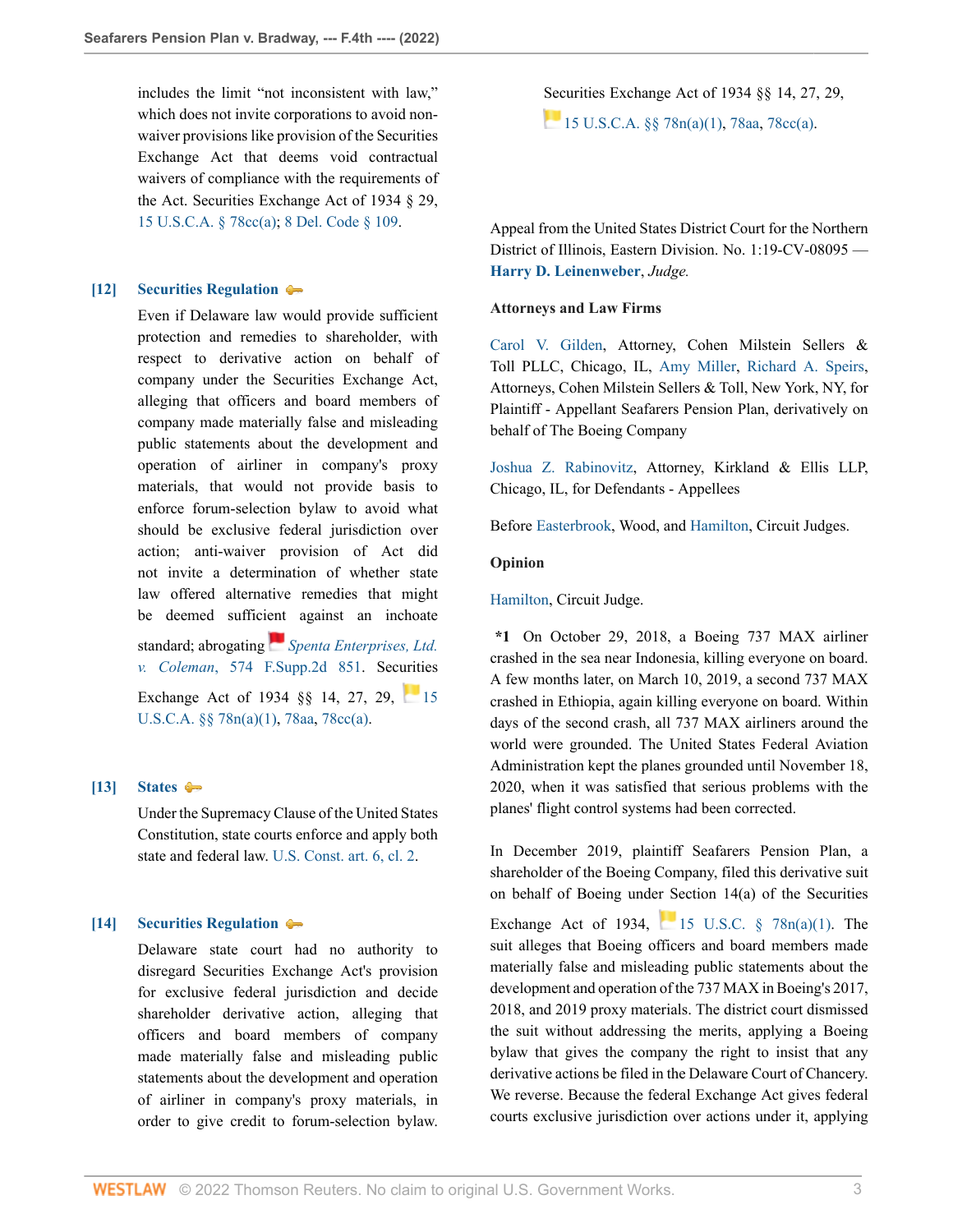the bylaw to this case would mean that plaintiff's derivative Section 14(a) action may not be heard in any forum. That result would be contrary to Delaware corporation law, which respects the non-waiver provision in Section 29(a) of the federal Exchange Act, [15 U.S.C. § 78cc\(a\).](http://www.westlaw.com/Link/Document/FullText?findType=L&pubNum=1000546&cite=15USCAS78CC&originatingDoc=Ia5e00410700211ec9d07baaeba647595&refType=RB&originationContext=document&vr=3.0&rs=cblt1.0&transitionType=DocumentItem&contextData=(sc.Keycite)#co_pp_8b3b0000958a4)

#### I. *Factual and Procedural Background*

The Boeing Company is an international aerospace company headquartered in Illinois and incorporated under Delaware law. Plaintiff Seafarers Pension Plan is a Boeing shareholder. In addition to the loss of 346 lives, the 737 MAX accidents and the subsequent grounding of all 737 MAX planes and ensuing investigations and litigation will end up costing Boeing billions of dollars. This case is a part of that larger picture, but it presents issues that do not call upon us to address the merits of plaintiff's claims or their role in the larger aftermath of the 737 MAX crashes.

The Seafarers Plan filed this derivative suit under Section 14(a) of the Securities Exchange Act of 1934 alleging that Boeing's current and former officers and directors disseminated materially false and misleading proxy statements from 2017 through 2019. See  $15$  U.S.C. §  $78n(a)(1)$ ;[17 C.F.R. § 240.14a-9](http://www.westlaw.com/Link/Document/FullText?findType=L&pubNum=1000547&cite=17CFRS240.14A-9&originatingDoc=Ia5e00410700211ec9d07baaeba647595&refType=LQ&originationContext=document&vr=3.0&rs=cblt1.0&transitionType=DocumentItem&contextData=(sc.Keycite)). The Exchange Act gives federal courts exclusive jurisdiction over suits filed under the Act. [15 U.S.C. § 78aa](http://www.westlaw.com/Link/Document/FullText?findType=L&pubNum=1000546&cite=15USCAS78AA&originatingDoc=Ia5e00410700211ec9d07baaeba647595&refType=LQ&originationContext=document&vr=3.0&rs=cblt1.0&transitionType=DocumentItem&contextData=(sc.Keycite)). The Seafarers Plan therefore filed its complaint in the Northern District of Illinois, where Boeing is headquartered.

The defendants moved to dismiss based on the doctrine of forum non conveniens, invoking a Boeing bylaw that provides in relevant part:

> With respect to any action arising out of any act or omission occurring after the adoption of this By-Law, unless the Corporation consents in writing to the selection of an alternative forum, the Court of Chancery of the State of Delaware shall be the sole and exclusive forum for ... any derivative action or proceeding brought on behalf of the Corporation ....

**\*2** The defendants conceded that enforcement of the forum bylaw would foreclose the Seafarers Plan's federal derivative suit entirely. They argued, however, that Delaware law offered a sufficient substitute that would allow the Seafarers Plan to vindicate its substantive rights under the Exchange Act of 1934. Th[e dis](https://1.next.westlaw.com/Link/RelatedInformation/Flag?documentGuid=I0d835840b00811ea93a0cf5da1431849&transitionType=InlineKeyCiteFlags&originationContext=docHeaderFlag&Rank=0&ppcid=87af63fa54164b0496d5b848dd82ec18&contextData=(sc.Keycite) )trict court agreed with defendants and dismissed

<span id="page-3-3"></span>the suit. *[Seafarers Pension Plan v. Bradway](http://www.westlaw.com/Link/Document/FullText?findType=Y&serNum=2051259967&pubNum=0000999&originatingDoc=Ia5e00410700211ec9d07baaeba647595&refType=RP&fi=co_pp_sp_999_4&originationContext=document&vr=3.0&rs=cblt1.0&transitionType=DocumentItem&contextData=(sc.Keycite)#co_pp_sp_999_4)*, 2020 WL 3246326, at  $*4$  (N.D. Ill. June 8, 2020).<sup>[1](#page-13-0)</sup>

Applying the forum bylaw to this case is contrary to Delaware corporation law and federal securities law. In Part III, we explain that the forum bylaw is unenforceable as applied to this case because its application would violate Section 115 of the Delaware General Corporation Law. Delaware corporation law gives corporations considerable leeway in writing bylaws, including bylaws with choice-offorum provisions, but it respects federal securities law and does not empower corporations to use such techniques to opt out of the Exchange Act. In Part IV, we address the cases the district court relied upon to grant dismissal. Before we discuss the merits, however, we address in Part II the appropriate standard of review.

#### II. *Standard of Review*

<span id="page-3-0"></span>**[\[1\]](#page-0-0)** The Seafarers Plan argues that we should decide de novo the legal question whether the forum bylaw is enforceable. Defendants argue that dismissal on forum non conveniens grounds should be reviewed more deferentially, only for an abuse of discretion. We have often said that forum non conveniens calls for a trial court to exercise its sound discretion and that we review such dis[miss](https://1.next.westlaw.com/Link/RelatedInformation/Flag?documentGuid=I45f1804002f811e890b3a4cf54beb9bd&transitionType=InlineKeyCiteFlags&originationContext=docHeaderFlag&Rank=0&ppcid=87af63fa54164b0496d5b848dd82ec18&contextData=(sc.Keycite) )als or denials of

dismissals for abuse of discretion. E.g., *[Mueller v. Apple](http://www.westlaw.com/Link/Document/FullText?findType=Y&serNum=2043686353&pubNum=0000506&originatingDoc=Ia5e00410700211ec9d07baaeba647595&refType=RP&fi=co_pp_sp_506_893&originationContext=document&vr=3.0&rs=cblt1.0&transitionType=DocumentItem&contextData=(sc.Keycite)#co_pp_sp_506_893) [Leis](https://1.next.westlaw.com/Link/RelatedInformation/Flag?documentGuid=I71806aa0606a11e6a46fa4c1b9f16bf3&transitionType=InlineKeyCiteFlags&originationContext=docHeaderFlag&Rank=0&ppcid=87af63fa54164b0496d5b848dd82ec18&contextData=(sc.Keycite) )ure Corp.*[, 880 F.3d 890, 893–94 \(7th Cir. 2018\),](http://www.westlaw.com/Link/Document/FullText?findType=Y&serNum=2043686353&pubNum=0000506&originatingDoc=Ia5e00410700211ec9d07baaeba647595&refType=RP&fi=co_pp_sp_506_893&originationContext=document&vr=3.0&rs=cblt1.0&transitionType=DocumentItem&contextData=(sc.Keycite)#co_pp_sp_506_893) quoting *Deb [v. S](https://1.next.westlaw.com/Link/RelatedInformation/Flag?documentGuid=I6b4690de9c2511d9bc61beebb95be672&transitionType=InlineKeyCiteFlags&originationContext=docHeaderFlag&Rank=0&ppcid=87af63fa54164b0496d5b848dd82ec18&contextData=(sc.Keycite) )IRVA, Inc.*[, 832 F.3d 800, 805 \(7th Cir. 2016\)](http://www.westlaw.com/Link/Document/FullText?findType=Y&serNum=2039558107&pubNum=0000506&originatingDoc=Ia5e00410700211ec9d07baaeba647595&refType=RP&fi=co_pp_sp_506_805&originationContext=document&vr=3.0&rs=cblt1.0&transitionType=DocumentItem&contextData=(sc.Keycite)#co_pp_sp_506_805); see also *[Piper Aircraft Co. v. Reyno](http://www.westlaw.com/Link/Document/FullText?findType=Y&serNum=1981151372&pubNum=0000780&originatingDoc=Ia5e00410700211ec9d07baaeba647595&refType=RP&fi=co_pp_sp_780_257&originationContext=document&vr=3.0&rs=cblt1.0&transitionType=DocumentItem&contextData=(sc.Keycite)#co_pp_sp_780_257)*, 454 U.S. 235, 257, [261, 102 S.Ct. 252, 70 L.Ed.2d 419 \(1981\)](http://www.westlaw.com/Link/Document/FullText?findType=Y&serNum=1981151372&pubNum=0000780&originatingDoc=Ia5e00410700211ec9d07baaeba647595&refType=RP&fi=co_pp_sp_780_257&originationContext=document&vr=3.0&rs=cblt1.0&transitionType=DocumentItem&contextData=(sc.Keycite)#co_pp_sp_780_257) (finding no abuse of discretion in granting dismissal in tort case in U.S. court arising from aircraft crash in Scotland). If we were dealing with an ordinary choice-of-forum clause in a contract, that standard would apply.

<span id="page-3-2"></span><span id="page-3-1"></span>**[\[2\]](#page-0-1) [\[3\]](#page-0-2)** The specific problem here is different, calling for what amounts to de novo review. Boeing's forum bylaw presents only questions of law, which we ordinarily review de novo. The district court explained that it dismissed this case because it concluded, as a matter of law, that the Boeing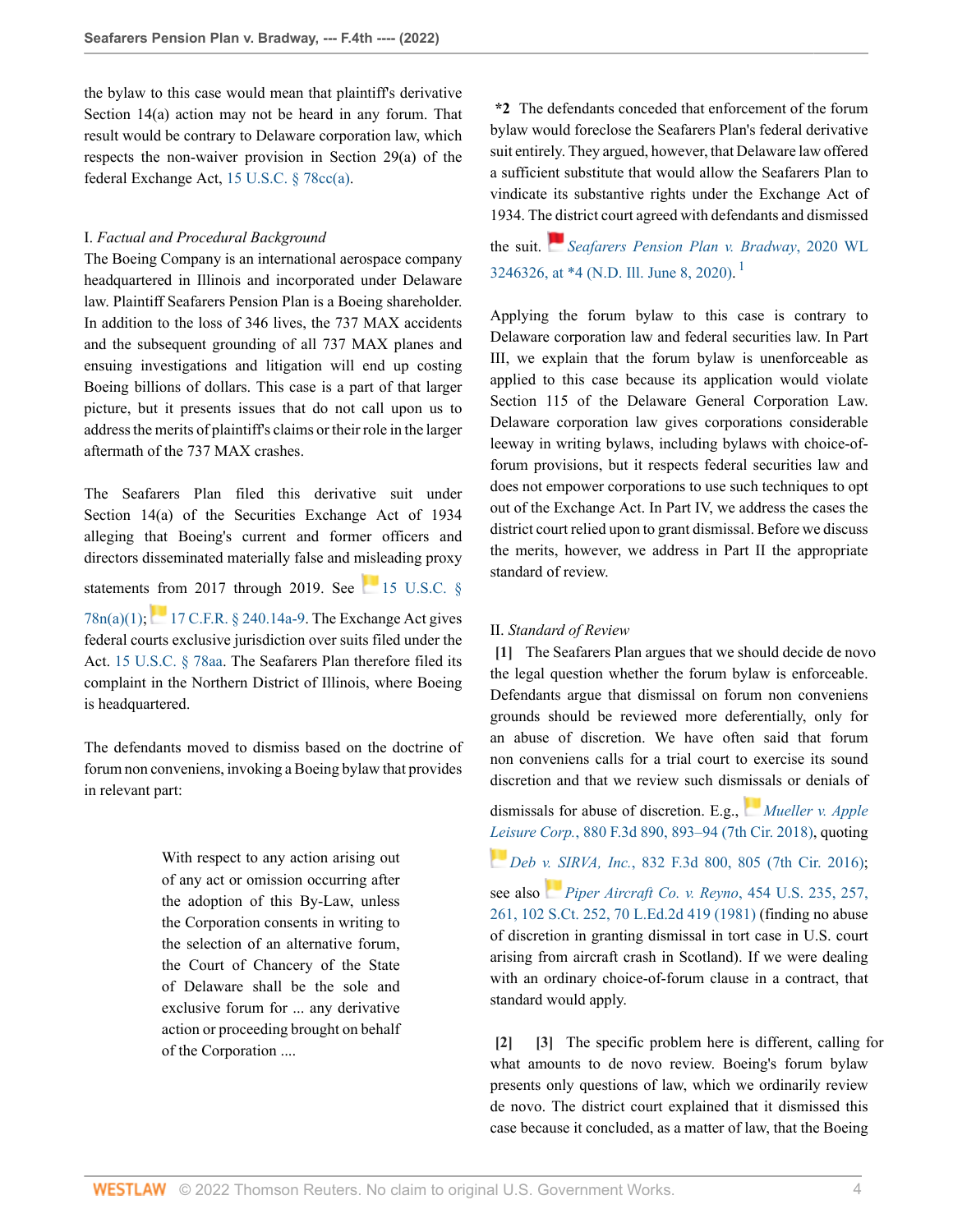forum bylaw was enforceable in this case. *[Seafarers](http://www.westlaw.com/Link/Document/FullText?findType=Y&serNum=2051259967&pubNum=0000999&originatingDoc=Ia5e00410700211ec9d07baaeba647595&refType=RP&fi=co_pp_sp_999_4&originationContext=document&vr=3.0&rs=cblt1.0&transitionType=DocumentItem&contextData=(sc.Keycite)#co_pp_sp_999_4) Pension Plan*[, 2020 WL 3246326, at \\*4](http://www.westlaw.com/Link/Document/FullText?findType=Y&serNum=2051259967&pubNum=0000999&originatingDoc=Ia5e00410700211ec9d07baaeba647595&refType=RP&fi=co_pp_sp_999_4&originationContext=document&vr=3.0&rs=cblt1.0&transitionType=DocumentItem&contextData=(sc.Keycite)#co_pp_sp_999_4). In a wide range of contexts, we have explained that if a district court exercises its discretion based on an erroneous view of the law, it will necessarily abuse its discretion. See, e.g., *[Cassell v.](http://www.westlaw.com/Link/Document/FullText?findType=Y&serNum=2053188361&pubNum=0000506&originatingDoc=Ia5e00410700211ec9d07baaeba647595&refType=RP&fi=co_pp_sp_506_545&originationContext=document&vr=3.0&rs=cblt1.0&transitionType=DocumentItem&contextData=(sc.Keycite)#co_pp_sp_506_545) Snyders*[, 990 F.3d 539, 545 \(7th Cir. 2021\),](http://www.westlaw.com/Link/Document/FullText?findType=Y&serNum=2053188361&pubNum=0000506&originatingDoc=Ia5e00410700211ec9d07baaeba647595&refType=RP&fi=co_pp_sp_506_545&originationContext=document&vr=3.0&rs=cblt1.0&transitionType=DocumentItem&contextData=(sc.Keycite)#co_pp_sp_506_545) quoting *[Abbott](http://www.westlaw.com/Link/Document/FullText?findType=Y&serNum=1992131932&pubNum=0000350&originatingDoc=Ia5e00410700211ec9d07baaeba647595&refType=RP&fi=co_pp_sp_350_13&originationContext=document&vr=3.0&rs=cblt1.0&transitionType=DocumentItem&contextData=(sc.Keycite)#co_pp_sp_350_13) [Labs. v. Mead Johnson & Co.](http://www.westlaw.com/Link/Document/FullText?findType=Y&serNum=1992131932&pubNum=0000350&originatingDoc=Ia5e00410700211ec9d07baaeba647595&refType=RP&fi=co_pp_sp_350_13&originationContext=document&vr=3.0&rs=cblt1.0&transitionType=DocumentItem&contextData=(sc.Keycite)#co_pp_sp_350_13)*, 971 F.2d 6, 13 (7th Cir. [1992\)](http://www.westlaw.com/Link/Document/FullText?findType=Y&serNum=1992131932&pubNum=0000350&originatingDoc=Ia5e00410700211ec9d07baaeba647595&refType=RP&fi=co_pp_sp_350_13&originationContext=document&vr=3.0&rs=cblt1.0&transitionType=DocumentItem&contextData=(sc.Keycite)#co_pp_sp_350_13) (in deciding preliminary injunction motion, "district

law' "); *Schleicher v. Wendt*[, 618 F.3d 679, 688 \(7th Cir.](http://www.westlaw.com/Link/Document/FullText?findType=Y&serNum=2022814357&pubNum=0000506&originatingDoc=Ia5e00410700211ec9d07baaeba647595&refType=RP&fi=co_pp_sp_506_688&originationContext=document&vr=3.0&rs=cblt1.0&transitionType=DocumentItem&contextData=(sc.Keycite)#co_pp_sp_506_688) [2010\)](http://www.westlaw.com/Link/Document/FullText?findType=Y&serNum=2022814357&pubNum=0000506&originatingDoc=Ia5e00410700211ec9d07baaeba647595&refType=RP&fi=co_pp_sp_506_688&originationContext=document&vr=3.0&rs=cblt1.0&transitionType=DocumentItem&contextData=(sc.Keycite)#co_pp_sp_506_688) (holding "district court did not commit a legal error, or abuse its discretion" in deciding that plaintiffs offered sufficient evidence to invoke fraud-on-the-market theory to prove reliance prong of Rule 10b-5 claim). In this context, it is well-settled that the enforceability of a contract's forumselect[ion](https://1.next.westlaw.com/Link/RelatedInformation/Flag?documentGuid=Id7d5058796fb11d9bdd1cfdd544ca3a4&transitionType=InlineKeyCiteFlags&originationContext=docHeaderFlag&Rank=0&ppcid=87af63fa54164b0496d5b848dd82ec18&contextData=(sc.Keycite) ) clause is a question of law that we review de novo.

court 'a[buse](https://1.next.westlaw.com/Link/RelatedInformation/Flag?documentGuid=I518adcb9ac6a11df8228ac372eb82649&transitionType=InlineKeyCiteFlags&originationContext=docHeaderFlag&Rank=0&ppcid=87af63fa54164b0496d5b848dd82ec18&contextData=(sc.Keycite) )s its discretion when it commits ... an error of

E.g., *[Bonny v. Society of Lloyd's](http://www.westlaw.com/Link/Document/FullText?findType=Y&serNum=1993156385&pubNum=0000506&originatingDoc=Ia5e00410700211ec9d07baaeba647595&refType=RP&fi=co_pp_sp_506_159&originationContext=document&vr=3.0&rs=cblt1.0&transitionType=DocumentItem&contextData=(sc.Keycite)#co_pp_sp_506_159)*, 3 F.3d 156, 159 (7th [Cir. 1993\)](http://www.westlaw.com/Link/Document/FullText?findType=Y&serNum=1993156385&pubNum=0000506&originatingDoc=Ia5e00410700211ec9d07baaeba647595&refType=RP&fi=co_pp_sp_506_159&originationContext=document&vr=3.0&rs=cblt1.0&transitionType=DocumentItem&contextData=(sc.Keycite)#co_pp_sp_506_159); see also *[Continental Ins. Co. v. M/V ORSULA](http://www.westlaw.com/Link/Document/FullText?findType=Y&serNum=2003944995&pubNum=0000506&originatingDoc=Ia5e00410700211ec9d07baaeba647595&refType=RP&fi=co_pp_sp_506_607&originationContext=document&vr=3.0&rs=cblt1.0&transitionType=DocumentItem&contextData=(sc.Keycite)#co_pp_sp_506_607)*, [354 F.3d 603, 607 \(7th Cir. 2003\);](http://www.westlaw.com/Link/Document/FullText?findType=Y&serNum=2003944995&pubNum=0000506&originatingDoc=Ia5e00410700211ec9d07baaeba647595&refType=RP&fi=co_pp_sp_506_607&originationContext=document&vr=3.0&rs=cblt1.0&transitionType=DocumentItem&contextData=(sc.Keycite)#co_pp_sp_506_607) *[Hugel v. Corp. of](http://www.westlaw.com/Link/Document/FullText?findType=Y&serNum=1993140962&pubNum=0000350&originatingDoc=Ia5e00410700211ec9d07baaeba647595&refType=RP&fi=co_pp_sp_350_207&originationContext=document&vr=3.0&rs=cblt1.0&transitionType=DocumentItem&contextData=(sc.Keycite)#co_pp_sp_350_207) Lloyd's*[, 999 F.2d 206, 207 \(7th Cir. 1993\)](http://www.westlaw.com/Link/Document/FullText?findType=Y&serNum=1993140962&pubNum=0000350&originatingDoc=Ia5e00410700211ec9d07baaeba647595&refType=RP&fi=co_pp_sp_350_207&originationContext=document&vr=3.0&rs=cblt1.0&transitionType=DocumentItem&contextData=(sc.Keycite)#co_pp_sp_350_207); *[Northwestern](http://www.westlaw.com/Link/Document/FullText?findType=Y&serNum=1990147910&pubNum=0000350&originatingDoc=Ia5e00410700211ec9d07baaeba647595&refType=RP&fi=co_pp_sp_350_375&originationContext=document&vr=3.0&rs=cblt1.0&transitionType=DocumentItem&contextData=(sc.Keycite)#co_pp_sp_350_375) Nat'l Ins. Co. v. Donovan*[, 916 F.2d 372, 375 \(7th Cir. 1990\)](http://www.westlaw.com/Link/Document/FullText?findType=Y&serNum=1990147910&pubNum=0000350&originatingDoc=Ia5e00410700211ec9d07baaeba647595&refType=RP&fi=co_pp_sp_350_375&originationContext=document&vr=3.0&rs=cblt1.0&transitionType=DocumentItem&contextData=(sc.Keycite)#co_pp_sp_350_375). Because the district court based its decision on its view of legal issues, de novo review of the governing questions of law is appropriate here.

#### III. *Applying Delaware Corporation Law*

**\*3** The most straightforward resolution of this appeal is under Delaware corporation law, which we read as barring application of the Boeing forum bylaw to this case invoking non-waivable rights under the federal Exchange Act. We first address in Part III-A the nature of plaintiff's derivative Exchange Act claim and then in Part III-B the relevant Delaware statutes and case law on such forum-selection bylaws.

# <span id="page-4-1"></span>A. *Plaintiff's Derivative Claims Under the Exchange Act of 1934*

<span id="page-4-0"></span>**[\[4\]](#page-0-3) [\[5\]](#page-1-2)** Plaintiff's derivative suit under Section 14(a) is straightforward. Section 14(a) and its implementing regulation, SEC Rule 14a-9, prohibit material misstatements [or o](https://1.next.westlaw.com/Link/RelatedInformation/Flag?documentGuid=NBE1009101D3B11EB84EBA65175C65D59&transitionType=InlineKeyCiteFlags&originationContext=docHeaderFlag&Rank=0&ppcid=87af63fa54164b0496d5b848dd82ec18&contextData=(sc.Keycite) )missions in a proxy statement.  $15$  U.S.C. § 78n(a)(1);

[17 C.F.R. § 240.14a-9\(a\).](http://www.westlaw.com/Link/Document/FullText?findType=L&pubNum=1000547&cite=17CFRS240.14A-9&originatingDoc=Ia5e00410700211ec9d07baaeba647595&refType=RB&originationContext=document&vr=3.0&rs=cblt1.0&transitionType=DocumentItem&contextData=(sc.Keycite)#co_pp_8b3b0000958a4) To state a claim under Section 14(a), a plaintiff must allege that (i) the proxy statement contained a material misstatement or omission, which (ii) caused plaintiff's injury, and (iii) that the proxy solicitation itself, rather than the particular defect in the solicitation, was [an](https://1.next.westlaw.com/Link/RelatedInformation/Flag?documentGuid=Ie9bfc7179c1b11d9bdd1cfdd544ca3a4&transitionType=InlineKeyCiteFlags&originationContext=docHeaderFlag&Rank=0&ppcid=87af63fa54164b0496d5b848dd82ec18&contextData=(sc.Keycite) ) essential link in the accomplishment of the transaction.

*[Mills v. Electric Auto-Lite Co.](http://www.westlaw.com/Link/Document/FullText?findType=Y&serNum=1970134171&pubNum=0000780&originatingDoc=Ia5e00410700211ec9d07baaeba647595&refType=RP&fi=co_pp_sp_780_384&originationContext=document&vr=3.0&rs=cblt1.0&transitionType=DocumentItem&contextData=(sc.Keycite)#co_pp_sp_780_384)*, 396 U.S. 375, 384–85, 90 [S.Ct. 616, 24 L.Ed.2d 593 \(1970\).](http://www.westlaw.com/Link/Document/FullText?findType=Y&serNum=1970134171&pubNum=0000780&originatingDoc=Ia5e00410700211ec9d07baaeba647595&refType=RP&fi=co_pp_sp_780_384&originationContext=document&vr=3.0&rs=cblt1.0&transitionType=DocumentItem&contextData=(sc.Keycite)#co_pp_sp_780_384) As noted, the Exchange Act provides that only federal courts may exercise jurisdiction over claims that arise under the Act. [15 U.S.C. § 78aa.](http://www.westlaw.com/Link/Document/FullText?findType=L&pubNum=1000546&cite=15USCAS78AA&originatingDoc=Ia5e00410700211ec9d07baaeba647595&refType=LQ&originationContext=document&vr=3.0&rs=cblt1.0&transitionType=DocumentItem&contextData=(sc.Keycite)) Section 14(a) may be enforced in private actions by shareholders asserting their own rights and in derivative [actio](https://1.next.westlaw.com/Link/RelatedInformation/Flag?documentGuid=Id38e8bce9be911d993e6d35cc61aab4a&transitionType=InlineKeyCiteFlags&originationContext=docHeaderFlag&Rank=0&ppcid=87af63fa54164b0496d5b848dd82ec18&contextData=(sc.Keycite) )ns asserting rights of a corporation harmed by a violation. *[J.I. Case Co.](http://www.westlaw.com/Link/Document/FullText?findType=Y&serNum=1964124853&pubNum=0000780&originatingDoc=Ia5e00410700211ec9d07baaeba647595&refType=RP&fi=co_pp_sp_780_431&originationContext=document&vr=3.0&rs=cblt1.0&transitionType=DocumentItem&contextData=(sc.Keycite)#co_pp_sp_780_431) v. Borak*[, 377 U.S. 426, 431–32, 84 S.Ct. 1555, 12 L.Ed.2d](http://www.westlaw.com/Link/Document/FullText?findType=Y&serNum=1964124853&pubNum=0000780&originatingDoc=Ia5e00410700211ec9d07baaeba647595&refType=RP&fi=co_pp_sp_780_431&originationContext=document&vr=3.0&rs=cblt1.0&transitionType=DocumentItem&contextData=(sc.Keycite)#co_pp_sp_780_431) [423 \(1964\)](http://www.westlaw.com/Link/Document/FullText?findType=Y&serNum=1964124853&pubNum=0000780&originatingDoc=Ia5e00410700211ec9d07baaeba647595&refType=RP&fi=co_pp_sp_780_431&originationContext=document&vr=3.0&rs=cblt1.0&transitionType=DocumentItem&contextData=(sc.Keycite)#co_pp_sp_780_431).

<span id="page-4-2"></span>**[\[6\]](#page-1-3)** In a derivative suit under Section 14(a), the theory "is that a corporation's board has been so faithless to investors' interests that investors [must](https://1.next.westlaw.com/Link/RelatedInformation/Flag?documentGuid=I1eaa4163b4ff11e191598982704508d1&transitionType=InlineKeyCiteFlags&originationContext=docHeaderFlag&Rank=0&ppcid=87af63fa54164b0496d5b848dd82ec18&contextData=(sc.Keycite) ) be allowed to pursue a claim in

the corporation's name." *[Robert F. Booth Trust v. Crowley](http://www.westlaw.com/Link/Document/FullText?findType=Y&serNum=2027892919&pubNum=0000506&originatingDoc=Ia5e00410700211ec9d07baaeba647595&refType=RP&fi=co_pp_sp_506_316&originationContext=document&vr=3.0&rs=cblt1.0&transitionType=DocumentItem&contextData=(sc.Keycite)#co_pp_sp_506_316)*, [687 F.3d 314, 316–17 \(7th Cir. 2012\).](http://www.westlaw.com/Link/Document/FullText?findType=Y&serNum=2027892919&pubNum=0000506&originatingDoc=Ia5e00410700211ec9d07baaeba647595&refType=RP&fi=co_pp_sp_506_316&originationContext=document&vr=3.0&rs=cblt1.0&transitionType=DocumentItem&contextData=(sc.Keycite)#co_pp_sp_506_316) A derivative suit is considered "an asset of the corporation" and permits "an individual shareholder to bring 'suit to enforce a *corporate* [cau](https://1.next.westlaw.com/Link/RelatedInformation/Flag?documentGuid=I862efbb59c9011d993e6d35cc61aab4a&transitionType=InlineKeyCiteFlags&originationContext=docHeaderFlag&Rank=0&ppcid=87af63fa54164b0496d5b848dd82ec18&contextData=(sc.Keycite) )se of action against officers, directors, and third parties.' "

*[Kamen v. Kemper Financial Servs., Inc.](http://www.westlaw.com/Link/Document/FullText?findType=Y&serNum=1991093646&pubNum=0000780&originatingDoc=Ia5e00410700211ec9d07baaeba647595&refType=RP&fi=co_pp_sp_780_95&originationContext=document&vr=3.0&rs=cblt1.0&transitionType=DocumentItem&contextData=(sc.Keycite)#co_pp_sp_780_95)*, 500 [U.S.](https://1.next.westlaw.com/Link/RelatedInformation/Flag?documentGuid=I1d1c77f09c9711d993e6d35cc61aab4a&transitionType=InlineKeyCiteFlags&originationContext=docHeaderFlag&Rank=0&ppcid=87af63fa54164b0496d5b848dd82ec18&contextData=(sc.Keycite) ) 90, 95, [111 S.Ct. 1711, 114 L.Ed.2d 152 \(1991\)](http://www.westlaw.com/Link/Document/FullText?findType=Y&serNum=1991093646&pubNum=0000780&originatingDoc=Ia5e00410700211ec9d07baaeba647595&refType=RP&fi=co_pp_sp_780_95&originationContext=document&vr=3.0&rs=cblt1.0&transitionType=DocumentItem&contextData=(sc.Keycite)#co_pp_sp_780_95), quoting *[Ross v.](http://www.westlaw.com/Link/Document/FullText?findType=Y&serNum=1970134179&pubNum=0000780&originatingDoc=Ia5e00410700211ec9d07baaeba647595&refType=RP&fi=co_pp_sp_780_534&originationContext=document&vr=3.0&rs=cblt1.0&transitionType=DocumentItem&contextData=(sc.Keycite)#co_pp_sp_780_534) Bernhard*[, 396 U.S. 531, 534, 90 S.Ct. 733, 24 L.Ed.2d 729](http://www.westlaw.com/Link/Document/FullText?findType=Y&serNum=1970134179&pubNum=0000780&originatingDoc=Ia5e00410700211ec9d07baaeba647595&refType=RP&fi=co_pp_sp_780_534&originationContext=document&vr=3.0&rs=cblt1.0&transitionType=DocumentItem&contextData=(sc.Keycite)#co_pp_sp_780_534) [\(1970\);](http://www.westlaw.com/Link/Document/FullText?findType=Y&serNum=1970134179&pubNum=0000780&originatingDoc=Ia5e00410700211ec9d07baaeba647595&refType=RP&fi=co_pp_sp_780_534&originationContext=document&vr=3.0&rs=cblt1.0&transitionType=DocumentItem&contextData=(sc.Keycite)#co_pp_sp_780_534) *Lef[kovi](https://1.next.westlaw.com/Link/RelatedInformation/Flag?documentGuid=I7550d10589ef11d9ac45f46c5ea084a3&transitionType=InlineKeyCiteFlags&originationContext=docHeaderFlag&Rank=0&ppcid=87af63fa54164b0496d5b848dd82ec18&contextData=(sc.Keycite) )tz v. Wagner*[, 395 F.3d 773, 776 \(7th Cir.](http://www.westlaw.com/Link/Document/FullText?findType=Y&serNum=2005995668&pubNum=0000506&originatingDoc=Ia5e00410700211ec9d07baaeba647595&refType=RP&fi=co_pp_sp_506_776&originationContext=document&vr=3.0&rs=cblt1.0&transitionType=DocumentItem&contextData=(sc.Keycite)#co_pp_sp_506_776) [2005\)](http://www.westlaw.com/Link/Document/FullText?findType=Y&serNum=2005995668&pubNum=0000506&originatingDoc=Ia5e00410700211ec9d07baaeba647595&refType=RP&fi=co_pp_sp_506_776&originationContext=document&vr=3.0&rs=cblt1.0&transitionType=DocumentItem&contextData=(sc.Keycite)#co_pp_sp_506_776), quoting *[Kennedy v. Venrock Assocs.](http://www.westlaw.com/Link/Document/FullText?findType=Y&serNum=2003730784&pubNum=0000506&originatingDoc=Ia5e00410700211ec9d07baaeba647595&refType=RP&fi=co_pp_sp_506_589&originationContext=document&vr=3.0&rs=cblt1.0&transitionType=DocumentItem&contextData=(sc.Keycite)#co_pp_sp_506_589)*, 348 F.3d 584, [589 \(7th Cir. 2003\).](http://www.westlaw.com/Link/Document/FullText?findType=Y&serNum=2003730784&pubNum=0000506&originatingDoc=Ia5e00410700211ec9d07baaeba647595&refType=RP&fi=co_pp_sp_506_589&originationContext=document&vr=3.0&rs=cblt1.0&transitionType=DocumentItem&contextData=(sc.Keycite)#co_pp_sp_506_589)

Here, plaintiff alleges that the false and misleading proxy statements caused harm to Boeing by enabling the improper re-election of directors who had for years tolerated poor oversight of passenger safety, regulatory compliance, and risk management during the development of the 737 MAX airliner. Plaintiff further alleges that the proxy statements provided misleading recommendations to shareholders and caused shareholders to vote down a shareholder proposal calling for bifurcation of the CEO and chairman positions.

**\*4** Regardless of the ultimate merits of the claims, plaintiff's chosen forum in the federal district where Boeing is headquartered seems appropriate for the case. To avoid that chosen forum and defeat the claims entirely, defendants invoked Boeing's forum bylaw. If it can be applied to this case, the bylaw will force plaintiff to raise its claims in a Delaware state court, which is not authorized to exercise jurisdiction over Exchange Act claims. [15 U.S.C. § 78aa](http://www.westlaw.com/Link/Document/FullText?findType=L&pubNum=1000546&cite=15USCAS78AA&originatingDoc=Ia5e00410700211ec9d07baaeba647595&refType=LQ&originationContext=document&vr=3.0&rs=cblt1.0&transitionType=DocumentItem&contextData=(sc.Keycite));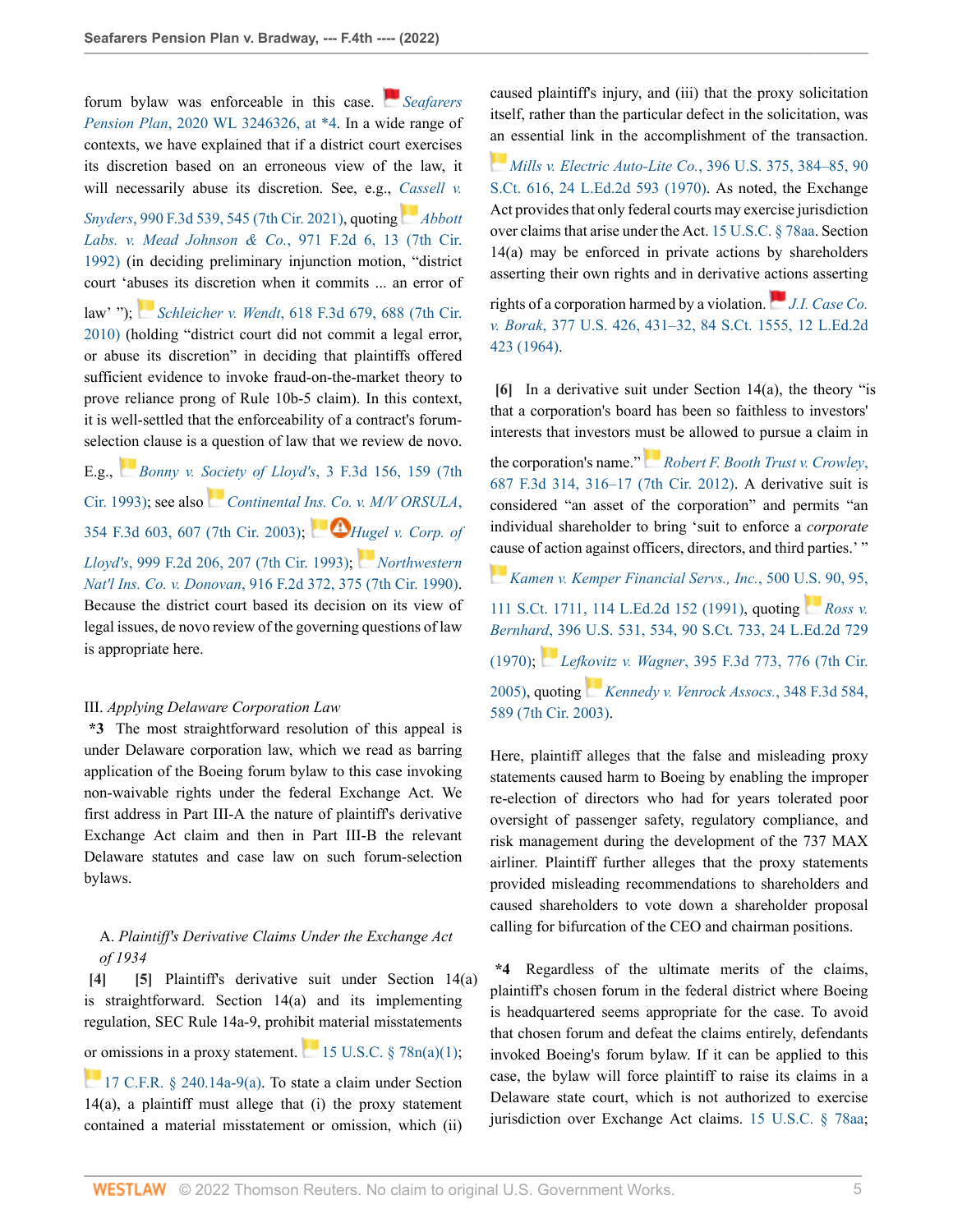*[C](https://1.next.westlaw.com/Link/RelatedInformation/Flag?documentGuid=I694324be680511e3a341ea44e5e1f25f&transitionType=InlineKeyCiteFlags&originationContext=docHeaderFlag&Rank=0&ppcid=87af63fa54164b0496d5b848dd82ec18&contextData=(sc.Keycite) )ottrell v. Duke*[, 737 F.3d 1238, 1247–48 \(8th Cir. 2013\)](http://www.westlaw.com/Link/Document/FullText?findType=Y&serNum=2032326211&pubNum=0000506&originatingDoc=Ia5e00410700211ec9d07baaeba647595&refType=RP&fi=co_pp_sp_506_1247&originationContext=document&vr=3.0&rs=cblt1.0&transitionType=DocumentItem&contextData=(sc.Keycite)#co_pp_sp_506_1247). If that's correct, checkmate for defendants. That result would be difficult to reconcile with Section 29(a) of the Exchange Act, which deems void contractual waivers of compliance with the requirements of the Act. [15 U.S.C. § 78cc\(a\).](http://www.westlaw.com/Link/Document/FullText?findType=L&pubNum=1000546&cite=15USCAS78CC&originatingDoc=Ia5e00410700211ec9d07baaeba647595&refType=RB&originationContext=document&vr=3.0&rs=cblt1.0&transitionType=DocumentItem&contextData=(sc.Keycite)#co_pp_8b3b0000958a4)

# B. *Delaware Corporation Law on Forum-Selection Bylaws*

<span id="page-5-0"></span>**[\[7\]](#page-1-0)** We read Delaware corporation law as rejecting Boeing's use of its forum bylaw to foreclose entirely plaintiff's derivative action under Section 14(a). Section 115 of the Delaware General Corporation Law addresses specifically bylaws that impose choices of forums for litigation involving corporate affairs. [Section 115](http://www.westlaw.com/Link/Document/FullText?findType=L&pubNum=1000005&cite=DESTT8S115&originatingDoc=Ia5e00410700211ec9d07baaeba647595&refType=LQ&originationContext=document&vr=3.0&rs=cblt1.0&transitionType=DocumentItem&contextData=(sc.Keycite)) provides in relevant part that "bylaws may require, consistent with applicable jurisdictional requirements, that any or all internal corporate claims shall be brought solely and exclusively in any or all of the courts in this State." [8 Del. C. § 115](http://www.westlaw.com/Link/Document/FullText?findType=L&pubNum=1000005&cite=DESTT8S115&originatingDoc=Ia5e00410700211ec9d07baaeba647595&refType=LQ&originationContext=document&vr=3.0&rs=cblt1.0&transitionType=DocumentItem&contextData=(sc.Keycite)). [Section 115](http://www.westlaw.com/Link/Document/FullText?findType=L&pubNum=1000005&cite=DESTT8S115&originatingDoc=Ia5e00410700211ec9d07baaeba647595&refType=LQ&originationContext=document&vr=3.0&rs=cblt1.0&transitionType=DocumentItem&contextData=(sc.Keycite)) defines "internal corporate claims" to include derivative claims like this one: "claims, including claims in the right of the corporation, (i) that are based upon a violation of a duty by a current or former director or officer or stockholder in such capacity ...." [8 Del.](http://www.westlaw.com/Link/Document/FullText?findType=L&pubNum=1000005&cite=DESTT8S115&originatingDoc=Ia5e00410700211ec9d07baaeba647595&refType=LQ&originationContext=document&vr=3.0&rs=cblt1.0&transitionType=DocumentItem&contextData=(sc.Keycite)) [C. § 115.](http://www.westlaw.com/Link/Document/FullText?findType=L&pubNum=1000005&cite=DESTT8S115&originatingDoc=Ia5e00410700211ec9d07baaeba647595&refType=LQ&originationContext=document&vr=3.0&rs=cblt1.0&transitionType=DocumentItem&contextData=(sc.Keycite))

For present purposes, the two key phrases in [Section 115](http://www.westlaw.com/Link/Document/FullText?findType=L&pubNum=1000005&cite=DESTT8S115&originatingDoc=Ia5e00410700211ec9d07baaeba647595&refType=LQ&originationContext=document&vr=3.0&rs=cblt1.0&transitionType=DocumentItem&contextData=(sc.Keycite)) are "consistent with applicable jurisdictional requirements" and "courts *in* this State." As applied here, Boeing's forum bylaw violates [Section 115](http://www.westlaw.com/Link/Document/FullText?findType=L&pubNum=1000005&cite=DESTT8S115&originatingDoc=Ia5e00410700211ec9d07baaeba647595&refType=LQ&originationContext=document&vr=3.0&rs=cblt1.0&transitionType=DocumentItem&contextData=(sc.Keycite)) because it is inconsistent with the jurisdictional requirements of the Exchange Act of 1934, [15 U.S.C. § 78cc\(a\)](http://www.westlaw.com/Link/Document/FullText?findType=L&pubNum=1000546&cite=15USCAS78CC&originatingDoc=Ia5e00410700211ec9d07baaeba647595&refType=RB&originationContext=document&vr=3.0&rs=cblt1.0&transitionType=DocumentItem&contextData=(sc.Keycite)#co_pp_8b3b0000958a4). Further, federal courts in Delaware are courts "in" that State, as distinct from courts "of" that State. The statutory language shows that [Section 115](http://www.westlaw.com/Link/Document/FullText?findType=L&pubNum=1000005&cite=DESTT8S115&originatingDoc=Ia5e00410700211ec9d07baaeba647595&refType=LQ&originationContext=document&vr=3.0&rs=cblt1.0&transitionType=DocumentItem&contextData=(sc.Keycite)) does not authorize application of Boeing's forum bylaw to close all courthouse doors to this derivative action.

<span id="page-5-1"></span>**[\[8\]](#page-1-4)** First, regarding the "jurisdictional requirements" phrase, guidance from the Delaware General Assembly supports this reading of [Section 115](http://www.westlaw.com/Link/Document/FullText?findType=L&pubNum=1000005&cite=DESTT8S115&originatingDoc=Ia5e00410700211ec9d07baaeba647595&refType=LQ&originationContext=document&vr=3.0&rs=cblt1.0&transitionType=DocumentItem&contextData=(sc.Keycite)). The synopsis accompanying the 2015 Amendments to the Delaware General Corporation Law anticipated the question posed in this case. It cautioned that the new [Section 115](http://www.westlaw.com/Link/Document/FullText?findType=L&pubNum=1000005&cite=DESTT8S115&originatingDoc=Ia5e00410700211ec9d07baaeba647595&refType=LQ&originationContext=document&vr=3.0&rs=cblt1.0&transitionType=DocumentItem&contextData=(sc.Keycite)) was "not intended to authorize a provision that purports to foreclose suit in a federal court based on federal jurisdiction, nor is [Section 115](http://www.westlaw.com/Link/Document/FullText?findType=L&pubNum=1000005&cite=DESTT8S115&originatingDoc=Ia5e00410700211ec9d07baaeba647595&refType=LQ&originationContext=document&vr=3.0&rs=cblt1.0&transitionType=DocumentItem&contextData=(sc.Keycite)) intended to limit or expand the jurisdiction of the Court of Chancery or the Superior Court." S.B. 75, 148th Gen. Assemb., Reg. Sess. (Del. 2015) (synopsis). By eliminating federal jurisdiction over the Seafarers Plan's exclusively federal derivative claims, Boeing's forum bylaw forecloses suit in a

<span id="page-5-2"></span>federal court based on federal jurisdiction. That's exactly what [Section 115](http://www.westlaw.com/Link/Document/FullText?findType=L&pubNum=1000005&cite=DESTT8S115&originatingDoc=Ia5e00410700211ec9d07baaeba647595&refType=LQ&originationContext=document&vr=3.0&rs=cblt1.0&transitionType=DocumentItem&contextData=(sc.Keycite)) was "not intended to authorize."<sup>[2](#page-14-0)</sup>

Second, while we might hesitate to place decisive weight solely on a choice of preposition in the statute, we must also note that the choice is consistent with the Delaware Supreme Court's and our understanding of the Delaware statute. The United States District Court and Bankruptcy Court for the District of Delaware are certainly, [in t](https://1.next.westlaw.com/Link/RelatedInformation/Flag?documentGuid=I240b5c60693c11ea81d388262956b33a&transitionType=InlineKeyCiteFlags&originationContext=docHeaderFlag&Rank=0&ppcid=87af63fa54164b0496d5b848dd82ec18&contextData=(sc.Keycite) )he statute's

words, "courts *in* this State" of Delaware. In *[Salzberg v.](http://www.westlaw.com/Link/Document/FullText?findType=Y&serNum=2050587897&pubNum=0007691&originatingDoc=Ia5e00410700211ec9d07baaeba647595&refType=RP&fi=co_pp_sp_7691_119&originationContext=document&vr=3.0&rs=cblt1.0&transitionType=DocumentItem&contextData=(sc.Keycite)#co_pp_sp_7691_119) Sciabacucchi*[, 227 A.3d 102, 119 \(Del. 2020\)](http://www.westlaw.com/Link/Document/FullText?findType=Y&serNum=2050587897&pubNum=0007691&originatingDoc=Ia5e00410700211ec9d07baaeba647595&refType=RP&fi=co_pp_sp_7691_119&originationContext=document&vr=3.0&rs=cblt1.0&transitionType=DocumentItem&contextData=(sc.Keycite)#co_pp_sp_7691_119), the Delaware Supreme Court addressed [Section 115](http://www.westlaw.com/Link/Document/FullText?findType=L&pubNum=1000005&cite=DESTT8S115&originatingDoc=Ia5e00410700211ec9d07baaeba647595&refType=LQ&originationContext=document&vr=3.0&rs=cblt1.0&transitionType=DocumentItem&contextData=(sc.Keycite)) and said it presumed that the reference to "courts in this State" included federal courts located in the state.

**\*5** If the statute had said "courts *of* this State," the statutory language might have given defendants a better toehold. Most circuits treat forum-selection clause references to courts "of" a state as not including federal courts in the state, but references to courts "in" a state as including [bot](https://1.next.westlaw.com/Link/RelatedInformation/Flag?documentGuid=I20978c19815911e0a8a2938374af9660&transitionType=InlineKeyCiteFlags&originationContext=docHeaderFlag&Rank=0&ppcid=87af63fa54164b0496d5b848dd82ec18&contextData=(sc.Keycite) )h state and federal courts located in the state. See, e.g., *[New Jersey](http://www.westlaw.com/Link/Document/FullText?findType=Y&serNum=2025311258&pubNum=0000506&originatingDoc=Ia5e00410700211ec9d07baaeba647595&refType=RP&fi=co_pp_sp_506_549&originationContext=document&vr=3.0&rs=cblt1.0&transitionType=DocumentItem&contextData=(sc.Keycite)#co_pp_sp_506_549) v. Merrill Lynch & Co.*[, 640 F.3d 545, 549 \(3d Cir. 2011\)](http://www.westlaw.com/Link/Document/FullText?findType=Y&serNum=2025311258&pubNum=0000506&originatingDoc=Ia5e00410700211ec9d07baaeba647595&refType=RP&fi=co_pp_sp_506_549&originationContext=document&vr=3.0&rs=cblt1.0&transitionType=DocumentItem&contextData=(sc.Keycite)#co_pp_sp_506_549) (collecting cases, including *[FindWhere Holdings, Inc. v.](http://www.westlaw.com/Link/Document/FullText?findType=Y&serNum=2023892871&pubNum=0000506&originatingDoc=Ia5e00410700211ec9d07baaeba647595&refType=RP&fi=co_pp_sp_506_755&originationContext=document&vr=3.0&rs=cblt1.0&transitionType=DocumentItem&contextData=(sc.Keycite)#co_pp_sp_506_755) Sys. Env't [Opti](https://1.next.westlaw.com/Link/RelatedInformation/Flag?documentGuid=Ib5ed56df89d511d9ac45f46c5ea084a3&transitionType=InlineKeyCiteFlags&originationContext=docHeaderFlag&Rank=0&ppcid=87af63fa54164b0496d5b848dd82ec18&contextData=(sc.Keycite) )mization, LLC*[, 626 F.3d 752, 755 \(4th Cir.](http://www.westlaw.com/Link/Document/FullText?findType=Y&serNum=2023892871&pubNum=0000506&originatingDoc=Ia5e00410700211ec9d07baaeba647595&refType=RP&fi=co_pp_sp_506_755&originationContext=document&vr=3.0&rs=cblt1.0&transitionType=DocumentItem&contextData=(sc.Keycite)#co_pp_sp_506_755) [2010\)](http://www.westlaw.com/Link/Document/FullText?findType=Y&serNum=2023892871&pubNum=0000506&originatingDoc=Ia5e00410700211ec9d07baaeba647595&refType=RP&fi=co_pp_sp_506_755&originationContext=document&vr=3.0&rs=cblt1.0&transitionType=DocumentItem&contextData=(sc.Keycite)#co_pp_sp_506_755), and *[Dixon v. TSE Int'l Inc.](http://www.westlaw.com/Link/Document/FullText?findType=Y&serNum=2003329439&pubNum=0000506&originatingDoc=Ia5e00410700211ec9d07baaeba647595&refType=RP&fi=co_pp_sp_506_398&originationContext=document&vr=3.0&rs=cblt1.0&transitionType=DocumentItem&contextData=(sc.Keycite)#co_pp_sp_506_398)*, 330 F.3d 396, 398 [\(5th Cir. 2003\)\)](http://www.westlaw.com/Link/Document/FullText?findType=Y&serNum=2003329439&pubNum=0000506&originatingDoc=Ia5e00410700211ec9d07baaeba647595&refType=RP&fi=co_pp_sp_506_398&originationContext=document&vr=3.0&rs=cblt1.0&transitionType=DocumentItem&contextData=(sc.Keycite)#co_pp_sp_506_398); cf. *[Regis Associates v. Rank Hotels](http://www.westlaw.com/Link/Document/FullText?findType=Y&serNum=1990024994&pubNum=0000350&originatingDoc=Ia5e00410700211ec9d07baaeba647595&refType=RP&fi=co_pp_sp_350_195&originationContext=document&vr=3.0&rs=cblt1.0&transitionType=DocumentItem&contextData=(sc.Keycite)#co_pp_sp_350_195) (Management) Ltd.*[, 894 F.2d 193, 195–96 \(6th Cir. 1990\)](http://www.westlaw.com/Link/Document/FullText?findType=Y&serNum=1990024994&pubNum=0000350&originatingDoc=Ia5e00410700211ec9d07baaeba647595&refType=RP&fi=co_pp_sp_350_195&originationContext=document&vr=3.0&rs=cblt1.0&transitionType=DocumentItem&contextData=(sc.Keycite)#co_pp_sp_350_195) (construing contractual clause consenting to "jurisdiction of the Michigan Courts" as not clearly waiving statutory right to remove case from state courts to a federal court in Michigan). Similarly, for example, the federal Tax Injunction Act bars federal district courts from enjoining state tax collections when "a plain, speedy and efficient remedy may be had in the courts *of* such State." [28 U.S.C. § 1341](http://www.westlaw.com/Link/Document/FullText?findType=L&pubNum=1000546&cite=28USCAS1341&originatingDoc=Ia5e00410700211ec9d07baaeba647595&refType=LQ&originationContext=document&vr=3.0&rs=cblt1.0&transitionType=DocumentItem&contextData=(sc.Keycite)) (emphasis added). That statutory language means that such cases must ordinarily be heard in state courts, as distinct from language designating courts "in" a state as suitable forums. See *[City of Fishers v.](http://www.westlaw.com/Link/Document/FullText?findType=Y&serNum=2054140869&pubNum=0008173&originatingDoc=Ia5e00410700211ec9d07baaeba647595&refType=RP&fi=co_pp_sp_8173_753&originationContext=document&vr=3.0&rs=cblt1.0&transitionType=DocumentItem&contextData=(sc.Keycite)#co_pp_sp_8173_753) DIRECTV*[, 5 F.4th 750, 753 \(7th Cir. 2021\)](http://www.westlaw.com/Link/Document/FullText?findType=Y&serNum=2054140869&pubNum=0008173&originatingDoc=Ia5e00410700211ec9d07baaeba647595&refType=RP&fi=co_pp_sp_8173_753&originationContext=document&vr=3.0&rs=cblt1.0&transitionType=DocumentItem&contextData=(sc.Keycite)#co_pp_sp_8173_753) (discussing Tax Injunction Act).

From these signals in the statutory text and Delaware case law, we conclude that [Section 115](http://www.westlaw.com/Link/Document/FullText?findType=L&pubNum=1000005&cite=DESTT8S115&originatingDoc=Ia5e00410700211ec9d07baaeba647595&refType=LQ&originationContext=document&vr=3.0&rs=cblt1.0&transitionType=DocumentItem&contextData=(sc.Keycite)) does not authorize use of a forum-selection bylaw to avoid what should be exclusive federal jurisdiction over a case, particularly under the Exchange Act.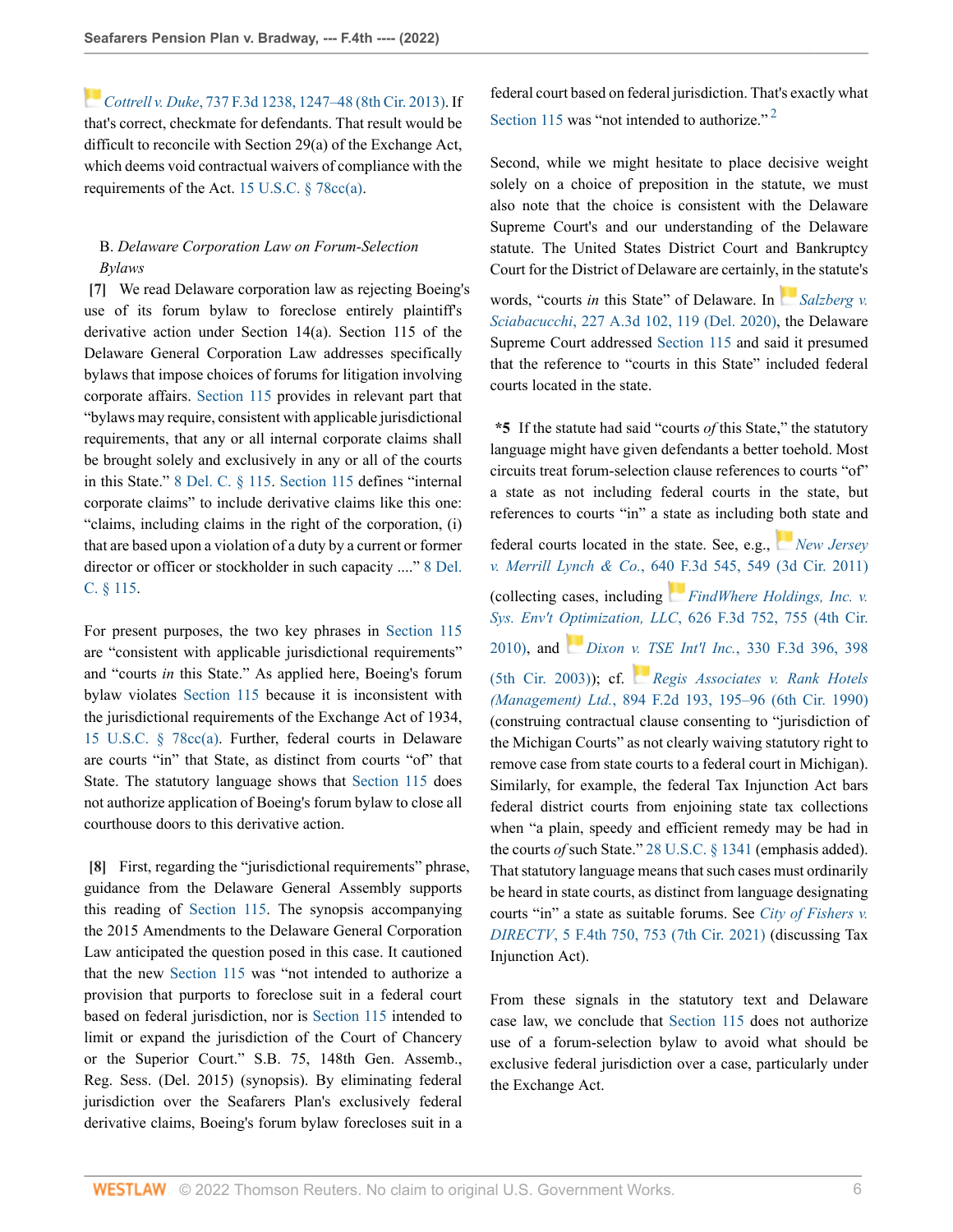<span id="page-6-0"></span>**[\[9\]](#page-1-1)** Defendants counter that [Section 115](http://www.westlaw.com/Link/Document/FullText?findType=L&pubNum=1000005&cite=DESTT8S115&originatingDoc=Ia5e00410700211ec9d07baaeba647595&refType=LQ&originationContext=document&vr=3.0&rs=cblt1.0&transitionType=DocumentItem&contextData=(sc.Keycite)) does not matter because the Boeing bylaw is authorized under [Section 109\(b\),](http://www.westlaw.com/Link/Document/FullText?findType=L&pubNum=1000005&cite=DESTT8S109&originatingDoc=Ia5e00410700211ec9d07baaeba647595&refType=SP&originationContext=document&vr=3.0&rs=cblt1.0&transitionType=DocumentItem&contextData=(sc.Keycite)#co_pp_a83b000018c76) which provides broadly that a corporation's "bylaws may contain any provision, not inconsistent with law or with the certificate of incorporation, relating to the business of the corporation, the conduct of its affairs, and its right or powers or the rights or powers of its stockholders, directors, officers or employees." [8 Del. C. § 109\(b\)](http://www.westlaw.com/Link/Document/FullText?findType=L&pubNum=1000005&cite=DESTT8S109&originatingDoc=Ia5e00410700211ec9d07baaeba647595&refType=SP&originationContext=document&vr=3.0&rs=cblt1.0&transitionType=DocumentItem&contextData=(sc.Keycite)#co_pp_a83b000018c76). We are not persuaded that [Section 109\(b\)](http://www.westlaw.com/Link/Document/FullText?findType=L&pubNum=1000005&cite=DESTT8S109&originatingDoc=Ia5e00410700211ec9d07baaeba647595&refType=SP&originationContext=document&vr=3.0&rs=cblt1.0&transitionType=DocumentItem&contextData=(sc.Keycite)#co_pp_a83b000018c76) saves this bylaw in this case.

<span id="page-6-2"></span><span id="page-6-1"></span>**[\[10\]](#page-1-5) [\[11](#page-1-6)]** We start with the general principle, which Delaware law adopts, that more specific statutory provisions, like [Section 115](http://www.westlaw.com/Link/Document/FullText?findType=L&pubNum=1000005&cite=DESTT8S115&originatingDoc=Ia5e00410700211ec9d07baaeba647595&refType=LQ&originationContext=document&vr=3.0&rs=cblt1.0&transitionType=DocumentItem&contextData=(sc.Keycite)) for bylaws with forum-selection clauses, ordinarily take precedence over more general provisions like [Section 109.](http://www.westlaw.com/Link/Document/FullText?findType=L&pubNum=1000005&cite=DESTT8S109&originatingDoc=Ia5e00410700211ec9d07baaeba647595&refType=LQ&originationContext=document&vr=3.0&rs=cblt1.0&transitionType=DocumentItem&contextData=(sc.Keycite)) E.g., *Turnbull v. Fink*[, 668 A.2d 1370,](http://www.westlaw.com/Link/Document/FullText?findType=Y&serNum=1995238256&pubNum=0000162&originatingDoc=Ia5e00410700211ec9d07baaeba647595&refType=RP&fi=co_pp_sp_162_1377&originationContext=document&vr=3.0&rs=cblt1.0&transitionType=DocumentItem&contextData=(sc.Keycite)#co_pp_sp_162_1377) [1377 \(Del. 1995\)](http://www.westlaw.com/Link/Document/FullText?findType=Y&serNum=1995238256&pubNum=0000162&originatingDoc=Ia5e00410700211ec9d07baaeba647595&refType=RP&fi=co_pp_sp_162_1377&originationContext=document&vr=3.0&rs=cblt1.0&transitionType=DocumentItem&contextData=(sc.Keycite)#co_pp_sp_162_1377) ("Where possible, a court will attempt to harmonize two potentially conflicting statutes dealing with the same subject. If they cannot be reconciled, however, the specific statute must prevail over the general.") (citations omitted). [Section 109](http://www.westlaw.com/Link/Document/FullText?findType=L&pubNum=1000005&cite=DESTT8S109&originatingDoc=Ia5e00410700211ec9d07baaeba647595&refType=LQ&originationContext=document&vr=3.0&rs=cblt1.0&transitionType=DocumentItem&contextData=(sc.Keycite)) includes the limit "not inconsistent with law," which does not invite corporations to avoid non-waiver provisions like Section 29(a) of the Exchange Act.

D[efen](https://1.next.westlaw.com/Link/RelatedInformation/Flag?documentGuid=I240b5c60693c11ea81d388262956b33a&transitionType=InlineKeyCiteFlags&originationContext=docHeaderFlag&Rank=0&ppcid=87af63fa54164b0496d5b848dd82ec18&contextData=(sc.Keycite) )dants counter that principle, however, by arguing that

in *Salzberg v. Sciabacucchi*[, 227 A.3d 102 \(Del. 2020\)](http://www.westlaw.com/Link/Document/FullText?findType=Y&serNum=2050587897&pubNum=0007691&originatingDoc=Ia5e00410700211ec9d07baaeba647595&refType=RP&originationContext=document&vr=3.0&rs=cblt1.0&transitionType=DocumentItem&contextData=(sc.Keycite)), the Delaware Supreme Court held that the more general [Section](http://www.westlaw.com/Link/Document/FullText?findType=L&pubNum=1000005&cite=DESTT8S109&originatingDoc=Ia5e00410700211ec9d07baaeba647595&refType=LQ&originationContext=document&vr=3.0&rs=cblt1.0&transitionType=DocumentItem&contextData=(sc.Keycite)) [109](http://www.westlaw.com/Link/Document/FullText?findType=L&pubNum=1000005&cite=DESTT8S109&originatingDoc=Ia5e00410700211ec9d07baaeba647595&refType=LQ&originationContext=document&vr=3.0&rs=cblt1.0&transitionType=DocumentItem&contextData=(sc.Keycite)) actually provides broader aut[hori](https://1.next.westlaw.com/Link/RelatedInformation/Flag?documentGuid=I240b5c60693c11ea81d388262956b33a&transitionType=InlineKeyCiteFlags&originationContext=docHeaderFlag&Rank=0&ppcid=87af63fa54164b0496d5b848dd82ec18&contextData=(sc.Keycite) )zations than [Section](http://www.westlaw.com/Link/Document/FullText?findType=L&pubNum=1000005&cite=DESTT8S115&originatingDoc=Ia5e00410700211ec9d07baaeba647595&refType=LQ&originationContext=document&vr=3.0&rs=cblt1.0&transitionType=DocumentItem&contextData=(sc.Keycite)) [115.](http://www.westlaw.com/Link/Document/FullText?findType=L&pubNum=1000005&cite=DESTT8S115&originatingDoc=Ia5e00410700211ec9d07baaeba647595&refType=LQ&originationContext=document&vr=3.0&rs=cblt1.0&transitionType=DocumentItem&contextData=(sc.Keycite)) Defendants read too much into *[Salzberg](http://www.westlaw.com/Link/Document/FullText?findType=Y&serNum=2050587897&pubNum=0007691&originatingDoc=Ia5e00410700211ec9d07baaeba647595&refType=RP&originationContext=document&vr=3.0&rs=cblt1.0&transitionType=DocumentItem&contextData=(sc.Keycite))*, which does no[t all](https://1.next.westlaw.com/Link/RelatedInformation/Flag?documentGuid=I240b5c60693c11ea81d388262956b33a&transitionType=InlineKeyCiteFlags&originationContext=docHeaderFlag&Rank=0&ppcid=87af63fa54164b0496d5b848dd82ec18&contextData=(sc.Keycite) )ow enforcement of Boeing's forum bylaw in this case. In *[Salzberg](http://www.westlaw.com/Link/Document/FullText?findType=Y&serNum=2050587897&pubNum=0007691&originatingDoc=Ia5e00410700211ec9d07baaeba647595&refType=RP&originationContext=document&vr=3.0&rs=cblt1.0&transitionType=DocumentItem&contextData=(sc.Keycite))*, several Delaware corporations wrote charters with provisions requiring that any actions arising [unde](https://1.next.westlaw.com/Link/RelatedInformation/Flag?documentGuid=I240b5c60693c11ea81d388262956b33a&transitionType=InlineKeyCiteFlags&originationContext=docHeaderFlag&Rank=0&ppcid=87af63fa54164b0496d5b848dd82ec18&contextData=(sc.Keycite) )r the Securities Act of 1933 be filed in federal courts. *Id.* [at](http://www.westlaw.com/Link/Document/FullText?findType=Y&serNum=2050587897&pubNum=0007691&originatingDoc=Ia5e00410700211ec9d07baaeba647595&refType=RP&fi=co_pp_sp_7691_109&originationContext=document&vr=3.0&rs=cblt1.0&transitionType=DocumentItem&contextData=(sc.Keycite)#co_pp_sp_7691_109) [109](http://www.westlaw.com/Link/Document/FullText?findType=Y&serNum=2050587897&pubNum=0007691&originatingDoc=Ia5e00410700211ec9d07baaeba647595&refType=RP&fi=co_pp_sp_7691_109&originationContext=document&vr=3.0&rs=cblt1.0&transitionType=DocumentItem&contextData=(sc.Keycite)#co_pp_sp_7691_109). Unlike the Exchange Act of 1934, the Securities Act of 1933 allows plaintiffs to file suit in state *or* federal court and, significantly[, ba](https://1.next.westlaw.com/Link/RelatedInformation/Flag?documentGuid=Ia9be3f502c3b11e8ab20b3103407982a&transitionType=InlineKeyCiteFlags&originationContext=docHeaderFlag&Rank=0&ppcid=87af63fa54164b0496d5b848dd82ec18&contextData=(sc.Keycite) )rs removal from state to federal court. [15](http://www.westlaw.com/Link/Document/FullText?findType=L&pubNum=1000546&cite=15USCAS77V&originatingDoc=Ia5e00410700211ec9d07baaeba647595&refType=RB&originationContext=document&vr=3.0&rs=cblt1.0&transitionType=DocumentItem&contextData=(sc.Keycite)#co_pp_8b3b0000958a4)

[U.S.C. § 77v\(a\);](http://www.westlaw.com/Link/Document/FullText?findType=L&pubNum=1000546&cite=15USCAS77V&originatingDoc=Ia5e00410700211ec9d07baaeba647595&refType=RB&originationContext=document&vr=3.0&rs=cblt1.0&transitionType=DocumentItem&contextData=(sc.Keycite)#co_pp_8b3b0000958a4) *[Cyan, Inc. v. Beaver County Emps. Ret.](http://www.westlaw.com/Link/Document/FullText?findType=Y&serNum=2044092153&pubNum=0000708&originatingDoc=Ia5e00410700211ec9d07baaeba647595&refType=RP&fi=co_pp_sp_708_1078&originationContext=document&vr=3.0&rs=cblt1.0&transitionType=DocumentItem&contextData=(sc.Keycite)#co_pp_sp_708_1078) Fund*, — U.S. — , 138 S. Ct. 1061, 1078-79, 200 L.Ed.2d [332 \(2018\)](http://www.westlaw.com/Link/Document/FullText?findType=Y&serNum=2044092153&pubNum=0000708&originatingDoc=Ia5e00410700211ec9d07baaeba647595&refType=RP&fi=co_pp_sp_708_1078&originationContext=document&vr=3.0&rs=cblt1.0&transitionType=DocumentItem&contextData=(sc.Keycite)#co_pp_sp_708_1078).

A shareholder brought a facial challenge to those federal forum clauses. The Court of Chancery held them invalid. The [Del](https://1.next.westlaw.com/Link/RelatedInformation/Flag?documentGuid=I240b5c60693c11ea81d388262956b33a&transitionType=InlineKeyCiteFlags&originationContext=docHeaderFlag&Rank=0&ppcid=87af63fa54164b0496d5b848dd82ec18&contextData=(sc.Keycite) )aware Supreme Court reversed, but on narrow grounds.

*[Salzberg](http://www.westlaw.com/Link/Document/FullText?findType=Y&serNum=2050587897&pubNum=0007691&originatingDoc=Ia5e00410700211ec9d07baaeba647595&refType=RP&originationContext=document&vr=3.0&rs=cblt1.0&transitionType=DocumentItem&contextData=(sc.Keycite))* held only that the challenged provisions were facially valid under Section 102(b)(1) of the Delaware General Corporation Law, which broadly defines what cor[pora](https://1.next.westlaw.com/Link/RelatedInformation/Flag?documentGuid=I240b5c60693c11ea81d388262956b33a&transitionType=InlineKeyCiteFlags&originationContext=docHeaderFlag&Rank=0&ppcid=87af63fa54164b0496d5b848dd82ec18&contextData=(sc.Keycite) )te charters and bylaws may contain. [8 Del. C. § 102\(b\)](http://www.westlaw.com/Link/Document/FullText?findType=L&pubNum=1000005&cite=DESTT8S102&originatingDoc=Ia5e00410700211ec9d07baaeba647595&refType=SP&originationContext=document&vr=3.0&rs=cblt1.0&transitionType=DocumentItem&contextData=(sc.Keycite)#co_pp_3fed000053a85) [\(1\);](http://www.westlaw.com/Link/Document/FullText?findType=L&pubNum=1000005&cite=DESTT8S102&originatingDoc=Ia5e00410700211ec9d07baaeba647595&refType=SP&originationContext=document&vr=3.0&rs=cblt1.0&transitionType=DocumentItem&contextData=(sc.Keycite)#co_pp_3fed000053a85) *Salzberg*[, 227 A.3d at 109, 113–14](http://www.westlaw.com/Link/Document/FullText?findType=Y&serNum=2050587897&pubNum=0007691&originatingDoc=Ia5e00410700211ec9d07baaeba647595&refType=RP&fi=co_pp_sp_7691_109&originationContext=document&vr=3.0&rs=cblt1.0&transitionType=DocumentItem&contextData=(sc.Keycite)#co_pp_sp_7691_109).

**\*6** Accordingly, *[Salzberg](http://www.westlaw.com/Link/Document/FullText?findType=Y&serNum=2050587897&pubNum=0007691&originatingDoc=Ia5e00410700211ec9d07baaeba647595&refType=RP&originationContext=document&vr=3.0&rs=cblt1.0&transitionType=DocumentItem&contextData=(sc.Keycite))* neither applies to claims brought under the Exchange Act of 1934 nor bars securities plaintiffs from bringing as-[appl](https://1.next.westlaw.com/Link/RelatedInformation/Flag?documentGuid=I240b5c60693c11ea81d388262956b33a&transitionType=InlineKeyCiteFlags&originationContext=docHeaderFlag&Rank=0&ppcid=87af63fa54164b0496d5b848dd82ec18&contextData=(sc.Keycite) )ied challenges to federal forum provisions. Nothing in *[Salzberg](http://www.westlaw.com/Link/Document/FullText?findType=Y&serNum=2050587897&pubNum=0007691&originatingDoc=Ia5e00410700211ec9d07baaeba647595&refType=RP&originationContext=document&vr=3.0&rs=cblt1.0&transitionType=DocumentItem&contextData=(sc.Keycite))* suggests it would extend [Section 109](http://www.westlaw.com/Link/Document/FullText?findType=L&pubNum=1000005&cite=DESTT8S109&originatingDoc=Ia5e00410700211ec9d07baaeba647595&refType=LQ&originationContext=document&vr=3.0&rs=cblt1.0&transitionType=DocumentItem&contextData=(sc.Keycite)) (or [Section 102\(b\)\(1\)](http://www.westlaw.com/Link/Document/FullText?findType=L&pubNum=1000005&cite=DESTT8S102&originatingDoc=Ia5e00410700211ec9d07baaeba647595&refType=SP&originationContext=document&vr=3.0&rs=cblt1.0&transitionType=DocumentItem&contextData=(sc.Keycite)#co_pp_3fed000053a85), for that matter) to allow application of the forum bylaw to a case like this one, where it would effectively bar plaintiff from bringing its derivative claims under the 1934 Act in *any* forum. To the contrary, the Delaware court stressed the harmony between Delaware corporation law and federal securities law: "This Court has viewed the overlap of federal and state law in the disclosure area as 'historic,' 'co[mpati](https://1.next.westlaw.com/Link/RelatedInformation/Flag?documentGuid=Idbaca639371b11d986b0aa9c82c164c0&transitionType=InlineKeyCiteFlags&originationContext=docHeaderFlag&Rank=0&ppcid=87af63fa54164b0496d5b848dd82ec18&contextData=(sc.Keycite) )ble,' and 'complimentary.' $\cdot$   $\cdot$   $\cdot$  [227 A.3d at 114,](http://www.westlaw.com/Link/Document/FullText?findType=Y&serNum=2050587897&pubNum=0007691&originatingDoc=Ia5e00410700211ec9d07baaeba647595&refType=RP&fi=co_pp_sp_7691_114&originationContext=document&vr=3.0&rs=cblt1.0&transitionType=DocumentItem&contextData=(sc.Keycite)#co_pp_sp_7691_114) quoting *[Malone v.](http://www.westlaw.com/Link/Document/FullText?findType=Y&serNum=1999028865&pubNum=0000162&originatingDoc=Ia5e00410700211ec9d07baaeba647595&refType=RP&fi=co_pp_sp_162_13&originationContext=document&vr=3.0&rs=cblt1.0&transitionType=DocumentItem&contextData=(sc.Keycite)#co_pp_sp_162_13) Brincat*[, 722 A.2d 5, 13 \(Del. 1998\).](http://www.westlaw.com/Link/Document/FullText?findType=Y&serNum=1999028865&pubNum=0000162&originatingDoc=Ia5e00410700211ec9d07baaeba647595&refType=RP&fi=co_pp_sp_162_13&originationContext=document&vr=3.0&rs=cblt1.0&transitionType=DocumentItem&contextData=(sc.Keycite)#co_pp_sp_162_13) Even more to the point here, as noted above, *[Salzberg](http://www.westlaw.com/Link/Document/FullText?findType=Y&serNum=2050587897&pubNum=0007691&originatingDoc=Ia5e00410700211ec9d07baaeba647595&refType=RP&originationContext=document&vr=3.0&rs=cblt1.0&transitionType=DocumentItem&contextData=(sc.Keycite))* expressly presumed that the reference to "courts *in* this State" in the bylaws authorized by the new [Section 115](http://www.westlaw.com/Link/Document/FullText?findType=L&pubNum=1000005&cite=DESTT8S115&originatingDoc=Ia5e00410700211ec9d07baaeba647595&refType=LQ&originationContext=document&vr=3.0&rs=cblt1.0&transitionType=DocumentItem&contextData=(sc.Keycite)) included federal courts, [227 A.3d at](http://www.westlaw.com/Link/Document/FullText?findType=Y&serNum=2050587897&pubNum=0007691&originatingDoc=Ia5e00410700211ec9d07baaeba647595&refType=RP&fi=co_pp_sp_7691_119&originationContext=document&vr=3.0&rs=cblt1.0&transitionType=DocumentItem&contextData=(sc.Keycite)#co_pp_sp_7691_119) [119,](http://www.westlaw.com/Link/Document/FullText?findType=Y&serNum=2050587897&pubNum=0007691&originatingDoc=Ia5e00410700211ec9d07baaeba647595&refType=RP&fi=co_pp_sp_7691_119&originationContext=document&vr=3.0&rs=cblt1.0&transitionType=DocumentItem&contextData=(sc.Keycite)#co_pp_sp_7691_119) which the Boeing forum bylaw does not.

Defendants also contend that in *[Boilermakers Local 154](http://www.westlaw.com/Link/Document/FullText?findType=Y&serNum=2030866726&pubNum=0007691&originatingDoc=Ia5e00410700211ec9d07baaeba647595&refType=RP&originationContext=document&vr=3.0&rs=cblt1.0&transitionType=DocumentItem&contextData=(sc.Keycite)) [Retirement Fund v. Chevron Corp.](http://www.westlaw.com/Link/Document/FullText?findType=Y&serNum=2030866726&pubNum=0007691&originatingDoc=Ia5e00410700211ec9d07baaeba647595&refType=RP&originationContext=document&vr=3.0&rs=cblt1.0&transitionType=DocumentItem&contextData=(sc.Keycite))*, 73 A.3d 934 (Del. Ch. [2013\)](http://www.westlaw.com/Link/Document/FullText?findType=Y&serNum=2030866726&pubNum=0007691&originatingDoc=Ia5e00410700211ec9d07baaeba647595&refType=RP&originationContext=document&vr=3.0&rs=cblt1.0&transitionType=DocumentItem&contextData=(sc.Keycite)), the Delaware Court of Chancery held that [Section](http://www.westlaw.com/Link/Document/FullText?findType=L&pubNum=1000005&cite=DESTT8S109&originatingDoc=Ia5e00410700211ec9d07baaeba647595&refType=SP&originationContext=document&vr=3.0&rs=cblt1.0&transitionType=DocumentItem&contextData=(sc.Keycite)#co_pp_a83b000018c76) [109\(b\)](http://www.westlaw.com/Link/Document/FullText?findType=L&pubNum=1000005&cite=DESTT8S109&originatingDoc=Ia5e00410700211ec9d07baaeba647595&refType=SP&originationContext=document&vr=3.0&rs=cblt1.0&transitionType=DocumentItem&contextData=(sc.Keycite)#co_pp_a83b000018c76) authorized a forum selection bylaw identical to the Boeing forum [byla](https://1.next.westlaw.com/Link/RelatedInformation/Flag?documentGuid=I3196de07de1011e2a98ec867961a22de&transitionType=InlineKeyCiteFlags&originationContext=docHeaderFlag&Rank=0&ppcid=87af63fa54164b0496d5b848dd82ec18&contextData=(sc.Keycite) )w. Not quite, for there were critical differences. In *[Boilermakers Fund](http://www.westlaw.com/Link/Document/FullText?findType=Y&serNum=2030866726&originatingDoc=Ia5e00410700211ec9d07baaeba647595&refType=RP&originationContext=document&vr=3.0&rs=cblt1.0&transitionType=DocumentItem&contextData=(sc.Keycite))*, the boards of two Delaware corporations, Chevron and FedEx, had adopted bylaws designating the Delaware Court of Chancery as the exclusive forum for four types of suits: derivative suits, fiduciary duty suits, suit[s un](https://1.next.westlaw.com/Link/RelatedInformation/Flag?documentGuid=I3196de07de1011e2a98ec867961a22de&transitionType=InlineKeyCiteFlags&originationContext=docHeaderFlag&Rank=0&ppcid=87af63fa54164b0496d5b848dd82ec18&contextData=(sc.Keycite) )der Delaware corporation law, and internal affairs suits. *Id.* [at 942–43.](http://www.westlaw.com/Link/Document/FullText?findType=Y&serNum=2030866726&pubNum=0007691&originatingDoc=Ia5e00410700211ec9d07baaeba647595&refType=RP&fi=co_pp_sp_7691_942&originationContext=document&vr=3.0&rs=cblt1.0&transitionType=DocumentItem&contextData=(sc.Keycite)#co_pp_sp_7691_942)

Plaintiffs were shareholders of Chevron and FedEx who alleged that the boards lacked statutory authority to adopt the bylaws. They sought a declaration that the bylaws were facially invalid and amounted to breaches of fiduciary duty. The Court of Chancery rejected the facial challenges, emphasizing that plaintiffs were required to show that the bylaws could n[ot "o](https://1.next.westlaw.com/Link/RelatedInformation/Flag?documentGuid=I3196de07de1011e2a98ec867961a22de&transitionType=InlineKeyCiteFlags&originationContext=docHeaderFlag&Rank=0&ppcid=87af63fa54164b0496d5b848dd82ec18&contextData=(sc.Keycite) )perate lawfully or equitably *under any circumstances.*" *Id.* [at 948.](http://www.westlaw.com/Link/Document/FullText?findType=Y&serNum=2030866726&pubNum=0007691&originatingDoc=Ia5e00410700211ec9d07baaeba647595&refType=RP&fi=co_pp_sp_7691_948&originationContext=document&vr=3.0&rs=cblt1.0&transitionType=DocumentItem&contextData=(sc.Keycite)#co_pp_sp_7691_948)

In so holding, the court offered important observations about the purpose of [Section 109\(b\)](http://www.westlaw.com/Link/Document/FullText?findType=L&pubNum=1000005&cite=DESTT8S109&originatingDoc=Ia5e00410700211ec9d07baaeba647595&refType=SP&originationContext=document&vr=3.0&rs=cblt1.0&transitionType=DocumentItem&contextData=(sc.Keycite)#co_pp_a83b000018c76), the nature of forum-selection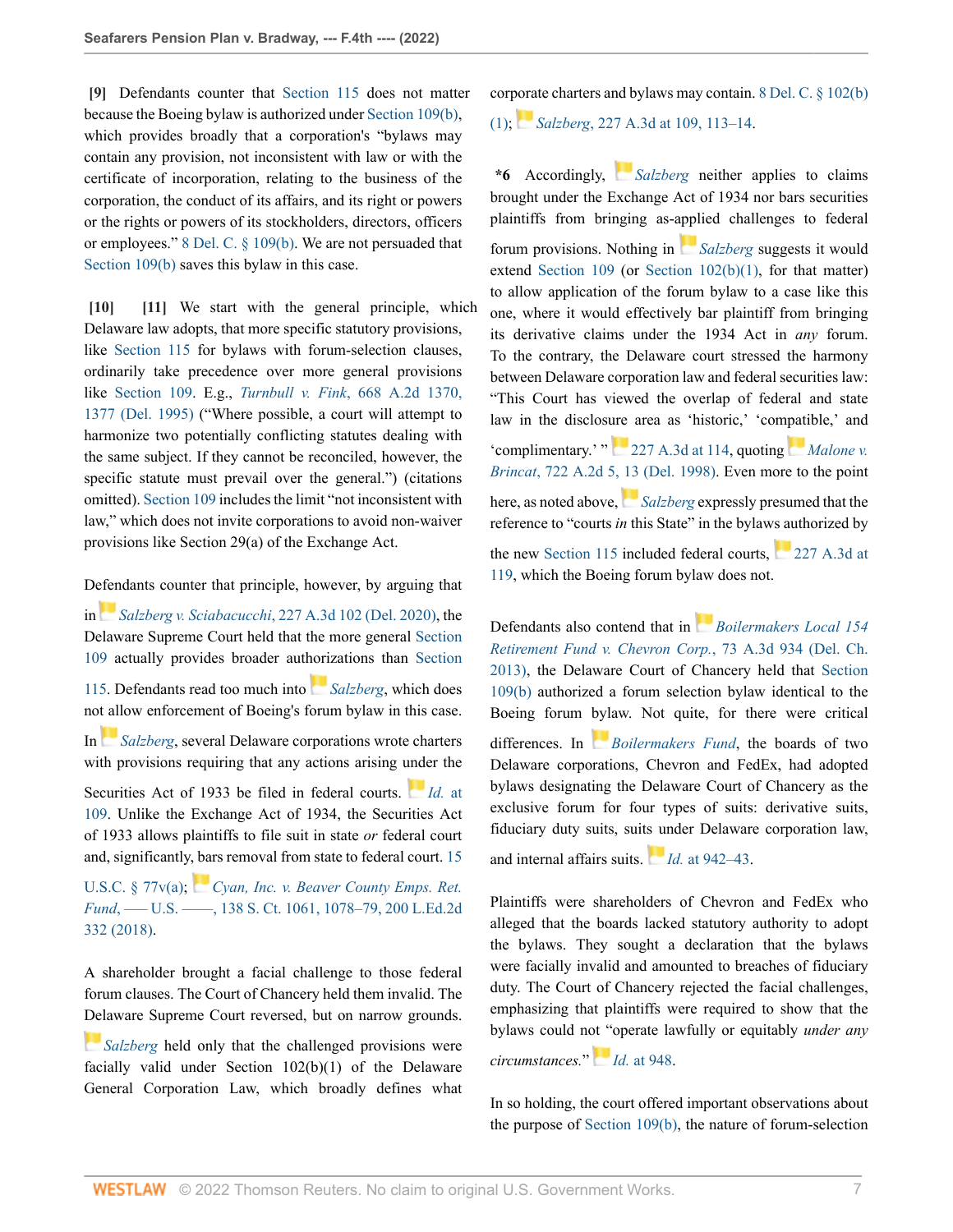bylaws, and hypothetical as-applied challenges—like this case—based on the enforcement of a forum-selection bylaw to eliminate federal jurisdicti[on.](https://1.next.westlaw.com/Link/RelatedInformation/Flag?documentGuid=I3196de07de1011e2a98ec867961a22de&transitionType=InlineKeyCiteFlags&originationContext=docHeaderFlag&Rank=0&ppcid=87af63fa54164b0496d5b848dd82ec18&contextData=(sc.Keycite) ) These observations make

clear that [Section 109\(b\)](http://www.westlaw.com/Link/Document/FullText?findType=L&pubNum=1000005&cite=DESTT8S109&originatingDoc=Ia5e00410700211ec9d07baaeba647595&refType=SP&originationContext=document&vr=3.0&rs=cblt1.0&transitionType=DocumentItem&contextData=(sc.Keycite)#co_pp_a83b000018c76) and *[Boilermakers Fund](http://www.westlaw.com/Link/Document/FullText?findType=Y&serNum=2030866726&pubNum=0007691&originatingDoc=Ia5e00410700211ec9d07baaeba647595&refType=RP&originationContext=document&vr=3.0&rs=cblt1.0&transitionType=DocumentItem&contextData=(sc.Keycite))* do not authorize enforcement of a forum-selection provision like the Boeing forum bylaw in a case like this one.

First, the Court of Chancery noted that [Section 109\(b\)](http://www.westlaw.com/Link/Document/FullText?findType=L&pubNum=1000005&cite=DESTT8S109&originatingDoc=Ia5e00410700211ec9d07baaeba647595&refType=SP&originationContext=document&vr=3.0&rs=cblt1.0&transitionType=DocumentItem&contextData=(sc.Keycite)#co_pp_a83b000018c76) "has long been understood to allow the corporation to set 'self-imposed rules and regulations [that are] deemed expedient for [its](https://1.next.westlaw.com/Link/RelatedInformation/Flag?documentGuid=I26324ea4337d11d986b0aa9c82c164c0&transitionType=InlineKeyCiteFlags&originationContext=docHeaderFlag&Rank=0&ppcid=87af63fa54164b0496d5b848dd82ec18&contextData=(sc.Keycite) ) convenient functioning.' " [73 A.3d at](http://www.westlaw.com/Link/Document/FullText?findType=Y&serNum=2030866726&pubNum=0007691&originatingDoc=Ia5e00410700211ec9d07baaeba647595&refType=RP&fi=co_pp_sp_7691_951&originationContext=document&vr=3.0&rs=cblt1.0&transitionType=DocumentItem&contextData=(sc.Keycite)#co_pp_sp_7691_951) [951](http://www.westlaw.com/Link/Document/FullText?findType=Y&serNum=2030866726&pubNum=0007691&originatingDoc=Ia5e00410700211ec9d07baaeba647595&refType=RP&fi=co_pp_sp_7691_951&originationContext=document&vr=3.0&rs=cblt1.0&transitionType=DocumentItem&contextData=(sc.Keycite)#co_pp_sp_7691_951), quoting *[Gow v. Consolidated Coppermines Corp.](http://www.westlaw.com/Link/Document/FullText?findType=Y&serNum=1933116203&pubNum=0000161&originatingDoc=Ia5e00410700211ec9d07baaeba647595&refType=RP&fi=co_pp_sp_161_140&originationContext=document&vr=3.0&rs=cblt1.0&transitionType=DocumentItem&contextData=(sc.Keycite)#co_pp_sp_161_140)*, [165 A. 136, 140 \(Del. Ch. 1933\).](http://www.westlaw.com/Link/Document/FullText?findType=Y&serNum=1933116203&pubNum=0000161&originatingDoc=Ia5e00410700211ec9d07baaeba647595&refType=RP&fi=co_pp_sp_161_140&originationContext=document&vr=3.0&rs=cblt1.0&transitionType=DocumentItem&contextData=(sc.Keycite)#co_pp_sp_161_140) Generally speaking, the court continued, forum bylaws fit that description because they are "p[roce](https://1.next.westlaw.com/Link/RelatedInformation/Flag?documentGuid=I3196de07de1011e2a98ec867961a22de&transitionType=InlineKeyCiteFlags&originationContext=docHeaderFlag&Rank=0&ppcid=87af63fa54164b0496d5b848dd82ec18&contextData=(sc.Keycite) )dural" and "process-oriented" rather than [sub](https://1.next.westlaw.com/Link/RelatedInformation/Flag?documentGuid=Iea320c9954e711ddbc7bf97f340af743&transitionType=InlineKeyCiteFlags&originationContext=docHeaderFlag&Rank=0&ppcid=87af63fa54164b0496d5b848dd82ec18&contextData=(sc.Keycite) )stantive. *[Boilermakers Fund](http://www.westlaw.com/Link/Document/FullText?findType=Y&serNum=2030866726&pubNum=0007691&originatingDoc=Ia5e00410700211ec9d07baaeba647595&refType=RP&fi=co_pp_sp_7691_951&originationContext=document&vr=3.0&rs=cblt1.0&transitionType=DocumentItem&contextData=(sc.Keycite)#co_pp_sp_7691_951)*, 73 A.3d at 951, quoting *[CA, Inc. v. AFSCME Emps. Pension Plan](http://www.westlaw.com/Link/Document/FullText?findType=Y&serNum=2016554095&pubNum=0000162&originatingDoc=Ia5e00410700211ec9d07baaeba647595&refType=RP&fi=co_pp_sp_162_236&originationContext=document&vr=3.0&rs=cblt1.0&transitionType=DocumentItem&contextData=(sc.Keycite)#co_pp_sp_162_236)*, 953 A.2d 227, [236–37 \(Del. 2008\)](http://www.westlaw.com/Link/Document/FullText?findType=Y&serNum=2016554095&pubNum=0000162&originatingDoc=Ia5e00410700211ec9d07baaeba647595&refType=RP&fi=co_pp_sp_162_236&originationContext=document&vr=3.0&rs=cblt1.0&transitionType=DocumentItem&contextData=(sc.Keycite)#co_pp_sp_162_236). The court determined that the challenged forum-selection bylaws—directing shareholders to file their internal affairs claims in the state of Delaware (Chevron) and in the Delaware Court of Chancery (FedEx)—also fit that description: they regulated "*where* stockholders may file suit, not *whether* the stockholder may file suit or the kind of remedy that the stockh[olde](https://1.next.westlaw.com/Link/RelatedInformation/Flag?documentGuid=I3196de07de1011e2a98ec867961a22de&transitionType=InlineKeyCiteFlags&originationContext=docHeaderFlag&Rank=0&ppcid=87af63fa54164b0496d5b848dd82ec18&contextData=(sc.Keycite) )r may obtain on behalf of herself or the c[orp](https://1.next.westlaw.com/Link/RelatedInformation/Flag?documentGuid=I240b5c60693c11ea81d388262956b33a&transitionType=InlineKeyCiteFlags&originationContext=docHeaderFlag&Rank=0&ppcid=87af63fa54164b0496d5b848dd82ec18&contextData=(sc.Keycite) )oration." *[Boilermakers Fund](http://www.westlaw.com/Link/Document/FullText?findType=Y&serNum=2030866726&pubNum=0007691&originatingDoc=Ia5e00410700211ec9d07baaeba647595&refType=RP&fi=co_pp_sp_7691_952&originationContext=document&vr=3.0&rs=cblt1.0&transitionType=DocumentItem&contextData=(sc.Keycite)#co_pp_sp_7691_952)*, 73 A.3d [at 952](http://www.westlaw.com/Link/Document/FullText?findType=Y&serNum=2030866726&pubNum=0007691&originatingDoc=Ia5e00410700211ec9d07baaeba647595&refType=RP&fi=co_pp_sp_7691_952&originationContext=document&vr=3.0&rs=cblt1.0&transitionType=DocumentItem&contextData=(sc.Keycite)#co_pp_sp_7691_952); see also *Salzberg*[, 227 A.3d at 115 n.51](http://www.westlaw.com/Link/Document/FullText?findType=Y&serNum=2050587897&pubNum=0007691&originatingDoc=Ia5e00410700211ec9d07baaeba647595&refType=RP&fi=co_pp_sp_7691_115&originationContext=document&vr=3.0&rs=cblt1.0&transitionType=DocumentItem&contextData=(sc.Keycite)#co_pp_sp_7691_115) (reiterating **[Boilermakers Fund](http://www.westlaw.com/Link/Document/FullText?findType=Y&serNum=2030866726&pubNum=0007691&originatingDoc=Ia5e00410700211ec9d07baaeba647595&refType=RP&originationContext=document&vr=3.0&rs=cblt1.0&transitionType=DocumentItem&contextData=(sc.Keycite)) point that forum bylaws may regulate** where—not whether—shareholders may file suit).

The *[Boilermakers Fund](http://www.westlaw.com/Link/Document/FullText?findType=Y&serNum=2030866726&pubNum=0007691&originatingDoc=Ia5e00410700211ec9d07baaeba647595&refType=RP&originationContext=document&vr=3.0&rs=cblt1.0&transitionType=DocumentItem&contextData=(sc.Keycite))* court then provided important guidance for this case. The court addressed the plaintiffs' attempts to identify hypothetical situations where the challenged bylaws would operate unreasonably by precluding plaintiffs from bringing claims—such as derivative claims under the Ex[chan](https://1.next.westlaw.com/Link/RelatedInformation/Flag?documentGuid=I3196de07de1011e2a98ec867961a22de&transitionType=InlineKeyCiteFlags&originationContext=docHeaderFlag&Rank=0&ppcid=87af63fa54164b0496d5b848dd82ec18&contextData=(sc.Keycite) )ge Act of 1934—that must be brought in federal court. *Boilermakers Fund*[, 73 A.3d at 961–62.](http://www.westlaw.com/Link/Document/FullText?findType=Y&serNum=2030866726&pubNum=0007691&originatingDoc=Ia5e00410700211ec9d07baaeba647595&refType=RP&fi=co_pp_sp_7691_961&originationContext=document&vr=3.0&rs=cblt1.0&transitionType=DocumentItem&contextData=(sc.Keycite)#co_pp_sp_7691_961) The court explained that facially, "neither of the forum selection bylaws purports in any way to foreclose a plaintiff from exercising any [sta](https://1.next.westlaw.com/Link/RelatedInformation/Flag?documentGuid=I3196de07de1011e2a98ec867961a22de&transitionType=InlineKeyCiteFlags&originationContext=docHeaderFlag&Rank=0&ppcid=87af63fa54164b0496d5b848dd82ec18&contextData=(sc.Keycite) )tutory right of action created by the federal government." *Id.* [at 962](http://www.westlaw.com/Link/Document/FullText?findType=Y&serNum=2030866726&pubNum=0007691&originatingDoc=Ia5e00410700211ec9d07baaeba647595&refType=RP&fi=co_pp_sp_7691_962&originationContext=document&vr=3.0&rs=cblt1.0&transitionType=DocumentItem&contextData=(sc.Keycite)#co_pp_sp_7691_962). In fact, the Chevron bylaw had been amended to avoid the problem we face here by expressly allowing [case](https://1.next.westlaw.com/Link/RelatedInformation/Flag?documentGuid=I3196de07de1011e2a98ec867961a22de&transitionType=InlineKeyCiteFlags&originationContext=docHeaderFlag&Rank=0&ppcid=87af63fa54164b0496d5b848dd82ec18&contextData=(sc.Keycite) )s to be filed in *federal* court in the state of

Delaware. *Id.* [at 961](http://www.westlaw.com/Link/Document/FullText?findType=Y&serNum=2030866726&pubNum=0007691&originatingDoc=Ia5e00410700211ec9d07baaeba647595&refType=RP&fi=co_pp_sp_7691_961&originationContext=document&vr=3.0&rs=cblt1.0&transitionType=DocumentItem&contextData=(sc.Keycite)#co_pp_sp_7691_961).

**\*7** The plaintiffs asked a hypothetical question. Suppose the board of FedEx sought to enforce the forum bylaw to foreclose a plaintiff from bringing a claim within the exclusive jurisdiction of the federal courts? That's this case. The Delaware Court of Chancery explained that in such a case, the board "would have trouble" for two reasons:

First, a claim by a stockholder under federal law for falsely soliciting proxies does not fit within any category of claim enumerated in FedEx's forum selection bylaw. Thus FedEx's bylaw is consistent with what has been written about similar forum selection clauses addressing internal affairs cases: "[Forum selection] provisions do not purport to regulate a stockholder's ability to bring a securities fraud claim or any other claim that is not an intra-corporate matter." Second, the plaintiff could argue that if the board took the position that the bylaw waived the stockholder's rights under the Securities Exchange Act, such a waiver would be inconsistent with the antiwaiver provisions of that Act, codified at [15 U.S.C. § 78cc.](http://www.westlaw.com/Link/Document/FullText?findType=L&pubNum=1000546&cite=15USCAS78CC&originatingDoc=Ia5e00410700211ec9d07baaeba647595&refType=LQ&originationContext=document&vr=3.0&rs=cblt1.0&transitionType=DocumentItem&contextData=(sc.Keycite))

*[I](https://1.next.westlaw.com/Link/RelatedInformation/Flag?documentGuid=I3196de07de1011e2a98ec867961a22de&transitionType=InlineKeyCiteFlags&originationContext=docHeaderFlag&Rank=0&ppcid=87af63fa54164b0496d5b848dd82ec18&contextData=(sc.Keycite) )d.* [at 962](http://www.westlaw.com/Link/Document/FullText?findType=Y&serNum=2030866726&pubNum=0007691&originatingDoc=Ia5e00410700211ec9d07baaeba647595&refType=RP&fi=co_pp_sp_7691_962&originationContext=document&vr=3.0&rs=cblt1.0&transitionType=DocumentItem&contextData=(sc.Keycite)#co_pp_sp_7691_962) (footnotes omitted). The first reason would not apply to plaintiff's derivative action here, but the second reason applies directly to it. While the Court of Chancery declined to "wade deeper into imagined situations" so as not to risk issuing an advisory opinion, its brief foray into how a hypothetical plaintiff might protect her not-so-hypothetical rights under the federal securities laws signals clearly enough that Delaware law would not look kindly on defendants' effort to apply the Boeing bylaw here.

In future cases, Delaware courts may address broader questions such as whether [Section 109\(b\)](http://www.westlaw.com/Link/Document/FullText?findType=L&pubNum=1000005&cite=DESTT8S109&originatingDoc=Ia5e00410700211ec9d07baaeba647595&refType=SP&originationContext=document&vr=3.0&rs=cblt1.0&transitionType=DocumentItem&contextData=(sc.Keycite)#co_pp_a83b000018c76) would authorize a bylaw that violates [Section 115,](http://www.westlaw.com/Link/Document/FullText?findType=L&pubNum=1000005&cite=DESTT8S115&originatingDoc=Ia5e00410700211ec9d07baaeba647595&refType=LQ&originationContext=document&vr=3.0&rs=cblt1.0&transitionType=DocumentItem&contextData=(sc.Keycite)) [but](https://1.next.westlaw.com/Link/RelatedInformation/Flag?documentGuid=I3196de07de1011e2a98ec867961a22de&transitionType=InlineKeyCiteFlags&originationContext=docHeaderFlag&Rank=0&ppcid=87af63fa54164b0496d5b848dd82ec18&contextData=(sc.Keycite) ) it is sufficient for our purposes that the reasoning of *[Boilermakers Fund](http://www.westlaw.com/Link/Document/FullText?findType=Y&serNum=2030866726&pubNum=0007691&originatingDoc=Ia5e00410700211ec9d07baaeba647595&refType=RP&originationContext=document&vr=3.0&rs=cblt1.0&transitionType=DocumentItem&contextData=(sc.Keycite))*

does not authorize application of the Boeing forum bylaw to this case, where it would effectively foreclose a claim under federal securities law. The Court of Chancery made clear that enforcement of a forum bylaw to foreclose a plaintiff from exercising her rights under the Exchange Act of 1934 would be inconsistent with the anti-waiver provision of that

Act.  $\frac{1}{2}$  [73 A.3d at 962](http://www.westlaw.com/Link/Document/FullText?findType=Y&serNum=2030866726&pubNum=0007691&originatingDoc=Ia5e00410700211ec9d07baaeba647595&refType=RP&fi=co_pp_sp_7691_962&originationContext=document&vr=3.0&rs=cblt1.0&transitionType=DocumentItem&contextData=(sc.Keycite)#co_pp_sp_7691_962). No Delaware law, at least to our [kno](https://1.next.westlaw.com/Link/RelatedInformation/Flag?documentGuid=I240b5c60693c11ea81d388262956b33a&transitionType=InlineKeyCiteFlags&originationContext=docHeaderFlag&Rank=0&ppcid=87af63fa54164b0496d5b848dd82ec18&contextData=(sc.Keycite) )wledge, authorizes such an inconsistency. To the contrary,

*[Salzberg](http://www.westlaw.com/Link/Document/FullText?findType=Y&serNum=2050587897&pubNum=0007691&originatingDoc=Ia5e00410700211ec9d07baaeba647595&refType=RP&originationContext=document&vr=3.0&rs=cblt1.0&transitionType=DocumentItem&contextData=(sc.Keycite)),[Boilermakers Fund](http://www.westlaw.com/Link/Document/FullText?findType=Y&serNum=2030866726&pubNum=0007691&originatingDoc=Ia5e00410700211ec9d07baaeba647595&refType=RP&originationContext=document&vr=3.0&rs=cblt1.0&transitionType=DocumentItem&contextData=(sc.Keycite))*, and the new [Section 115](http://www.westlaw.com/Link/Document/FullText?findType=L&pubNum=1000005&cite=DESTT8S115&originatingDoc=Ia5e00410700211ec9d07baaeba647595&refType=LQ&originationContext=document&vr=3.0&rs=cblt1.0&transitionType=DocumentItem&contextData=(sc.Keycite)) codifying that decision signal clearly that Delaware is not inclined to enable corporations to close the courthouse doors entirely on derivative actions asserting federal claims subject to exclusive federal jurisdiction.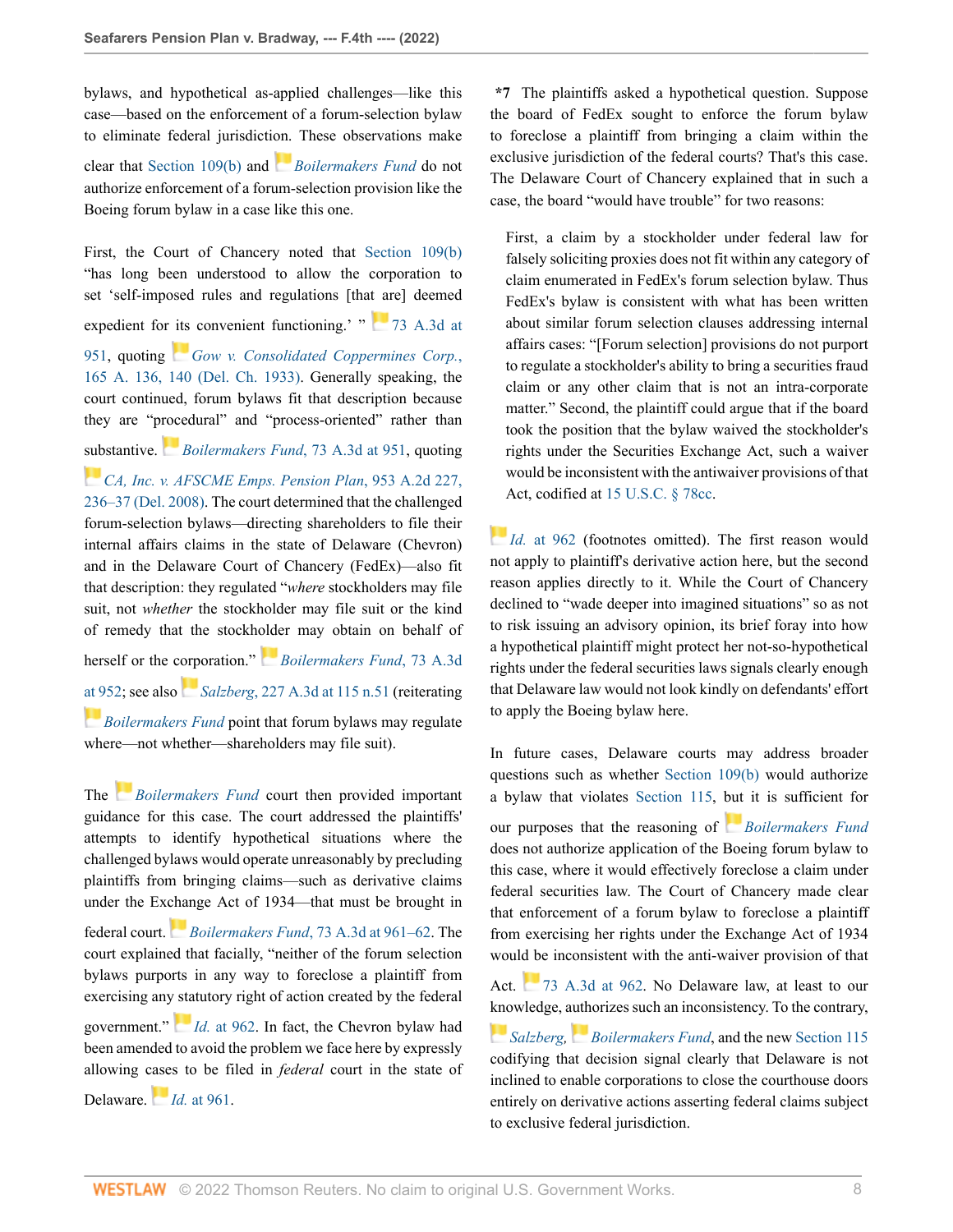#### IV. *Distinguishing Bremen and Bonny*

To avoid this result, defendants also argue that they seek only routine enforce[men](https://1.next.westlaw.com/Link/RelatedInformation/Flag?documentGuid=Id79979f2517711dca1e6fa81e64372bf&transitionType=InlineKeyCiteFlags&originationContext=docHeaderFlag&Rank=0&ppcid=87af63fa54164b0496d5b848dd82ec18&contextData=(sc.Keycite) )t of a routine forum-selection clause in a contract, citing *[M/S Bremen v. Zapata Off-Shore Co.](http://www.westlaw.com/Link/Document/FullText?findType=Y&serNum=1972127141&pubNum=0000708&originatingDoc=Ia5e00410700211ec9d07baaeba647595&refType=RP&originationContext=document&vr=3.0&rs=cblt1.0&transitionType=DocumentItem&contextData=(sc.Keycite))*, 407 [U.S. 1, 92 S.Ct. 1907, 32 L.Ed.2d 513 \(1972\),](http://www.westlaw.com/Link/Document/FullText?findType=Y&serNum=1972127141&pubNum=0000708&originatingDoc=Ia5e00410700211ec9d07baaeba647595&refType=RP&originationContext=document&vr=3.0&rs=cblt1.0&transitionType=DocumentItem&contextData=(sc.Keycite)) and *[Bonny](http://www.westlaw.com/Link/Document/FullText?findType=Y&serNum=1993156385&pubNum=0000506&originatingDoc=Ia5e00410700211ec9d07baaeba647595&refType=RP&originationContext=document&vr=3.0&rs=cblt1.0&transitionType=DocumentItem&contextData=(sc.Keycite)) v. Society of Lloyd's*[, 3 F.3d 156 \(7th Cir. 1993\)](http://www.westlaw.com/Link/Document/FullText?findType=Y&serNum=1993156385&pubNum=0000506&originatingDoc=Ia5e00410700211ec9d07baaeba647595&refType=RP&originationContext=document&vr=3.0&rs=cblt1.0&transitionType=DocumentItem&contextData=(sc.Keycite)). The district cour[t loo](https://1.next.westlaw.com/Link/RelatedInformation/Flag?documentGuid=Id7d5058796fb11d9bdd1cfdd544ca3a4&transitionType=InlineKeyCiteFlags&originationContext=docHeaderFlag&Rank=0&ppcid=87af63fa54164b0496d5b848dd82ec18&contextData=(sc.Keycite) )ked carefully at both cases and ultimately concluded that *[Bonny](http://www.westlaw.com/Link/Document/FullText?findType=Y&serNum=1993156385&pubNum=0000506&originatingDoc=Ia5e00410700211ec9d07baaeba647595&refType=RP&originationContext=document&vr=3.0&rs=cblt1.0&transitionType=DocumentItem&contextData=(sc.Keycite))* supported dismissal based on Boeing's forum

bylaw. We explained above why we conclude that Boeing's forum bylaw, as applied to this case, simply is not enforceable under Delaware law. It [may](https://1.next.westlaw.com/Link/RelatedInformation/Flag?documentGuid=Id79979f2517711dca1e6fa81e64372bf&transitionType=InlineKeyCiteFlags&originationContext=docHeaderFlag&Rank=0&ppcid=87af63fa54164b0496d5b848dd82ec18&contextData=(sc.Keycite) ) be useful[, ho](https://1.next.westlaw.com/Link/RelatedInformation/Flag?documentGuid=Id7d5058796fb11d9bdd1cfdd544ca3a4&transitionType=InlineKeyCiteFlags&originationContext=docHeaderFlag&Rank=0&ppcid=87af63fa54164b0496d5b848dd82ec18&contextData=(sc.Keycite) )wever, to explain why we also do not find *[Bremen](http://www.westlaw.com/Link/Document/FullText?findType=Y&serNum=1972127141&pubNum=0000780&originatingDoc=Ia5e00410700211ec9d07baaeba647595&refType=RP&originationContext=document&vr=3.0&rs=cblt1.0&transitionType=DocumentItem&contextData=(sc.Keycite))* or *[Bonny](http://www.westlaw.com/Link/Document/FullText?findType=Y&serNum=1993156385&pubNum=0000506&originatingDoc=Ia5e00410700211ec9d07baaeba647595&refType=RP&originationContext=document&vr=3.0&rs=cblt1.0&transitionType=DocumentItem&contextData=(sc.Keycite))* a sufficient basis for enforcing the forum bylaw here.

We begin with*[Bremen](http://www.westlaw.com/Link/Document/FullText?findType=Y&serNum=1972127141&pubNum=0000780&originatingDoc=Ia5e00410700211ec9d07baaeba647595&refType=RP&originationContext=document&vr=3.0&rs=cblt1.0&transitionType=DocumentItem&contextData=(sc.Keycite)).* Zapata, a company based in Texas, contracted with plaintiff Unterw[eser](https://1.next.westlaw.com/Link/RelatedInformation/Flag?documentGuid=Id79979f2517711dca1e6fa81e64372bf&transitionType=InlineKeyCiteFlags&originationContext=docHeaderFlag&Rank=0&ppcid=87af63fa54164b0496d5b848dd82ec18&contextData=(sc.Keycite) ), a German corporation, to tow [Zapa](https://1.next.westlaw.com/Link/RelatedInformation/Flag?documentGuid=Id79979f2517711dca1e6fa81e64372bf&transitionType=InlineKeyCiteFlags&originationContext=docHeaderFlag&Rank=0&ppcid=87af63fa54164b0496d5b848dd82ec18&contextData=(sc.Keycite) )ta's drilling rig (the *[Bremen](http://www.westlaw.com/Link/Document/FullText?findType=Y&serNum=1972127141&pubNum=0000780&originatingDoc=Ia5e00410700211ec9d07baaeba647595&refType=RP&originationContext=document&vr=3.0&rs=cblt1.0&transitionType=DocumentItem&contextData=(sc.Keycite))*) from Louisiana to Italy. *M/S Bremen*[, 407 U.S. at 2, 92 S.Ct. 1907.](http://www.westlaw.com/Link/Document/FullText?findType=Y&serNum=1972127141&pubNum=0000780&originatingDoc=Ia5e00410700211ec9d07baaeba647595&refType=RP&fi=co_pp_sp_780_2&originationContext=document&vr=3.0&rs=cblt1.0&transitionType=DocumentItem&contextData=(sc.Keycite)#co_pp_sp_780_2) The towing contract provided that any dispute arising from the contract must be brought before the London Court of Justice. The rig was damaged in a storm in international waters in the Gulf of Mexico. Zapata directed Unterweser to tow the damaged rig to Tampa, Florida, the nearest port of refuge. A week later, Zapata—ignoring the terms of the contract filed suit in federal court in Tampa for negligent towing and breach of contract. Unterweser invoked the forum-selection provision and moved to dismiss for forum non conveniens. The district court denied Unterweser's motion and concluded that Zapata's choice of forum should not be disturbed. The Fifth Circuit affirmed.

**\*8** The Supreme Court reversed, teaching that such forumselection provisions in contracts are "prima facie valid and should be enforced unless enforcement is shown by the [resi](https://1.next.westlaw.com/Link/RelatedInformation/Flag?documentGuid=Id79979f2517711dca1e6fa81e64372bf&transitionType=InlineKeyCiteFlags&originationContext=docHeaderFlag&Rank=0&ppcid=87af63fa54164b0496d5b848dd82ec18&contextData=(sc.Keycite) )sting party to be 'unreasonable' under the circumstances."

[407 U.S. at 10, 92 S.Ct. 1907](http://www.westlaw.com/Link/Document/FullText?findType=Y&serNum=1972127141&pubNum=0000780&originatingDoc=Ia5e00410700211ec9d07baaeba647595&refType=RP&fi=co_pp_sp_780_10&originationContext=document&vr=3.0&rs=cblt1.0&transitionType=DocumentItem&contextData=(sc.Keycite)#co_pp_sp_780_10). The Court explained that there were "compelling reasons why a freely negotiated private international agreement, unaffected by fraud, undue influence, [or o](https://1.next.westlaw.com/Link/RelatedInformation/Flag?documentGuid=Id79979f2517711dca1e6fa81e64372bf&transitionType=InlineKeyCiteFlags&originationContext=docHeaderFlag&Rank=0&ppcid=87af63fa54164b0496d5b848dd82ec18&contextData=(sc.Keycite) )verweening bargaining power" should be fully enforced. *Id.* [at 12, 92 S.Ct. 1907.](http://www.westlaw.com/Link/Document/FullText?findType=Y&serNum=1972127141&pubNum=0000708&originatingDoc=Ia5e00410700211ec9d07baaeba647595&refType=RP&originationContext=document&vr=3.0&rs=cblt1.0&transitionType=DocumentItem&contextData=(sc.Keycite))

In the *[Bremen](http://www.westlaw.com/Link/Document/FullText?findType=Y&serNum=1972127141&pubNum=0000780&originatingDoc=Ia5e00410700211ec9d07baaeba647595&refType=RP&originationContext=document&vr=3.0&rs=cblt1.0&transitionType=DocumentItem&contextData=(sc.Keycite))* opinion itself, the Court emphasized the international character of the transaction, where choice-

of-forum and choice-of-law agreements may be especially helpf[ul i](https://1.next.westlaw.com/Link/RelatedInformation/Flag?documentGuid=Id79979f2517711dca1e6fa81e64372bf&transitionType=InlineKeyCiteFlags&originationContext=docHeaderFlag&Rank=0&ppcid=87af63fa54164b0496d5b848dd82ec18&contextData=(sc.Keycite) )n case of disputes. Later cases show, however, that *[Bremen](http://www.westlaw.com/Link/Document/FullText?findType=Y&serNum=1972127141&pubNum=0000780&originatingDoc=Ia5e00410700211ec9d07baaeba647595&refType=RP&originationContext=document&vr=3.0&rs=cblt1.0&transitionType=DocumentItem&contextData=(sc.Keycite))* stands for the broader proposition that contractually valid choi[ce-o](https://1.next.westlaw.com/Link/RelatedInformation/Flag?documentGuid=Ia870dd0559ad11e38912df21cb42a557&transitionType=InlineKeyCiteFlags&originationContext=docHeaderFlag&Rank=0&ppcid=87af63fa54164b0496d5b848dd82ec18&contextData=(sc.Keycite) )f-forum clauses will ordinarily be enforced. See, e.g., *[Atlantic Marine Constr. Co. v.](http://www.westlaw.com/Link/Document/FullText?findType=Y&serNum=2032188004&pubNum=0000780&originatingDoc=Ia5e00410700211ec9d07baaeba647595&refType=RP&fi=co_pp_sp_780_62&originationContext=document&vr=3.0&rs=cblt1.0&transitionType=DocumentItem&contextData=(sc.Keycite)#co_pp_sp_780_62) U.S. District Court*[, 571 U.S. 49, 62–64, 134 S.Ct. 568, 187](http://www.westlaw.com/Link/Document/FullText?findType=Y&serNum=2032188004&pubNum=0000780&originatingDoc=Ia5e00410700211ec9d07baaeba647595&refType=RP&fi=co_pp_sp_780_62&originationContext=document&vr=3.0&rs=cblt1.0&transitionType=DocumentItem&contextData=(sc.Keycite)#co_pp_sp_780_62) [L.Ed.2d 487 \(2013\);](http://www.westlaw.com/Link/Document/FullText?findType=Y&serNum=2032188004&pubNum=0000780&originatingDoc=Ia5e00410700211ec9d07baaeba647595&refType=RP&fi=co_pp_sp_780_62&originationContext=document&vr=3.0&rs=cblt1.0&transitionType=DocumentItem&contextData=(sc.Keycite)#co_pp_sp_780_62) *Mueller*[, 880 F.3d at 894,](http://www.westlaw.com/Link/Document/FullText?findType=Y&serNum=2043686353&pubNum=0000506&originatingDoc=Ia5e00410700211ec9d07baaeba647595&refType=RP&fi=co_pp_sp_506_894&originationContext=document&vr=3.0&rs=cblt1.0&transitionType=DocumentItem&contextData=(sc.Keycite)#co_pp_sp_506_894) quoting *Atlantic Marine*[, 571 U.S. at 64, 134 S.Ct. 568](http://www.westlaw.com/Link/Document/FullText?findType=Y&serNum=2032188004&pubNum=0000780&originatingDoc=Ia5e00410700211ec9d07baaeba647595&refType=RP&fi=co_pp_sp_780_64&originationContext=document&vr=3.0&rs=cblt1.0&transitionType=DocumentItem&contextData=(sc.Keycite)#co_pp_sp_780_64) ("forumselection clauses should control except in unusual cases").

*[Bremen](http://www.westlaw.com/Link/Document/FullText?findType=Y&serNum=1972127141&pubNum=0000780&originatingDoc=Ia5e00410700211ec9d07baaeba647595&refType=RP&originationContext=document&vr=3.0&rs=cblt1.0&transitionType=DocumentItem&contextData=(sc.Keycite))* differs from this case most importantly in that it involved a purely private contractual dispute. It did not involve any claim under a federal statute, let alone a federal statute with a non-waiver provision like Section 29(a) of the Exchange Act. While the Supreme Court has generally been receptive to e[nforc](https://1.next.westlaw.com/Link/RelatedInformation/Flag?documentGuid=Id79979f2517711dca1e6fa81e64372bf&transitionType=InlineKeyCiteFlags&originationContext=docHeaderFlag&Rank=0&ppcid=87af63fa54164b0496d5b848dd82ec18&contextData=(sc.Keycite) )ing contractually valid forum-selection clauses, neither *[Bremen](http://www.westlaw.com/Link/Document/FullText?findType=Y&serNum=1972127141&pubNum=0000780&originatingDoc=Ia5e00410700211ec9d07baaeba647595&refType=RP&originationContext=document&vr=3.0&rs=cblt1.0&transitionType=DocumentItem&contextData=(sc.Keycite))* nor other decisions have endorsed such clauses as paths to avoid otherwise applicable federal statutes. Instead, the Court has warned against such uses.

In *[Mitsubishi Motors Corp. v. Soler Chrysler-Plymouth](http://www.westlaw.com/Link/Document/FullText?findType=Y&serNum=1985133734&pubNum=0000708&originatingDoc=Ia5e00410700211ec9d07baaeba647595&refType=RP&originationContext=document&vr=3.0&rs=cblt1.0&transitionType=DocumentItem&contextData=(sc.Keycite)) Corp.*[, 473 U.S. 614, 105 S.Ct. 3346, 87 L.Ed.2d 444 \(1985\),](http://www.westlaw.com/Link/Document/FullText?findType=Y&serNum=1985133734&pubNum=0000708&originatingDoc=Ia5e00410700211ec9d07baaeba647595&refType=RP&originationContext=document&vr=3.0&rs=cblt1.0&transitionType=DocumentItem&contextData=(sc.Keycite)) Chrysler asserted claims against Mitsubishi, including an antitrust claim under United States law. The parties' contract required arbitration of disputes in Japan. The Supreme Court enforced the clause and ordered the parties to resolve their disputes in arbitration rather than in a court. The Court did so, however, only after being assured that the arbitration panel would apply United States antitrust law, and only after issuing a pointed warning against using an arbitration clause to avoid an otherwise-applicable federal statute, even one without an anti-w[aive](https://1.next.westlaw.com/Link/RelatedInformation/Flag?documentGuid=Ic1d899969c1e11d991d0cc6b54f12d4d&transitionType=InlineKeyCiteFlags&originationContext=docHeaderFlag&Rank=0&ppcid=87af63fa54164b0496d5b848dd82ec18&contextData=(sc.Keycite) )r provision like the 1934 Exchange Act's Section

29(a). *Id.* [at 636–38, 637 n.19, 105 S.Ct. 3346.](http://www.westlaw.com/Link/Document/FullText?findType=Y&serNum=1985133734&pubNum=0000708&originatingDoc=Ia5e00410700211ec9d07baaeba647595&refType=RP&originationContext=document&vr=3.0&rs=cblt1.0&transitionType=DocumentItem&contextData=(sc.Keycite))

The agreement between Mitsubi[shi a](https://1.next.westlaw.com/Link/RelatedInformation/Flag?documentGuid=Ic1d899969c1e11d991d0cc6b54f12d4d&transitionType=InlineKeyCiteFlags&originationContext=docHeaderFlag&Rank=0&ppcid=87af63fa54164b0496d5b848dd82ec18&contextData=(sc.Keycite) )nd Chrysler also said it

would be governed by Swiss law. *Id.* [at 637 n.19, 105 S.Ct.](http://www.westlaw.com/Link/Document/FullText?findType=Y&serNum=1985133734&pubNum=0000708&originatingDoc=Ia5e00410700211ec9d07baaeba647595&refType=RP&originationContext=document&vr=3.0&rs=cblt1.0&transitionType=DocumentItem&contextData=(sc.Keycite)) [3346](http://www.westlaw.com/Link/Document/FullText?findType=Y&serNum=1985133734&pubNum=0000708&originatingDoc=Ia5e00410700211ec9d07baaeba647595&refType=RP&originationContext=document&vr=3.0&rs=cblt1.0&transitionType=DocumentItem&contextData=(sc.Keycite)). In an amicus brief, the United States had raised the possibility that the arbitral panel might read this choice-of-law provision as governing not only the terms of the contract but also as displacing United States law, including the Sherman Act, where it would otherwise apply. Mitsubishi had told the Court in oral argument that it was not trying to avoid application of the Sherman Act by that device. Despite that assurance, the Court still went out of its way to warn against that possibility: "in the event the choice-of-forum and choice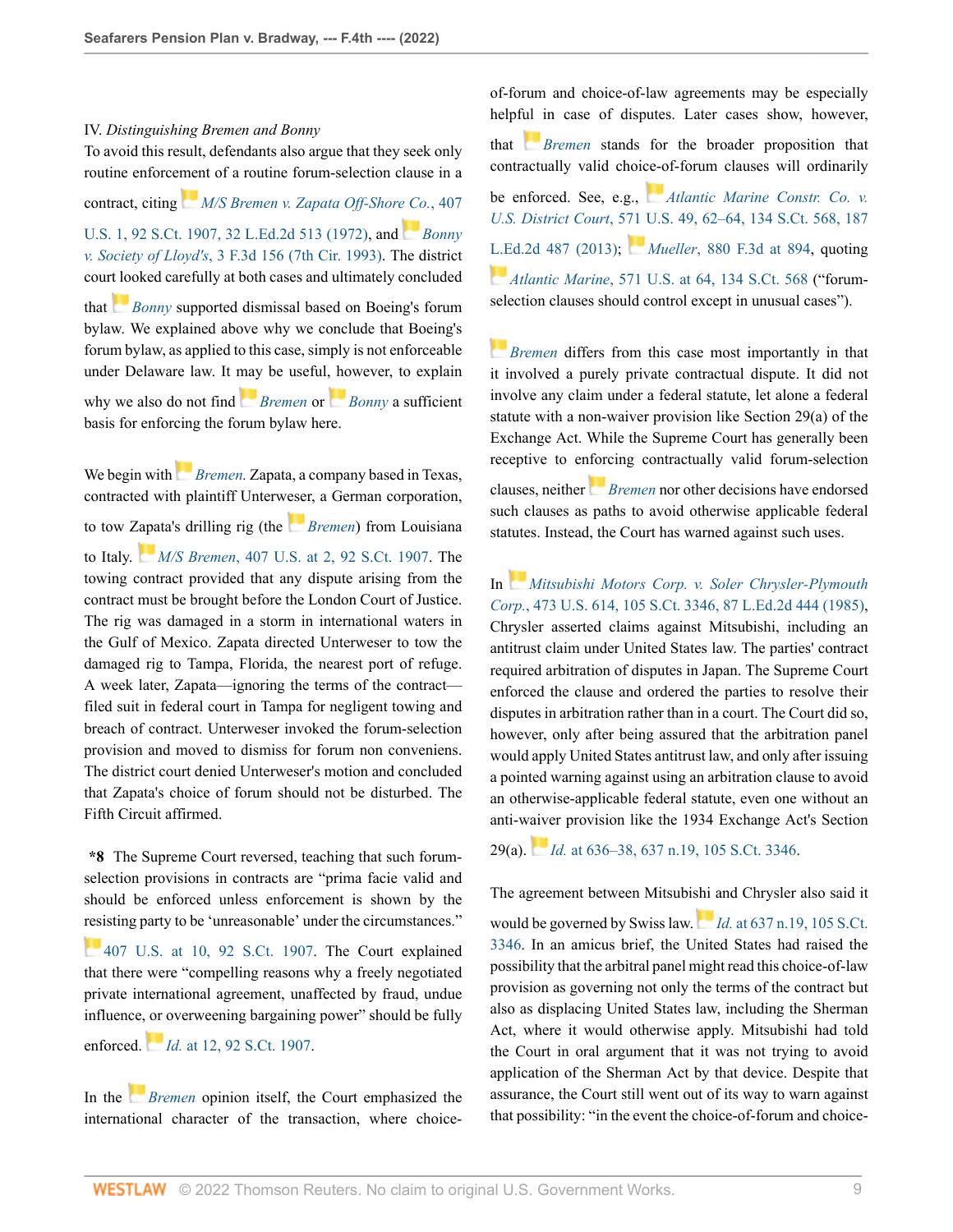of-law clauses operated in tandem as a prospective waiver of a party's right to pursue statutory remedies for antitrust violations, we would have little hesitation [in](https://1.next.westlaw.com/Link/RelatedInformation/Flag?documentGuid=Ic1d899969c1e11d991d0cc6b54f12d4d&transitionType=InlineKeyCiteFlags&originationContext=docHeaderFlag&Rank=0&ppcid=87af63fa54164b0496d5b848dd82ec18&contextData=(sc.Keycite) ) condemning the agreement as against public policy." *[Id.](http://www.westlaw.com/Link/Document/FullText?findType=Y&serNum=1985133734&pubNum=0000780&originatingDoc=Ia5e00410700211ec9d07baaeba647595&refType=RP&originationContext=document&vr=3.0&rs=cblt1.0&transitionType=DocumentItem&contextData=(sc.Keycite))* (citations omitted). That considered warning carries even more force in this case under the Exchang[e Ac](https://1.next.westlaw.com/Link/RelatedInformation/Flag?documentGuid=Id79979f2517711dca1e6fa81e64372bf&transitionType=InlineKeyCiteFlags&originationContext=docHeaderFlag&Rank=0&ppcid=87af63fa54164b0496d5b848dd82ec18&contextData=(sc.Keycite) )t of 1934, with its anti-waiver provision. In short, neither *[Bremen](http://www.westlaw.com/Link/Document/FullText?findType=Y&serNum=1972127141&pubNum=0000780&originatingDoc=Ia5e00410700211ec9d07baaeba647595&refType=RP&originationContext=document&vr=3.0&rs=cblt1.0&transitionType=DocumentItem&contextData=(sc.Keycite))* nor the more general policy in favor of enforcing contractual forum-selection clauses supports application of Boeing's forum bylaw to foreclose entirely plaintiff's derivative Section 14(a) claims.

<span id="page-9-0"></span>**\*9 [\[12](#page-2-0)]** Turning to this court's decision in *[Bonny v.](http://www.westlaw.com/Link/Document/FullText?findType=Y&serNum=1993156385&pubNum=0000506&originatingDoc=Ia5e00410700211ec9d07baaeba647595&refType=RP&originationContext=document&vr=3.0&rs=cblt1.0&transitionType=DocumentItem&contextData=(sc.Keycite)) [Society of Lloyd's](http://www.westlaw.com/Link/Document/FullText?findType=Y&serNum=1993156385&pubNum=0000506&originatingDoc=Ia5e00410700211ec9d07baaeba647595&refType=RP&originationContext=document&vr=3.0&rs=cblt1.0&transitionType=DocumentItem&contextData=(sc.Keycite))*, defendants emphasize that we enforced choice-of-law and forum-selection provisions that had the effect of foreclosing plaintiffs' claims under federal securities law. We did so after being satisfied that English law would provide sufficient protection and remedies. [3 F.3d at 161–](http://www.westlaw.com/Link/Document/FullText?findType=Y&serNum=1993156385&pubNum=0000506&originatingDoc=Ia5e00410700211ec9d07baaeba647595&refType=RP&fi=co_pp_sp_506_161&originationContext=document&vr=3.0&rs=cblt1.0&transitionType=DocumentItem&contextData=(sc.Keycite)#co_pp_sp_506_161) [62](http://www.westlaw.com/Link/Document/FullText?findType=Y&serNum=1993156385&pubNum=0000506&originatingDoc=Ia5e00410700211ec9d07baaeba647595&refType=RP&fi=co_pp_sp_506_161&originationContext=document&vr=3.0&rs=cblt1.0&transitionType=DocumentItem&contextData=(sc.Keycite)#co_pp_sp_506_161). Defendants contend the same reasoning should apply to remedies under state law in this case, and the district court [agre](https://1.next.westlaw.com/Link/RelatedInformation/Flag?documentGuid=Id7d5058796fb11d9bdd1cfdd544ca3a4&transitionType=InlineKeyCiteFlags&originationContext=docHeaderFlag&Rank=0&ppcid=87af63fa54164b0496d5b848dd82ec18&contextData=(sc.Keycite) )ed. We disagree because of a critical difference between

*[Bonny](http://www.westlaw.com/Link/Document/FullText?findType=Y&serNum=1993156385&pubNum=0000506&originatingDoc=Ia5e00410700211ec9d07baaeba647595&refType=RP&originationContext=document&vr=3.0&rs=cblt1.0&transitionType=DocumentItem&contextData=(sc.Keycite))* and this case that limits its reasoning.

The plaintiffs in **[Bonny](http://www.westlaw.com/Link/Document/FullText?findType=Y&serNum=1993156385&pubNum=0000506&originatingDoc=Ia5e00410700211ec9d07baaeba647595&refType=RP&originationContext=document&vr=3.0&rs=cblt1.0&transitionType=DocumentItem&contextData=(sc.Keycite))** were United States citizens who had invested in the English insurer, Lloyd's of London. The investment agreements provided that any disputes arising out plaintiffs' investments with Lloyd's would be governed by English law and that the courts of England would have exclusive jurisdiction over such disputes. After sustaining heavy losses, plaintiffs sued Lloyd's in the Northern District of Illinois alleging claims under Section 12 of the Securities Act of 1933 and Section 10(b) of the Exchange Act of 1934. The district court dismissed the suit based on the forumselectionclause. *Id.* [at 157.](http://www.westlaw.com/Link/Document/FullText?findType=Y&serNum=1993156385&pubNum=0000506&originatingDoc=Ia5e00410700211ec9d07baaeba647595&refType=RP&fi=co_pp_sp_506_157&originationContext=document&vr=3.0&rs=cblt1.0&transitionType=DocumentItem&contextData=(sc.Keycite)#co_pp_sp_506_157) We affirmed, reasoning that the choice-of-law and forum-selection provisions did not violate United States public policy and were therefore enforceable despite plaintiffs' reliance on the anti-waiver provisions of the 1933 and 1934 Acts.

The lack of a true conflict between English law and applicable United States law wa[s ce](https://1.next.westlaw.com/Link/RelatedInformation/Flag?documentGuid=Id79979f2517711dca1e6fa81e64372bf&transitionType=InlineKeyCiteFlags&originationContext=docHeaderFlag&Rank=0&ppcid=87af63fa54164b0496d5b848dd82ec18&contextData=(sc.Keycite) )ntral to our decision.  $\Box$  [3 F.3d at](http://www.westlaw.com/Link/Document/FullText?findType=Y&serNum=1993156385&pubNum=0000506&originatingDoc=Ia5e00410700211ec9d07baaeba647595&refType=RP&fi=co_pp_sp_506_161&originationContext=document&vr=3.0&rs=cblt1.0&transitionType=DocumentItem&contextData=(sc.Keycite)#co_pp_sp_506_161) [161–62](http://www.westlaw.com/Link/Document/FullText?findType=Y&serNum=1993156385&pubNum=0000506&originatingDoc=Ia5e00410700211ec9d07baaeba647595&refType=RP&fi=co_pp_sp_506_161&originationContext=document&vr=3.0&rs=cblt1.0&transitionType=DocumentItem&contextData=(sc.Keycite)#co_pp_sp_506_161). First, citing *[Bremen](http://www.westlaw.com/Link/Document/FullText?findType=Y&serNum=1972127141&pubNum=0000780&originatingDoc=Ia5e00410700211ec9d07baaeba647595&refType=RP&originationContext=document&vr=3.0&rs=cblt1.0&transitionType=DocumentItem&contextData=(sc.Keycite))*, we noted that choice-oflaw and forum-selection provisions in agreements between domestic and foreign businesses are "valid and should be enforced unless enforcement is shown by the [resis](https://1.next.westlaw.com/Link/RelatedInformation/Flag?documentGuid=Id7d5058796fb11d9bdd1cfdd544ca3a4&transitionType=InlineKeyCiteFlags&originationContext=docHeaderFlag&Rank=0&ppcid=87af63fa54164b0496d5b848dd82ec18&contextData=(sc.Keycite) )ting party to be unreasonable under the circumstances." *Id.* [at 159](http://www.westlaw.com/Link/Document/FullText?findType=Y&serNum=1993156385&pubNum=0000506&originatingDoc=Ia5e00410700211ec9d07baaeba647595&refType=RP&fi=co_pp_sp_506_159&originationContext=document&vr=3.0&rs=cblt1.0&transitionType=DocumentItem&contextData=(sc.Keycite)#co_pp_sp_506_159), quoting *[Bre](https://1.next.westlaw.com/Link/RelatedInformation/Flag?documentGuid=Id7d5058796fb11d9bdd1cfdd544ca3a4&transitionType=InlineKeyCiteFlags&originationContext=docHeaderFlag&Rank=0&ppcid=87af63fa54164b0496d5b848dd82ec18&contextData=(sc.Keycite) )men*[, 407 U.S. at 10, 92 S.Ct. 1907.](http://www.westlaw.com/Link/Document/FullText?findType=Y&serNum=1972127141&pubNum=0000780&originatingDoc=Ia5e00410700211ec9d07baaeba647595&refType=RP&fi=co_pp_sp_780_10&originationContext=document&vr=3.0&rs=cblt1.0&transitionType=DocumentItem&contextData=(sc.Keycite)#co_pp_sp_780_10) The plaintiffs in *[Bonny](http://www.westlaw.com/Link/Document/FullText?findType=Y&serNum=1993156385&pubNum=0000506&originatingDoc=Ia5e00410700211ec9d07baaeba647595&refType=RP&originationContext=document&vr=3.0&rs=cblt1.0&transitionType=DocumentItem&contextData=(sc.Keycite))*, much like the plaintiffs in *[Bremen](http://www.westlaw.com/Link/Document/FullText?findType=Y&serNum=1972127141&pubNum=0000780&originatingDoc=Ia5e00410700211ec9d07baaeba647595&refType=RP&originationContext=document&vr=3.0&rs=cblt1.0&transitionType=DocumentItem&contextData=(sc.Keycite))*, had failed to [dem](https://1.next.westlaw.com/Link/RelatedInformation/Flag?documentGuid=Id7d5058796fb11d9bdd1cfdd544ca3a4&transitionType=InlineKeyCiteFlags&originationContext=docHeaderFlag&Rank=0&ppcid=87af63fa54164b0496d5b848dd82ec18&contextData=(sc.Keycite) )onstrate that the provisions at issue were unreasonable. *Bonny*[, 3 F.3d at 160.](http://www.westlaw.com/Link/Document/FullText?findType=Y&serNum=1993156385&pubNum=0000506&originatingDoc=Ia5e00410700211ec9d07baaeba647595&refType=RP&fi=co_pp_sp_506_160&originationContext=document&vr=3.0&rs=cblt1.0&transitionType=DocumentItem&contextData=(sc.Keycite)#co_pp_sp_506_160) Further, echoing the Supreme [Cou](https://1.next.westlaw.com/Link/RelatedInformation/Flag?documentGuid=I222b9c4f9bf011d993e6d35cc61aab4a&transitionType=InlineKeyCiteFlags&originationContext=docHeaderFlag&Rank=0&ppcid=87af63fa54164b0496d5b848dd82ec18&contextData=(sc.Keycite) )rt's language in *[Bremen,](http://www.westlaw.com/Link/Document/FullText?findType=Y&serNum=1972127141&pubNum=0000780&originatingDoc=Ia5e00410700211ec9d07baaeba647595&refType=RP&originationContext=document&vr=3.0&rs=cblt1.0&transitionType=DocumentItem&contextData=(sc.Keycite)) [Mitsubishi](http://www.westlaw.com/Link/Document/FullText?findType=Y&serNum=1985133734&pubNum=0000780&originatingDoc=Ia5e00410700211ec9d07baaeba647595&refType=RP&originationContext=document&vr=3.0&rs=cblt1.0&transitionType=DocumentItem&contextData=(sc.Keycite)) [Motors](http://www.westlaw.com/Link/Document/FullText?findType=Y&serNum=1985133734&pubNum=0000780&originatingDoc=Ia5e00410700211ec9d07baaeba647595&refType=RP&originationContext=document&vr=3.0&rs=cblt1.0&transitionType=DocumentItem&contextData=(sc.Keycite))*, and *[Scherk v. Alberto-Culver Co.](http://www.westlaw.com/Link/Document/FullText?findType=Y&serNum=1974127217&pubNum=0000708&originatingDoc=Ia5e00410700211ec9d07baaeba647595&refType=RP&originationContext=document&vr=3.0&rs=cblt1.0&transitionType=DocumentItem&contextData=(sc.Keycite))*, 417 U.S. [506, 94 S.Ct. 2449, 41 L.Ed.2d 270 \(1974\),](http://www.westlaw.com/Link/Document/FullText?findType=Y&serNum=1974127217&pubNum=0000708&originatingDoc=Ia5e00410700211ec9d07baaeba647595&refType=RP&originationContext=document&vr=3.0&rs=cblt1.0&transitionType=DocumentItem&contextData=(sc.Keycite)) we explained that the presumptive validity of such provisions offered [valu](https://1.next.westlaw.com/Link/RelatedInformation/Flag?documentGuid=Id7d5058796fb11d9bdd1cfdd544ca3a4&transitionType=InlineKeyCiteFlags&originationContext=docHeaderFlag&Rank=0&ppcid=87af63fa54164b0496d5b848dd82ec18&contextData=(sc.Keycite) )able predictability in international [bus](https://1.next.westlaw.com/Link/RelatedInformation/Flag?documentGuid=Ic1d899969c1e11d991d0cc6b54f12d4d&transitionType=InlineKeyCiteFlags&originationContext=docHeaderFlag&Rank=0&ppcid=87af63fa54164b0496d5b848dd82ec18&contextData=(sc.Keycite) )iness transactions. *Bonny*[, 3 F.3d at 159–60](http://www.westlaw.com/Link/Document/FullText?findType=Y&serNum=1993156385&pubNum=0000506&originatingDoc=Ia5e00410700211ec9d07baaeba647595&refType=RP&fi=co_pp_sp_506_159&originationContext=document&vr=3.0&rs=cblt1.0&transitionType=DocumentItem&contextData=(sc.Keycite)#co_pp_sp_506_159), discussin[g](https://1.next.westlaw.com/Link/RelatedInformation/Flag?documentGuid=I222b9c4f9bf011d993e6d35cc61aab4a&transitionType=InlineKeyCiteFlags&originationContext=docHeaderFlag&Rank=0&ppcid=87af63fa54164b0496d5b848dd82ec18&contextData=(sc.Keycite) ) *[Mitsubishi Motors](http://www.westlaw.com/Link/Document/FullText?findType=Y&serNum=1985133734&pubNum=0000780&originatingDoc=Ia5e00410700211ec9d07baaeba647595&refType=RP&fi=co_pp_sp_780_629&originationContext=document&vr=3.0&rs=cblt1.0&transitionType=DocumentItem&contextData=(sc.Keycite)#co_pp_sp_780_629)*, [473 U.S. at 629, 105 S.Ct. 3346](http://www.westlaw.com/Link/Document/FullText?findType=Y&serNum=1985133734&pubNum=0000780&originatingDoc=Ia5e00410700211ec9d07baaeba647595&refType=RP&fi=co_pp_sp_780_629&originationContext=document&vr=3.0&rs=cblt1.0&transitionType=DocumentItem&contextData=(sc.Keycite)#co_pp_sp_780_629), and *Scherk*[, 417 U.S. at](http://www.westlaw.com/Link/Document/FullText?findType=Y&serNum=1974127217&pubNum=0000780&originatingDoc=Ia5e00410700211ec9d07baaeba647595&refType=RP&fi=co_pp_sp_780_516&originationContext=document&vr=3.0&rs=cblt1.0&transitionType=DocumentItem&contextData=(sc.Keycite)#co_pp_sp_780_516) [516, 94 S.Ct. 2449.](http://www.westlaw.com/Link/Document/FullText?findType=Y&serNum=1974127217&pubNum=0000780&originatingDoc=Ia5e00410700211ec9d07baaeba647595&refType=RP&fi=co_pp_sp_780_516&originationContext=document&vr=3.0&rs=cblt1.0&transitionType=DocumentItem&contextData=(sc.Keycite)#co_pp_sp_780_516)

Even so, we harbored "serious concerns that Lloyd's clauses operate[d] as a prospective waiver of statutory remedies for securities violations," but in the end we were "satisfied that several remedies in England vindicate[d] plaintiffs' substantive rights while not subverting" the principles of full [and](https://1.next.westlaw.com/Link/RelatedInformation/Flag?documentGuid=Id7d5058796fb11d9bdd1cfdd544ca3a4&transitionType=InlineKeyCiteFlags&originationContext=docHeaderFlag&Rank=0&ppcid=87af63fa54164b0496d5b848dd82ec18&contextData=(sc.Keycite) ) fair disclosure protected by the Securities Act of 1933.

<span id="page-9-1"></span>*Bonny*[, 3 F.3d at 160–61.](http://www.westlaw.com/Link/Document/FullText?findType=Y&serNum=1993156385&pubNum=0000506&originatingDoc=Ia5e00410700211ec9d07baaeba647595&refType=RP&fi=co_pp_sp_506_160&originationContext=document&vr=3.0&rs=cblt1.0&transitionType=DocumentItem&contextData=(sc.Keycite)#co_pp_sp_506_160) [3](#page-14-1) The international nature of the transactions and the availability of adequate remedies under British law convinced us that the forum-selection and choiceof-law provisions were enforceable [desp](https://1.next.westlaw.com/Link/RelatedInformation/Flag?documentGuid=Id7d5058796fb11d9bdd1cfdd544ca3a4&transitionType=InlineKeyCiteFlags&originationContext=docHeaderFlag&Rank=0&ppcid=87af63fa54164b0496d5b848dd82ec18&contextData=(sc.Keycite) )ite the anti-waiver provisions in the 1933 and 193[4](#page-14-2) Acts.  $Id$ . [at 162](http://www.westlaw.com/Link/Document/FullText?findType=Y&serNum=1993156385&pubNum=0000506&originatingDoc=Ia5e00410700211ec9d07baaeba647595&refType=RP&fi=co_pp_sp_506_162&originationContext=document&vr=3.0&rs=cblt1.0&transitionType=DocumentItem&contextData=(sc.Keycite)#co_pp_sp_506_162).<sup>4</sup>

<span id="page-9-2"></span>**\*10** Defendants argue that we should extend the same analysis—focused on the sufficiency of remedies under state law—to enforce Boeing's forum bylaw here. That argument overlooks the decisiv[e rol](https://1.next.westlaw.com/Link/RelatedInformation/Flag?documentGuid=Id7d5058796fb11d9bdd1cfdd544ca3a4&transitionType=InlineKeyCiteFlags&originationContext=docHeaderFlag&Rank=0&ppcid=87af63fa54164b0496d5b848dd82ec18&contextData=(sc.Keycite) )e that the international character of the dispute played in *[Bonny](http://www.westlaw.com/Link/Document/FullText?findType=Y&serNum=1993156385&pubNum=0000506&originatingDoc=Ia5e00410700211ec9d07baaeba647595&refType=RP&originationContext=document&vr=3.0&rs=cblt1.0&transitionType=DocumentItem&contextData=(sc.Keycite)).* The English remedies were deemed sufficient *only* in light of the international nature of the investment agreements: "Given the international nature of the transactions involved here, and the availability of remedies under British law that do not offend the polices behind the securities laws, the parties' forum selection and choice of law provisions contained in the agreements should

be given effect." $\overline{3}$  F.3d at 162.

There is no hint in *[Bonny](http://www.westlaw.com/Link/Document/FullText?findType=Y&serNum=1993156385&pubNum=0000506&originatingDoc=Ia5e00410700211ec9d07baaeba647595&refType=RP&originationContext=document&vr=3.0&rs=cblt1.0&transitionType=DocumentItem&contextData=(sc.Keycite))* that the same logic and result would apply to a domestic transaction's forum-selection clause that had the effect of waiving federal securities rights and remedies and leaving the inve[stor](https://1.next.westlaw.com/Link/RelatedInformation/Flag?documentGuid=Id7d5058796fb11d9bdd1cfdd544ca3a4&transitionType=InlineKeyCiteFlags&originationContext=docHeaderFlag&Rank=0&ppcid=87af63fa54164b0496d5b848dd82ec18&contextData=(sc.Keycite) ) to only state-law remedies. To the contrary, extending *[Bonny](http://www.westlaw.com/Link/Document/FullText?findType=Y&serNum=1993156385&pubNum=0000506&originatingDoc=Ia5e00410700211ec9d07baaeba647595&refType=RP&originationContext=document&vr=3.0&rs=cblt1.0&transitionType=DocumentItem&contextData=(sc.Keycite))* to domestic investments and state-law remedies would undermine the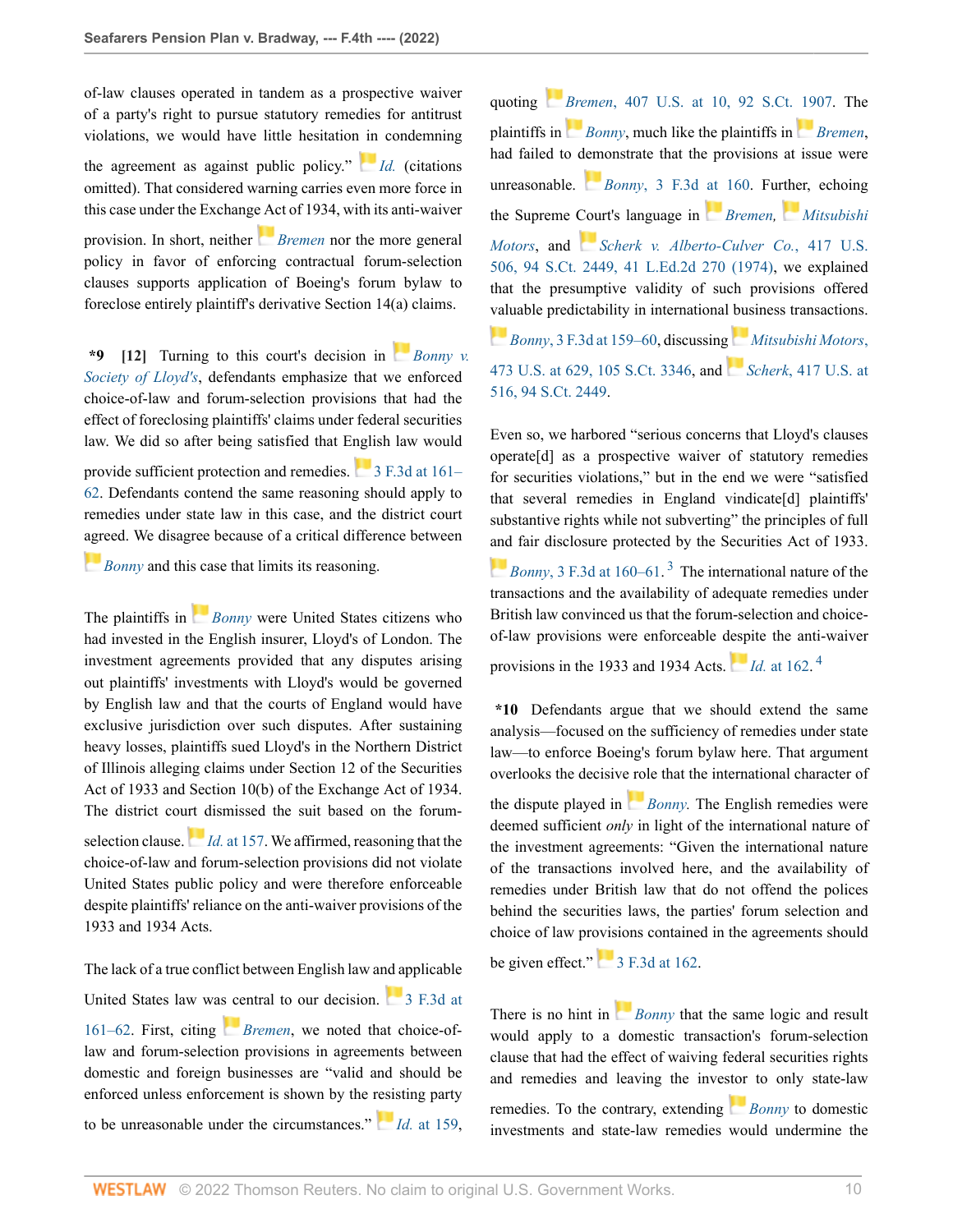pivotal decisions by Congress in 1933 and 1934 to assume the dominant role in securities regulation after decades of ineffective state regulation. Both federal Acts contain antiwaiver provisions that prevent parties from opting out of the federal laws in favor of state law, no matter how similar or strong the state-law rights and remedies are. See [15 U.S.C. §§](http://www.westlaw.com/Link/Document/FullText?findType=L&pubNum=1000546&cite=15USCAS77N&originatingDoc=Ia5e00410700211ec9d07baaeba647595&refType=LQ&originationContext=document&vr=3.0&rs=cblt1.0&transitionType=DocumentItem&contextData=(sc.Keycite)) [77n](http://www.westlaw.com/Link/Document/FullText?findType=L&pubNum=1000546&cite=15USCAS77N&originatingDoc=Ia5e00410700211ec9d07baaeba647595&refType=LQ&originationContext=document&vr=3.0&rs=cblt1.0&transitionType=DocumentItem&contextData=(sc.Keycite)) & [78cc\(a\).](http://www.westlaw.com/Link/Document/FullText?findType=L&pubNum=1000546&cite=15USCAS78CC&originatingDoc=Ia5e00410700211ec9d07baaeba647595&refType=RB&originationContext=document&vr=3.0&rs=cblt1.0&transitionType=DocumentItem&contextData=(sc.Keycite)#co_pp_8b3b0000958a4)

As applied to plaintiff's Section 14(a) claims, Boeing's forum bylaw does not implicate the unique needs of international trade or require us to parse the similarities and differences between foreign and domestic securities laws. The anti-waiver provision of Section 29(a) does not invite a determination of whether state law offers alternative remedies that might be deemed sufficient against an inchoate standard. Non-waiver is woven into the public policy of the federal securities laws because it is the express statutory law. And that law is binding—especially where, as here, there are no [cou](https://1.next.westlaw.com/Link/RelatedInformation/Flag?documentGuid=Ib0ca284994cf11d9a707f4371c9c34f0&transitionType=InlineKeyCiteFlags&originationContext=docHeaderFlag&Rank=0&ppcid=87af63fa54164b0496d5b848dd82ec18&contextData=(sc.Keycite) )ntervailing international policy interests at stake. Accord,

*Luce v. Edelstein*[, 802 F.2d 49, 57 \(2d Cir. 1986\)](http://www.westlaw.com/Link/Document/FullText?findType=Y&serNum=1986148601&pubNum=0000350&originatingDoc=Ia5e00410700211ec9d07baaeba647595&refType=RP&fi=co_pp_sp_350_57&originationContext=document&vr=3.0&rs=cblt1.0&transitionType=DocumentItem&contextData=(sc.Keycite)#co_pp_sp_350_57) (forumselection clause provided for only state-court jurisdiction; district court correctly dismissed most claims but retained jurisdiction over Exchange Act claims); *[KDH Consulting](http://www.westlaw.com/Link/Document/FullText?findType=Y&serNum=2052547282&pubNum=0000999&originatingDoc=Ia5e00410700211ec9d07baaeba647595&refType=RP&fi=co_pp_sp_999_9&originationContext=document&vr=3.0&rs=cblt1.0&transitionType=DocumentItem&contextData=(sc.Keycite)#co_pp_sp_999_9) [Grp. LLC v. Iterative Capital Mgmt. L.P.](http://www.westlaw.com/Link/Document/FullText?findType=Y&serNum=2052547282&pubNum=0000999&originatingDoc=Ia5e00410700211ec9d07baaeba647595&refType=RP&fi=co_pp_sp_999_9&originationContext=document&vr=3.0&rs=cblt1.0&transitionType=DocumentItem&contextData=(sc.Keycite)#co_pp_sp_999_9)*, [2020](https://1.next.westlaw.com/Link/RelatedInformation/Flag?documentGuid=Ib0ca284994cf11d9a707f4371c9c34f0&transitionType=InlineKeyCiteFlags&originationContext=docHeaderFlag&Rank=0&ppcid=87af63fa54164b0496d5b848dd82ec18&contextData=(sc.Keycite) ) WL 7251172, [at \\*9 \(S.D.N.Y. June 29, 2020\)](http://www.westlaw.com/Link/Document/FullText?findType=Y&serNum=2052547282&pubNum=0000999&originatingDoc=Ia5e00410700211ec9d07baaeba647595&refType=RP&fi=co_pp_sp_999_9&originationContext=document&vr=3.0&rs=cblt1.0&transitionType=DocumentItem&contextData=(sc.Keycite)#co_pp_sp_999_9) (following *[Luce](http://www.westlaw.com/Link/Document/FullText?findType=Y&serNum=1986148601&pubNum=0000350&originatingDoc=Ia5e00410700211ec9d07baaeba647595&refType=RP&originationContext=document&vr=3.0&rs=cblt1.0&transitionType=DocumentItem&contextData=(sc.Keycite))*, retaining Exchange Act claims but dismissing other claims).

<span id="page-10-0"></span>**[\[13\]](#page-2-2)** *[Bonny](http://www.westlaw.com/Link/Document/FullText?findType=Y&serNum=1993156385&pubNum=0000506&originatingDoc=Ia5e00410700211ec9d07baaeba647595&refType=RP&originationContext=document&vr=3.0&rs=cblt1.0&transitionType=DocumentItem&contextData=(sc.Keycite))* required a choice between United States law and policy and foreign law and policy. Here, however, we see no comparable tension between federal law and policy and Delaware state law and policy. After all, under the Supremacy Clause of the United States Constitution, state courts enforce and apply both state and federal law. See *[Claflin v. Houseman](http://www.westlaw.com/Link/Document/FullText?findType=Y&serNum=1876148987&pubNum=0000780&originatingDoc=Ia5e00410700211ec9d07baaeba647595&refType=RP&fi=co_pp_sp_780_136&originationContext=document&vr=3.0&rs=cblt1.0&transitionType=DocumentItem&contextData=(sc.Keycite)#co_pp_sp_780_136)*, [93 U.S. 130, 136, 23 L.Ed. 833 \(1876\)](http://www.westlaw.com/Link/Document/FullText?findType=Y&serNum=1876148987&pubNum=0000780&originatingDoc=Ia5e00410700211ec9d07baaeba647595&refType=RP&fi=co_pp_sp_780_136&originationContext=document&vr=3.0&rs=cblt1.0&transitionType=DocumentItem&contextData=(sc.Keycite)#co_pp_sp_780_136) ("The law of the United States are laws in the several States, and just as much binding on the citizens and courts thereof as the State laws are. The United States is not a foreign sovereignty as regards the several States, but is a concurrent, a[nd, w](https://1.next.westlaw.com/Link/RelatedInformation/Flag?documentGuid=Ia99e754a79c611d99c4dbb2f0352441d&transitionType=InlineKeyCiteFlags&originationContext=docHeaderFlag&Rank=0&ppcid=87af63fa54164b0496d5b848dd82ec18&contextData=(sc.Keycite) )ithin its

jurisdiction, paramount sovereignty."), cited in *[Brandon](http://www.westlaw.com/Link/Document/FullText?findType=Y&serNum=2002075849&pubNum=0000506&originatingDoc=Ia5e00410700211ec9d07baaeba647595&refType=RP&fi=co_pp_sp_506_942&originationContext=document&vr=3.0&rs=cblt1.0&transitionType=DocumentItem&contextData=(sc.Keycite)#co_pp_sp_506_942) [v. Anesthesia & Pain Mgmt. Assocs.](http://www.westlaw.com/Link/Document/FullText?findType=Y&serNum=2002075849&pubNum=0000506&originatingDoc=Ia5e00410700211ec9d07baaeba647595&refType=RP&fi=co_pp_sp_506_942&originationContext=document&vr=3.0&rs=cblt1.0&transitionType=DocumentItem&contextData=(sc.Keycite)#co_pp_sp_506_942)*, 277 F.3d 936, 942 [\(7th Cir. 2002\)](http://www.westlaw.com/Link/Document/FullText?findType=Y&serNum=2002075849&pubNum=0000506&originatingDoc=Ia5e00410700211ec9d07baaeba647595&refType=RP&fi=co_pp_sp_506_942&originationContext=document&vr=3.0&rs=cblt1.0&transitionType=DocumentItem&contextData=(sc.Keycite)#co_pp_sp_506_942) (Illinois courts would recognize claim for retaliatory discharge in violation of Illinois public policy where employer fired employee for objecting to violations of federal ant[i-fra](https://1.next.westlaw.com/Link/RelatedInformation/Flag?documentGuid=I3196de07de1011e2a98ec867961a22de&transitionType=InlineKeyCiteFlags&originationContext=docHeaderFlag&Rank=0&ppcid=87af63fa54164b0496d5b848dd82ec18&contextData=(sc.Keycite) )ud law). The Delaware Court of Chancery's opinion in *[Boilermakers Fund](http://www.westlaw.com/Link/Document/FullText?findType=Y&serNum=2030866726&pubNum=0007691&originatingDoc=Ia5e00410700211ec9d07baaeba647595&refType=RP&originationContext=document&vr=3.0&rs=cblt1.0&transitionType=DocumentItem&contextData=(sc.Keycite))* shows no relevant tension between Delaware corporation law and public policy and federal securities law and policy. Instead, as noted, the Court

of Chancery said that the defendant corporations would run into trouble under the Exchange Act's anti-waiver provision in Section 29 if they tried to apply their forum-selection provisionsto foreclose entirely claims under the [Exchange](http://www.westlaw.com/Link/Document/FullText?findType=Y&serNum=2030866726&pubNum=0007691&originatingDoc=Ia5e00410700211ec9d07baaeba647595&refType=RP&fi=co_pp_sp_7691_962&originationContext=document&vr=3.0&rs=cblt1.0&transitionType=DocumentItem&contextData=(sc.Keycite)#co_pp_sp_7691_962) [Act. 73 A.3d at 962.](http://www.westlaw.com/Link/Document/FullText?findType=Y&serNum=2030866726&pubNum=0007691&originatingDoc=Ia5e00410700211ec9d07baaeba647595&refType=RP&fi=co_pp_sp_7691_962&originationContext=document&vr=3.0&rs=cblt1.0&transitionType=DocumentItem&contextData=(sc.Keycite)#co_pp_sp_7691_962)<sup>[5](#page-14-3)</sup>

<span id="page-10-2"></span><span id="page-10-1"></span>**\*11 [\[14\]](#page-2-1)** Finally, our dissenting colleague proposes an entirely different solution for the puzzle at this intersection of state corporation law, federal securities law, and federal jurisdiction and venue rules. The dissent's proposed solution would be to allow a Delaware state court to hear a derivative action under Section 14(a), despite the Exchange Act's provision for exclusive federal jurisdiction in Section 29(a). As a matter of policy, that solution might well be a reasonable outcome, at least under a different set of federal statutes and precedents. That solution, however, is not consistent with our reading of either Dela[ware](https://1.next.westlaw.com/Link/RelatedInformation/Flag?documentGuid=Id38e8bce9be911d993e6d35cc61aab4a&transitionType=InlineKeyCiteFlags&originationContext=docHeaderFlag&Rank=0&ppcid=87af63fa54164b0496d5b848dd82ec18&contextData=(sc.Keycite) ) law, the Exchange Act's exclusive federal jurisdiction, *[Borak](http://www.westlaw.com/Link/Document/FullText?findType=Y&serNum=1964124853&originatingDoc=Ia5e00410700211ec9d07baaeba647595&refType=RP&originationContext=document&vr=3.0&rs=cblt1.0&transitionType=DocumentItem&contextData=(sc.Keycite))'s* recognition of derivative clai[ms u](https://1.next.westlaw.com/Link/RelatedInformation/Flag?documentGuid=Ic1d899969c1e11d991d0cc6b54f12d4d&transitionType=InlineKeyCiteFlags&originationContext=docHeaderFlag&Rank=0&ppcid=87af63fa54164b0496d5b848dd82ec18&contextData=(sc.Keycite) )nder Section 14(a), or the Supreme Court's caution in the *[Mitsubishi](http://www.westlaw.com/Link/Document/FullText?findType=Y&serNum=1985133734&originatingDoc=Ia5e00410700211ec9d07baaeba647595&refType=RP&originationContext=document&vr=3.0&rs=cblt1.0&transitionType=DocumentItem&contextData=(sc.Keycite))* case, [473 U.S. at 637 n.19,](http://www.westlaw.com/Link/Document/FullText?findType=Y&serNum=1985133734&pubNum=0000708&originatingDoc=Ia5e00410700211ec9d07baaeba647595&refType=RP&fi=co_pp_sp_708_637&originationContext=document&vr=3.0&rs=cblt1.0&transitionType=DocumentItem&contextData=(sc.Keycite)#co_pp_sp_708_637) [105 S.Ct. 3346](http://www.westlaw.com/Link/Document/FullText?findType=Y&serNum=1985133734&pubNum=0000708&originatingDoc=Ia5e00410700211ec9d07baaeba647595&refType=RP&fi=co_pp_sp_708_637&originationContext=document&vr=3.0&rs=cblt1.0&transitionType=DocumentItem&contextData=(sc.Keycite)#co_pp_sp_708_637), against using choice-of-forum and choice-oflaw clauses to attempt prospective waivers of federal statutory remedies.

Notably, defendants have not advocated for the dissent's novel proposal to send this dispute to state court in Delaware. The defendants have instead argued all along for their preferred Catch-22 result that would bar plaintiff's derivative Section 14(a) claim in *any* forum. Also, the dissent does not cite any precedent adopting its solution for this case. In our view, a state court would have to be bold indeed to adopt that solution and to exercise jurisdiction over this derivative claim despite Section 29(a), the lack of support from either side in this la[wsuit](https://1.next.westlaw.com/Link/RelatedInformation/Flag?documentGuid=Ic1d899969c1e11d991d0cc6b54f12d4d&transitionType=InlineKeyCiteFlags&originationContext=docHeaderFlag&Rank=0&ppcid=87af63fa54164b0496d5b848dd82ec18&contextData=(sc.Keycite) ), and the Supreme Court's [wa](https://1.next.westlaw.com/Link/RelatedInformation/Flag?documentGuid=I694324be680511e3a341ea44e5e1f25f&transitionType=InlineKeyCiteFlags&originationContext=docHeaderFlag&Rank=0&ppcid=87af63fa54164b0496d5b848dd82ec18&contextData=(sc.Keycite) )rning in footnote

19 of the *[Mitsubishi](http://www.westlaw.com/Link/Document/FullText?findType=Y&serNum=1985133734&pubNum=0000780&originatingDoc=Ia5e00410700211ec9d07baaeba647595&refType=RP&originationContext=document&vr=3.0&rs=cblt1.0&transitionType=DocumentItem&contextData=(sc.Keycite))* case. See also *[Cottrell v. Duke](http://www.westlaw.com/Link/Document/FullText?findType=Y&serNum=2032326211&pubNum=0000506&originatingDoc=Ia5e00410700211ec9d07baaeba647595&refType=RP&fi=co_pp_sp_506_1247&originationContext=document&vr=3.0&rs=cblt1.0&transitionType=DocumentItem&contextData=(sc.Keycite)#co_pp_sp_506_1247)*, [737 F.3d 1238, 1247–48 \(8th Cir. 2013\)](http://www.westlaw.com/Link/Document/FullText?findType=Y&serNum=2032326211&pubNum=0000506&originatingDoc=Ia5e00410700211ec9d07baaeba647595&refType=RP&fi=co_pp_sp_506_1247&originationContext=document&vr=3.0&rs=cblt1.0&transitionType=DocumentItem&contextData=(sc.Keycite)#co_pp_sp_506_1247) (reversing *Colorado River* abstention over shareholder derivative action under Section 14(a) because Delaware state court could not exercise jurisdiction over that claim in parallel derivative action).

It may or may not be true, as the dissent suggests, that Delaware *could* abolish or further restrict derivative claims based on federal laws in ways consistent with the dissent's views. We decline to speculate on the point because Delaware has not yet done so or signaled its intention to do so. Unless and until it does, the better course is to hold that Boeing's forum bylaw cannot be applied to this derivative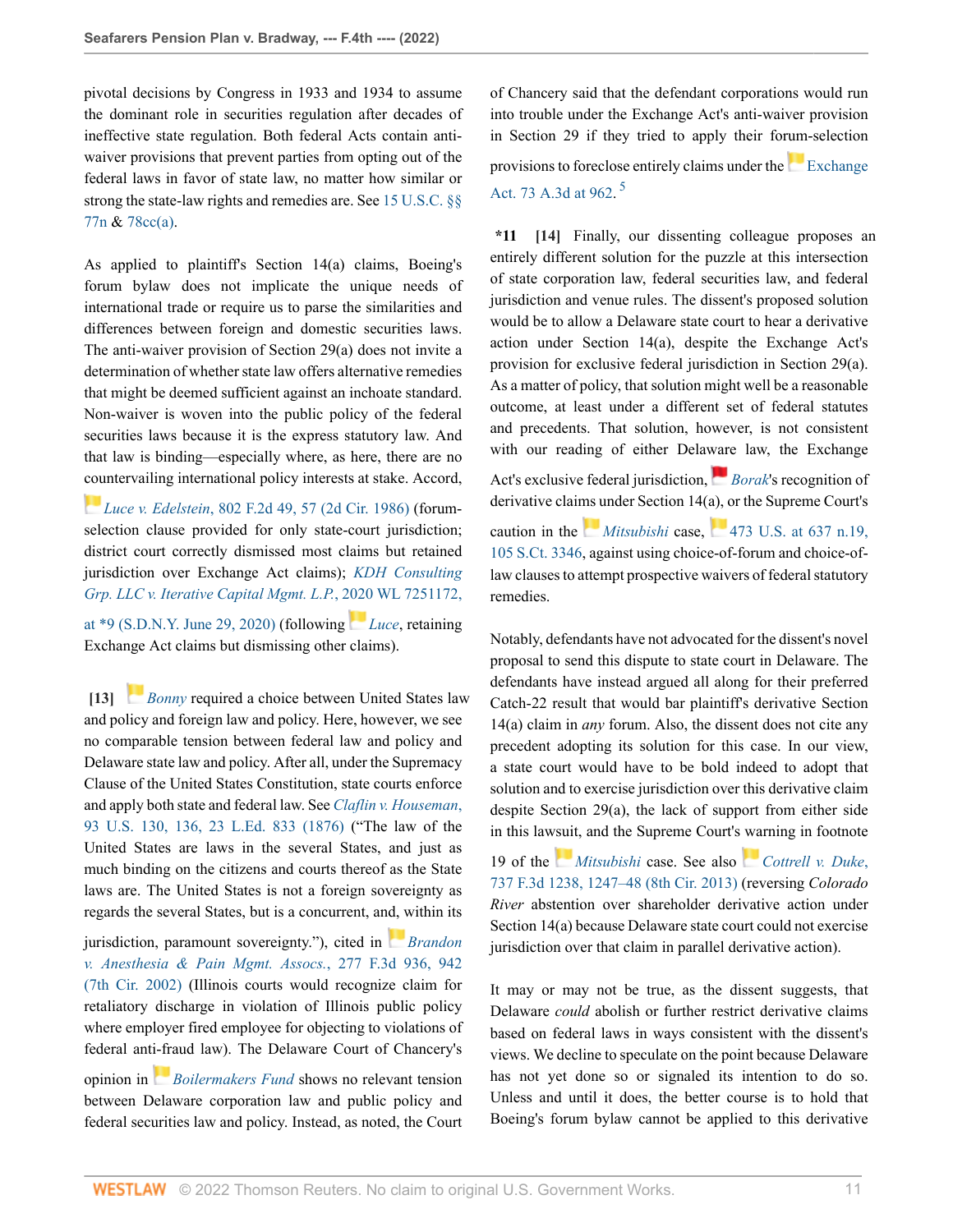action asserting a claim that is subject to exclusive federal jurisdiction.

The judgment of the district court is REVERSED and the case is REMANDED to the district court for further proceedings consistent with this opinion.

## [Easterbrook](http://www.westlaw.com/Link/Document/FullText?findType=h&pubNum=176284&cite=0183259901&originatingDoc=Ia5e00410700211ec9d07baaeba647595&refType=RQ&originationContext=document&vr=3.0&rs=cblt1.0&transitionType=DocumentItem&contextData=(sc.Keycite)), Circuit Judge, dissenting.

Page 2 of my colleagues' opinion sums up their rationale: "Because the federal Exchange Act gives federal courts exclusive jurisdiction over actions under it, applying the bylaw to this case would mean that plaintiff's derivative Section 14(a) action may not be heard in any forum." They deem that outcome unacceptable. Yet plaintiff retains its right to sue directly under  $\S 14(a)$  in federal court, and jurisdiction to enforce the Exchange Act is not exclusive in the way my colleagues understand it. This means that litigating the proposed derivative suit in state court is not problematic.

Section 14(a),  $\frac{1}{\sqrt{15}}$  [15 U.S.C. § 78n\(a\)](http://www.westlaw.com/Link/Document/FullText?findType=L&pubNum=1000546&cite=15USCAS78N&originatingDoc=Ia5e00410700211ec9d07baaeba647595&refType=RB&originationContext=document&vr=3.0&rs=cblt1.0&transitionType=DocumentItem&contextData=(sc.Keycite)#co_pp_8b3b0000958a4), says that it is unlawful for any person to solicit proxies in violation of a rule issued by the SEC. It does not say one word about enforcement, nor does any other part of the Exchange Act. Federal judges created a private right of action—and the action thus created is one that permits investors to sue issuers, not one that permits [issu](https://1.next.westlaw.com/Link/RelatedInformation/Flag?documentGuid=I5def7c629c9011d9bc61beebb95be672&transitionType=InlineKeyCiteFlags&originationContext=docHeaderFlag&Rank=0&ppcid=87af63fa54164b0496d5b848dd82ec18&contextData=(sc.Keycite) )ers (the authors of the contested documents) to sue. See

*[Virginia Bankshares, Inc. v. Sandberg](http://www.westlaw.com/Link/Document/FullText?findType=Y&serNum=1991116003&pubNum=0000708&originatingDoc=Ia5e00410700211ec9d07baaeba647595&refType=RP&originationContext=document&vr=3.0&rs=cblt1.0&transitionType=DocumentItem&contextData=(sc.Keycite))*[, 5](https://1.next.westlaw.com/Link/RelatedInformation/Flag?documentGuid=Ic1e20f7b9c1e11d991d0cc6b54f12d4d&transitionType=InlineKeyCiteFlags&originationContext=docHeaderFlag&Rank=0&ppcid=87af63fa54164b0496d5b848dd82ec18&contextData=(sc.Keycite) )01 U.S. 1083, [111 S.Ct. 2749, 115 L.Ed.2d 929 \(1991\)](http://www.westlaw.com/Link/Document/FullText?findType=Y&serNum=1991116003&pubNum=0000708&originatingDoc=Ia5e00410700211ec9d07baaeba647595&refType=RP&originationContext=document&vr=3.0&rs=cblt1.0&transitionType=DocumentItem&contextData=(sc.Keycite)); *[Piper v. Chris-](http://www.westlaw.com/Link/Document/FullText?findType=Y&serNum=1977118735&pubNum=0000708&originatingDoc=Ia5e00410700211ec9d07baaeba647595&refType=RP&originationContext=document&vr=3.0&rs=cblt1.0&transitionType=DocumentItem&contextData=(sc.Keycite))Craft Industries, Inc.*[, 430 U.S. 1, 97 S.Ct. 926, 51 L.Ed.2d](http://www.westlaw.com/Link/Document/FullText?findType=Y&serNum=1977118735&pubNum=0000708&originatingDoc=Ia5e00410700211ec9d07baaeba647595&refType=RP&originationContext=document&vr=3.0&rs=cblt1.0&transitionType=DocumentItem&contextData=(sc.Keycite)) [124 \(1977\)](http://www.westlaw.com/Link/Document/FullText?findType=Y&serNum=1977118735&pubNum=0000708&originatingDoc=Ia5e00410700211ec9d07baaeba647595&refType=RP&originationContext=document&vr=3.0&rs=cblt1.0&transitionType=DocumentItem&contextData=(sc.Keycite)). Nothing in Boeing's bylaw strips plaintiff, as a recipient of proxy materials, of the ability to file a direct § 14(a) action in federal court. And since plaintiff retains that ability, it is hard to see how it has been deprived of a right to enforce  $\frac{14(a)}{a}$ .

**\*12** Recall what a derivative action is. An investor who wants a corporation to sue members of its own board or management proceeds in multiple steps. First the investor demands action from the board. If the board says no, the investor sues the directors seeking a judicial order compelling them (or permitting the investor on their behalf) to require the corporation to sue. If a court issues such an order, the corporation (perhaps represented by the investor as its agent) litigates against the directors. The first two steps, which address the question "Who speaks for the corporation?", are matters of corporate internal affairs under state law. So

# *[Kamen v. Kemper Financial Services, Inc.](http://www.westlaw.com/Link/Document/FullText?findType=Y&serNum=1991093646&pubNum=0000708&originatingDoc=Ia5e00410700211ec9d07baaeba647595&refType=RP&originationContext=document&vr=3.0&rs=cblt1.0&transitionType=DocumentItem&contextData=(sc.Keycite))*, 500 U.S. 90, [111 S.Ct. 1711, 114 L.Ed.2d 152 \(1991\)](http://www.westlaw.com/Link/Document/FullText?findType=Y&serNum=1991093646&pubNum=0000708&originatingDoc=Ia5e00410700211ec9d07baaeba647595&refType=RP&originationContext=document&vr=3.0&rs=cblt1.0&transitionType=DocumentItem&contextData=(sc.Keycite)), holds with respect to derivative suits whose [ultim](https://1.next.westlaw.com/Link/RelatedInformation/Flag?documentGuid=I862efbb59c9011d993e6d35cc61aab4a&transitionType=InlineKeyCiteFlags&originationContext=docHeaderFlag&Rank=0&ppcid=87af63fa54164b0496d5b848dd82ec18&contextData=(sc.Keycite) )ate (third) step would rest on

federal law. It is state law, *[Kamen](http://www.westlaw.com/Link/Document/FullText?findType=Y&serNum=1991093646&pubNum=0000780&originatingDoc=Ia5e00410700211ec9d07baaeba647595&refType=RP&originationContext=document&vr=3.0&rs=cblt1.0&transitionType=DocumentItem&contextData=(sc.Keycite))* tells us, that determines both when demand is required and when investors can step into a corporation's shoes. And the third step—in which a corporation, author of the proxy materials, sues its own directors—also rests on state law. Plaintiff's theory at the third step would be that the directors violated their state-law duty of care by permitting Boeing to do things that exposed it to liability under federal law. Section 14(a) plays a role in such litigation, to be sure, but does not create the claim. Nor is the derivative claim necessary to enforce the federal rule, which is done through investors' or the SEC's direct suits.

Suppose Delaware were to abolish derivative suits. Investors still could sue managers for violating the state-law duties of care or loyalty. Investors still could sue companies under statutes such as  $\S$  14(a). Would abolishing derivative actions violate federal law? I can't see how. And if states can abolish derivative suits without violating § 14(a), they can permit corporations to establish conditions on derivative suits. The federal right is for investors or the SEC to sue directly. Many investors *have* sued Boeing directly about the 737 MAX debacle. A derivative suit adds only a procedural snarl.

*[Virginia Bankshares](http://www.westlaw.com/Link/Document/FullText?findType=Y&serNum=1991116003&pubNum=0000780&originatingDoc=Ia5e00410700211ec9d07baaeba647595&refType=RP&originationContext=document&vr=3.0&rs=cblt1.0&transitionType=DocumentItem&contextData=(sc.Keycite))* holds that the existence of a private right of action under § 14 cannot be taken for granted. It is not an on/off matter, in which every possible claim in the name of § 14 is proper. Instead the judiciary proceeds theory by theory. The Supreme Court has never held or even intimated that there is a federal right to pursue a derivative c[laim](https://1.next.westlaw.com/Link/RelatedInformation/Flag?documentGuid=Id38e8bce9be911d993e6d35cc61aab4a&transitionType=InlineKeyCiteFlags&originationContext=docHeaderFlag&Rank=0&ppcid=87af63fa54164b0496d5b848dd82ec18&contextData=(sc.Keycite) ) under §

14(a) when the investor can pursue a direct claim. *[J.I. Case](http://www.westlaw.com/Link/Document/FullText?findType=Y&serNum=1964124853&pubNum=0000780&originatingDoc=Ia5e00410700211ec9d07baaeba647595&refType=RP&fi=co_pp_sp_780_432&originationContext=document&vr=3.0&rs=cblt1.0&transitionType=DocumentItem&contextData=(sc.Keycite)#co_pp_sp_780_432) Co. v. Borak*[, 377 U.S. 426, 432, 84 S.Ct. 1555, 12 L.Ed.2d](http://www.westlaw.com/Link/Document/FullText?findType=Y&serNum=1964124853&pubNum=0000780&originatingDoc=Ia5e00410700211ec9d07baaeba647595&refType=RP&fi=co_pp_sp_780_432&originationContext=document&vr=3.0&rs=cblt1.0&transitionType=DocumentItem&contextData=(sc.Keycite)#co_pp_sp_780_432) [423 \(1964\)](http://www.westlaw.com/Link/Document/FullText?findType=Y&serNum=1964124853&pubNum=0000780&originatingDoc=Ia5e00410700211ec9d07baaeba647595&refType=RP&fi=co_pp_sp_780_432&originationContext=document&vr=3.0&rs=cblt1.0&transitionType=DocumentItem&contextData=(sc.Keycite)#co_pp_sp_780_432), holds that  $\S$  14 supports a derivative claim when its denial would "be tantamount to a denial of federal relief"; that condition does not hold when the private plaintiff can pursue a direct action in federal court.

*[Virginia Bankshares](http://www.westlaw.com/Link/Document/FullText?findType=Y&serNum=1991116003&pubNum=0000780&originatingDoc=Ia5e00410700211ec9d07baaeba647595&refType=RP&originationContext=document&vr=3.0&rs=cblt1.0&transitionType=DocumentItem&contextData=(sc.Keycite))* treats*[Borak](http://www.westlaw.com/Link/Document/FullText?findType=Y&serNum=1964124853&pubNum=0000780&originatingDoc=Ia5e00410700211ec9d07baaeba647595&refType=RP&originationContext=document&vr=3.0&rs=cblt1.0&transitionType=DocumentItem&contextData=(sc.Keycite))* as limited to its facts and declines to extend private rights under  $\S$  14(a) to new theories. In the 30 years since, the Justices have told us that the days of authorizing [priv](https://1.next.westlaw.com/Link/RelatedInformation/Flag?documentGuid=I5d7b1cb147bd11e8a7a8babcb3077f93&transitionType=InlineKeyCiteFlags&originationContext=docHeaderFlag&Rank=0&ppcid=87af63fa54164b0496d5b848dd82ec18&contextData=(sc.Keycite) )ate actions in common-law fashion are over. See, e.g., *[Jesner v. Arab Bank, PLC](http://www.westlaw.com/Link/Document/FullText?findType=Y&serNum=2044386943&pubNum=0000708&originatingDoc=Ia5e00410700211ec9d07baaeba647595&refType=RP&fi=co_pp_sp_708_1402&originationContext=document&vr=3.0&rs=cblt1.0&transitionType=DocumentItem&contextData=(sc.Keycite)#co_pp_sp_708_1402)*, [––– U.S. ––––, 138 S. Ct. 1386, 1402, 200 L.Ed.2d 612](http://www.westlaw.com/Link/Document/FullText?findType=Y&serNum=2044386943&pubNum=0000708&originatingDoc=Ia5e00410700211ec9d07baaeba647595&refType=RP&fi=co_pp_sp_708_1402&originationContext=document&vr=3.0&rs=cblt1.0&transitionType=DocumentItem&contextData=(sc.Keycite)#co_pp_sp_708_1402) [\(2018\)](http://www.westlaw.com/Link/Document/FullText?findType=Y&serNum=2044386943&pubNum=0000708&originatingDoc=Ia5e00410700211ec9d07baaeba647595&refType=RP&fi=co_pp_sp_708_1402&originationContext=document&vr=3.0&rs=cblt1.0&transitionType=DocumentItem&contextData=(sc.Keycite)#co_pp_sp_708_1402) (describing the Court's "reluctance to extend judicially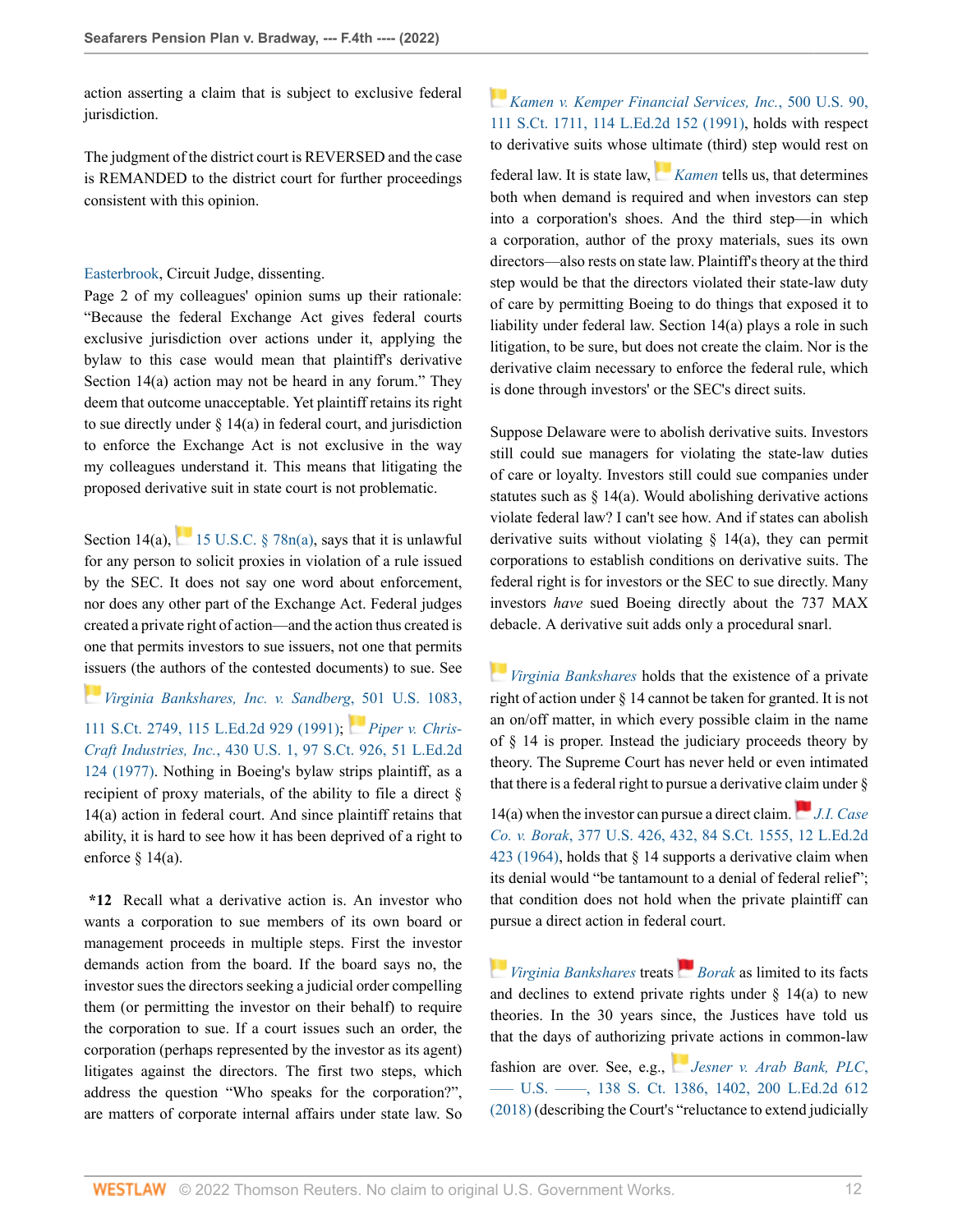created private rights of action"). *[Borak](http://www.westlaw.com/Link/Document/FullText?findType=Y&serNum=1964124853&pubNum=0000780&originatingDoc=Ia5e00410700211ec9d07baaeba647595&refType=RP&originationContext=document&vr=3.0&rs=cblt1.0&transitionType=DocumentItem&contextData=(sc.Keycite))* is now a derelict. We should not expand it to a situation in which private rights can be enforced in direct suits.

As for the supposed e[xclu](https://1.next.westlaw.com/Link/RelatedInformation/Flag?documentGuid=I862efbb59c9011d993e6d35cc61aab4a&transitionType=InlineKeyCiteFlags&originationContext=docHeaderFlag&Rank=0&ppcid=87af63fa54164b0496d5b848dd82ec18&contextData=(sc.Keycite) )sivity of jurisdiction under the

Exchange Act: since per *[Kamen](http://www.westlaw.com/Link/Document/FullText?findType=Y&serNum=1991093646&pubNum=0000780&originatingDoc=Ia5e00410700211ec9d07baaeba647595&refType=RP&originationContext=document&vr=3.0&rs=cblt1.0&transitionType=DocumentItem&contextData=(sc.Keycite))* at least the first two steps rest on state law, it is hard to see how federal jurisdiction over derivative litigation could be exclusive. Congress has recognized this. For 61 years the Securities Exchange Act of 1934 did not mention derivative litigation. That changed in 1995, with the Private Securities Litigation Reform Act. One feature of this statute, which amends the 1934 Act, permits issuers to remove suits filed, nominally under state law, when the subjec[t m](https://1.next.westlaw.com/Link/RelatedInformation/Flag?documentGuid=Ic3dd5181b94e11da97faf3f66e4b6844&transitionType=InlineKeyCiteFlags&originationContext=docHeaderFlag&Rank=0&ppcid=87af63fa54164b0496d5b848dd82ec18&contextData=(sc.Keycite) )atter comes within the scope of federal law. See

generally *[Merrill Lynch, Pierce, Fenner & Smith Inc. v.](http://www.westlaw.com/Link/Document/FullText?findType=Y&serNum=2008725143&pubNum=0000708&originatingDoc=Ia5e00410700211ec9d07baaeba647595&refType=RP&originationContext=document&vr=3.0&rs=cblt1.0&transitionType=DocumentItem&contextData=(sc.Keycite)) Dabit*[, 547 U.S. 71, 126 S.Ct. 1503, 164 L.Ed.2d 179 \(2006\)](http://www.westlaw.com/Link/Document/FullText?findType=Y&serNum=2008725143&pubNum=0000708&originatingDoc=Ia5e00410700211ec9d07baaeba647595&refType=RP&originationContext=document&vr=3.0&rs=cblt1.0&transitionType=DocumentItem&contextData=(sc.Keycite)). But derivative suits can't be removed. See [15 U.S.C. § 77p\(f\)](http://www.westlaw.com/Link/Document/FullText?findType=L&pubNum=1000546&cite=15USCAS77P&originatingDoc=Ia5e00410700211ec9d07baaeba647595&refType=RB&originationContext=document&vr=3.0&rs=cblt1.0&transitionType=DocumentItem&contextData=(sc.Keycite)#co_pp_ac4f000024371) [\(2\)\(B\).](http://www.westlaw.com/Link/Document/FullText?findType=L&pubNum=1000546&cite=15USCAS77P&originatingDoc=Ia5e00410700211ec9d07baaeba647595&refType=RB&originationContext=document&vr=3.0&rs=cblt1.0&transitionType=DocumentItem&contextData=(sc.Keycite)#co_pp_ac4f000024371) Congress thus has told us that derivative suits related to securities matters may begin in state court—and, if they begin there, stay there. That's inconsistent with my colleagues' view that they must be in federal court.

Section 27(a) of the Exchange Act, [15 U.S.C. § 78aa\(a\)](http://www.westlaw.com/Link/Document/FullText?findType=L&pubNum=1000546&cite=15USCAS78AA&originatingDoc=Ia5e00410700211ec9d07baaeba647595&refType=RB&originationContext=document&vr=3.0&rs=cblt1.0&transitionType=DocumentItem&contextData=(sc.Keycite)#co_pp_8b3b0000958a4), provides for exclusive jurisdiction of claims arising under the Exchange Act and the SEC's rules, but a derivative suit arises under state law even if a federal issue may come to the

fore eventually. [M](https://1.next.westlaw.com/Link/RelatedInformation/Flag?documentGuid=Ic1e348109c1e11d991d0cc6b54f12d4d&transitionType=InlineKeyCiteFlags&originationContext=docHeaderFlag&Rank=0&ppcid=87af63fa54164b0496d5b848dd82ec18&contextData=(sc.Keycite) )ore: *[Shearson/American Express, Inc.](http://www.westlaw.com/Link/Document/FullText?findType=Y&serNum=1987070825&pubNum=0000708&originatingDoc=Ia5e00410700211ec9d07baaeba647595&refType=RP&originationContext=document&vr=3.0&rs=cblt1.0&transitionType=DocumentItem&contextData=(sc.Keycite)) v. McMahon*[, 482 U.S. 220, 107 S.Ct. 2332, 96 L.Ed.2d 185](http://www.westlaw.com/Link/Document/FullText?findType=Y&serNum=1987070825&pubNum=0000708&originatingDoc=Ia5e00410700211ec9d07baaeba647595&refType=RP&originationContext=document&vr=3.0&rs=cblt1.0&transitionType=DocumentItem&contextData=(sc.Keycite)) [\(1987\),](http://www.westlaw.com/Link/Document/FullText?findType=Y&serNum=1987070825&pubNum=0000708&originatingDoc=Ia5e00410700211ec9d07baaeba647595&refType=RP&originationContext=document&vr=3.0&rs=cblt1.0&transitionType=DocumentItem&contextData=(sc.Keycite)) treats exclusivity under  $\S 27(a)$  as a right that people may waive. [482 U.S. at 227–38, 107 S.Ct. 2332](http://www.westlaw.com/Link/Document/FullText?findType=Y&serNum=1987070825&pubNum=0000780&originatingDoc=Ia5e00410700211ec9d07baaeba647595&refType=RP&fi=co_pp_sp_780_227&originationContext=document&vr=3.0&rs=cblt1.0&transitionType=DocumentItem&contextData=(sc.Keycite)#co_pp_sp_780_227). It added that the anti-waiver clause in § 29(a), [15 U.S.C. § 78cc\(a\)](http://www.westlaw.com/Link/Document/FullText?findType=L&pubNum=1000546&cite=15USCAS78CC&originatingDoc=Ia5e00410700211ec9d07baaeba647595&refType=RB&originationContext=document&vr=3.0&rs=cblt1.0&transitionType=DocumentItem&contextData=(sc.Keycite)#co_pp_8b3b0000958a4), [is l](https://1.next.westlaw.com/Link/RelatedInformation/Flag?documentGuid=Ic1e348109c1e11d991d0cc6b54f12d4d&transitionType=InlineKeyCiteFlags&originationContext=docHeaderFlag&Rank=0&ppcid=87af63fa54164b0496d5b848dd82ec18&contextData=(sc.Keycite) )imited to the Act's substantive standards. This meant in *[McMahon](http://www.westlaw.com/Link/Document/FullText?findType=Y&serNum=1987070825&pubNum=0000780&originatingDoc=Ia5e00410700211ec9d07baaeba647595&refType=RP&originationContext=document&vr=3.0&rs=cblt1.0&transitionType=DocumentItem&contextData=(sc.Keycite))* that issuers and investors are free to agree to

arbitration.*[McMahon](http://www.westlaw.com/Link/Document/FullText?findType=Y&serNum=1987070825&pubNum=0000780&originatingDoc=Ia5e00410700211ec9d07baaeba647595&refType=RP&originationContext=document&vr=3.0&rs=cblt1.0&transitionType=DocumentItem&contextData=(sc.Keycite))*'s reasoning means that other forumselection agreements are permissible—after all, the Court [dee](https://1.next.westlaw.com/Link/RelatedInformation/Flag?documentGuid=I222b9c4f9bf011d993e6d35cc61aab4a&transitionType=InlineKeyCiteFlags&originationContext=docHeaderFlag&Rank=0&ppcid=87af63fa54164b0496d5b848dd82ec18&contextData=(sc.Keycite) )ms arbitration a kind of forum-selection agreement, which

*[Scherk v. Alberto-Culver Co.](http://www.westlaw.com/Link/Document/FullText?findType=Y&serNum=1974127217&pubNum=0000708&originatingDoc=Ia5e00410700211ec9d07baaeba647595&refType=RP&originationContext=document&vr=3.0&rs=cblt1.0&transitionType=DocumentItem&contextData=(sc.Keycite))*, 417 U.S. 506, 94 S.Ct. [2449, 41 L.Ed.2d 270 \(1974\)](http://www.westlaw.com/Link/Document/FullText?findType=Y&serNum=1974127217&pubNum=0000708&originatingDoc=Ia5e00410700211ec9d07baaeba647595&refType=RP&originationContext=document&vr=3.0&rs=cblt1.0&transitionType=DocumentItem&contextData=(sc.Keycite)), held to be compatible with the Exchange Act. The provision in Boeing's bylaws is just another forum-selection clause. (Under Delaware law, [byl](https://1.next.westlaw.com/Link/RelatedInformation/Flag?documentGuid=I1539458cd77f11e3a795ac035416da91&transitionType=InlineKeyCiteFlags&originationContext=docHeaderFlag&Rank=0&ppcid=87af63fa54164b0496d5b848dd82ec18&contextData=(sc.Keycite) )aws

are contracts between corporations and investors. See *[ATP](http://www.westlaw.com/Link/Document/FullText?findType=Y&serNum=2033356994&pubNum=0007691&originatingDoc=Ia5e00410700211ec9d07baaeba647595&refType=RP&fi=co_pp_sp_7691_558&originationContext=document&vr=3.0&rs=cblt1.0&transitionType=DocumentItem&contextData=(sc.Keycite)#co_pp_sp_7691_558) [Tour, Inc. v. Deutscher Tennis Bund](http://www.westlaw.com/Link/Document/FullText?findType=Y&serNum=2033356994&pubNum=0007691&originatingDoc=Ia5e00410700211ec9d07baaeba647595&refType=RP&fi=co_pp_sp_7691_558&originationContext=document&vr=3.0&rs=cblt1.0&transitionType=DocumentItem&contextData=(sc.Keycite)#co_pp_sp_7691_558)*, 91 A.3d 554, 558 (Del. [2014\)](http://www.westlaw.com/Link/Document/FullText?findType=Y&serNum=2033356994&pubNum=0007691&originatingDoc=Ia5e00410700211ec9d07baaeba647595&refType=RP&fi=co_pp_sp_7691_558&originationContext=document&vr=3.0&rs=cblt1.0&transitionType=DocumentItem&contextData=(sc.Keycite)#co_pp_sp_7691_558).) The bylaw waives any right to exclusive federal jurisdiction. Delaware will provide whatever substantive relief is appropriate, if its judiciary first holds that plaintiff can litigate on Boeing's behalf.

**\*13** Any doubt could be resolved by decomposing a derivative claim into its components: the first two steps in state court under state law, and the third (if the state judiciary authorizes plaintiff to represent Boeing) in federal court. That would do minimal damage to Delaware law and Boeing's bylaw. The majority's approach, by contrast, demolishes a sensible state scheme.

[I ac](https://1.next.westlaw.com/Link/RelatedInformation/Flag?documentGuid=Ic1e348109c1e11d991d0cc6b54f12d4d&transitionType=InlineKeyCiteFlags&originationContext=docHeaderFlag&Rank=0&ppcid=87af63fa54164b0496d5b848dd82ec18&contextData=(sc.Keycite) )knowledge t[hat](https://1.next.westlaw.com/Link/RelatedInformation/Flag?documentGuid=I5def7c629c9011d9bc61beebb95be672&transitionType=InlineKeyCiteFlags&originationContext=docHeaderFlag&Rank=0&ppcid=87af63fa54164b0496d5b848dd82ec18&contextData=(sc.Keycite) ) Boeing has not relied on *Kamen*, *[McMahon](http://www.westlaw.com/Link/Document/FullText?findType=Y&serNum=1987070825&originatingDoc=Ia5e00410700211ec9d07baaeba647595&refType=RP&originationContext=document&vr=3.0&rs=cblt1.0&transitionType=DocumentItem&contextData=(sc.Keycite))*, or *[Virginia Bankshares.](http://www.westlaw.com/Link/Document/FullText?findType=Y&serNum=1991116003&pubNum=0000780&originatingDoc=Ia5e00410700211ec9d07baaeba647595&refType=RP&originationContext=document&vr=3.0&rs=cblt1.0&transitionType=DocumentItem&contextData=(sc.Keycite))* The principle of party presentation normally li[mits](https://1.next.westlaw.com/Link/RelatedInformation/Flag?documentGuid=I5c006e00900111ea9f6c9250ee334868&transitionType=InlineKeyCiteFlags&originationContext=docHeaderFlag&Rank=0&ppcid=87af63fa54164b0496d5b848dd82ec18&contextData=(sc.Keycite) ) a federal court to resolving the parties' contentions. See *[United States v. Sineneng-](http://www.westlaw.com/Link/Document/FullText?findType=Y&serNum=2050920316&pubNum=0000708&originatingDoc=Ia5e00410700211ec9d07baaeba647595&refType=RP&originationContext=document&vr=3.0&rs=cblt1.0&transitionType=DocumentItem&contextData=(sc.Keycite))Smith*, — U.S. — , 140 S. Ct. 1575, 206 L.Ed.2d 866 [\(2020\).](http://www.westlaw.com/Link/Document/FullText?findType=Y&serNum=2050920316&pubNum=0000708&originatingDoc=Ia5e00410700211ec9d07baaeba647595&refType=RP&originationContext=document&vr=3.0&rs=cblt1.0&transitionType=DocumentItem&contextData=(sc.Keycite)) Yet Boeing has vigorously defended the validity of its bylaw, though it has slighted the choice-of-law considerations that I have stressed. A federal court is not bound by litigants' beliefs about the meaning of a jurisdictional provision such as  $\S 27(a)$ . We must resolve jurisdictiona[l iss](https://1.next.westlaw.com/Link/RelatedInformation/Flag?documentGuid=I862efbb59c9011d993e6d35cc61aab4a&transitionType=InlineKeyCiteFlags&originationContext=docHeaderFlag&Rank=0&ppcid=87af63fa54164b0496d5b848dd82ec18&contextData=(sc.Keycite) )ues correctly no

matter what the parties say or omit. And *[Kamen](http://www.westlaw.com/Link/Document/FullText?findType=Y&serNum=1991093646&pubNum=0000780&originatingDoc=Ia5e00410700211ec9d07baaeba647595&refType=RP&originationContext=document&vr=3.0&rs=cblt1.0&transitionType=DocumentItem&contextData=(sc.Keycite))* concerns the appropriate treatment of parties' mistaken assumption that federal procedures govern derivative litigatio[n in](https://1.next.westlaw.com/Link/RelatedInformation/Flag?documentGuid=I862efbb59c9011d993e6d35cc61aab4a&transitionType=InlineKeyCiteFlags&originationContext=docHeaderFlag&Rank=0&ppcid=87af63fa54164b0496d5b848dd82ec18&contextData=(sc.Keycite) ) which there

is a federal substantive issue. Both sides in *[Kamen](http://www.westlaw.com/Link/Document/FullText?findType=Y&serNum=1991093646&pubNum=0000780&originatingDoc=Ia5e00410700211ec9d07baaeba647595&refType=RP&originationContext=document&vr=3.0&rs=cblt1.0&transitionType=DocumentItem&contextData=(sc.Keycite))* told this court that federal substance implies federal procedures for derivative litigation; they disagreed only about what those procedures should be. After we devised a federal rule about demand on the board of directors, the Supreme Court reversed us for accepting the parties' mutual assumption. The Justices told us to apply state law to procedural matters in derivative suits, no matter the source of the substantive theory. We should not make the same mistake again.

None of what I have said so far would matter if, as the majority concludes, Boeing's bylaw is unlawful under Delaware law. Yet my colleagues' analysis of that subject is colored by their belief that the bylaw extinguishes a right under federal law. I've shown why that is not so.

Read on its own terms, [8 Del. Code § 115](http://www.westlaw.com/Link/Document/FullText?findType=L&pubNum=1000005&cite=DESTT8S115&originatingDoc=Ia5e00410700211ec9d07baaeba647595&refType=LQ&originationContext=document&vr=3.0&rs=cblt1.0&transitionType=DocumentItem&contextData=(sc.Keycite)) does not prohibit Boeing's bylaw. The statute provides:

> The certificate of incorporation or the bylaws may require, consistent with applicable jurisdictional requirements,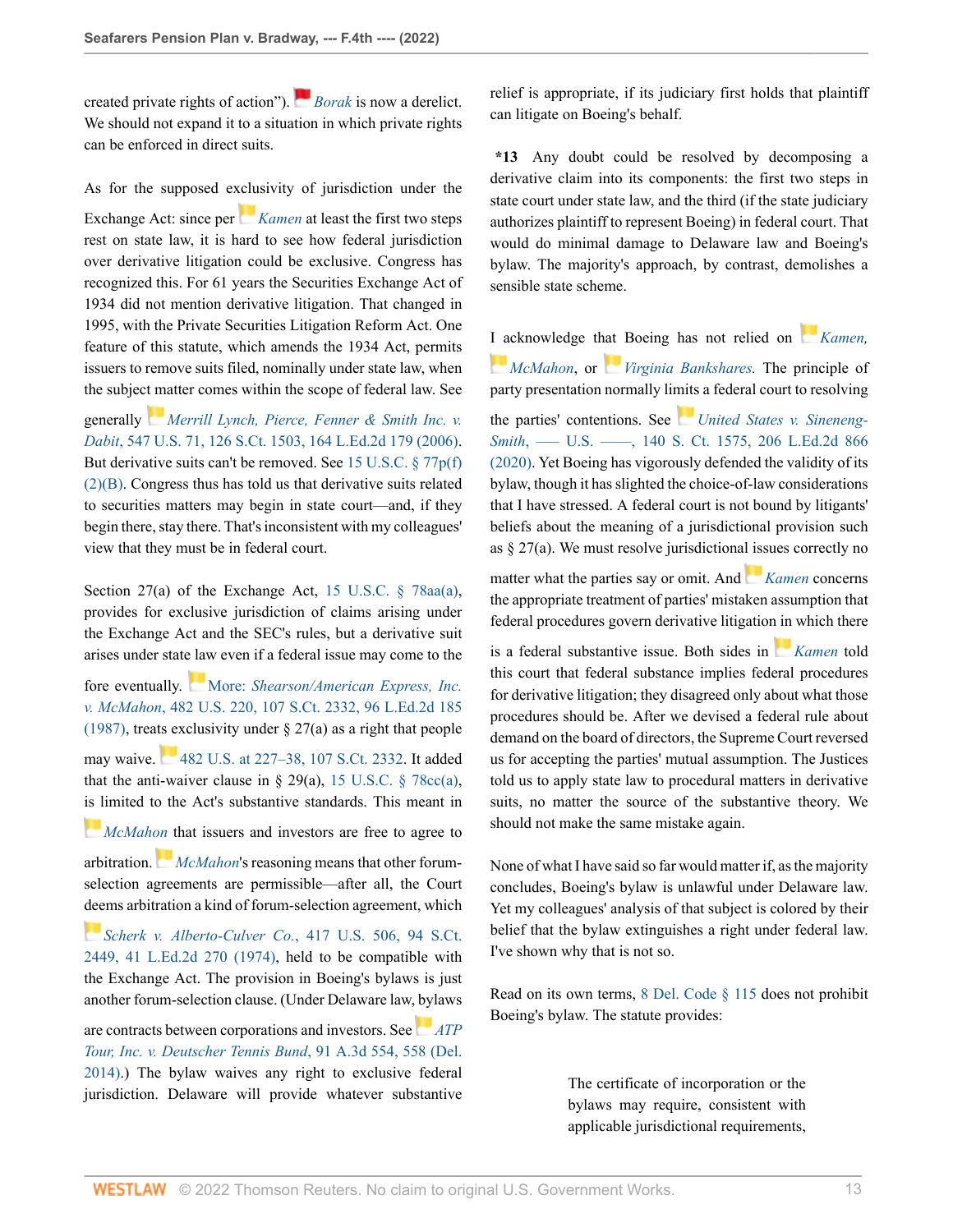that any or all internal corporate claims shall be brought solely and exclusively in any or all of the courts in this State, and no provision of the certificate of incorporation or the bylaws may prohibit bringing such claims in the courts of this State. "Internal corporate claims" means claims, including claims in the right of the corporation, (i) that are based upon a violation of a duty by a current or former director or officer or stockholder in such capacity, or (ii) as to which this title confers jurisdiction upon the Court of Chancery.

This does not prohibit bylaws that limit derivative claims to state court. To the contrary, it authorizes such bylaws and prohibits only those that *prevent* litigation in state court. Boeing's bylaw does not transgress that rule.

Suppose we treat plaintiffs' derivative suit as something other than an "internal corporate claim[ ]"—I think that it is one, but suppose otherwise. That would make [§ 115](http://www.westlaw.com/Link/Document/FullText?findType=L&pubNum=1000005&cite=DESTT8S115&originatingDoc=Ia5e00410700211ec9d07baaeba647595&refType=LQ&originationContext=document&vr=3.0&rs=cblt1.0&transitionType=DocumentItem&contextData=(sc.Keycite)) irrelevant. It would neither authorize nor prohibit the bylaw.

The most authoritative word about the meaning of  $\S$  115 comes from the Supreme Court of Delaware.

[Section 115](http://www.westlaw.com/Link/Document/FullText?findType=L&pubNum=1000005&cite=DESTT8S115&originatingDoc=Ia5e00410700211ec9d07baaeba647595&refType=LQ&originationContext=document&vr=3.0&rs=cblt1.0&transitionType=DocumentItem&contextData=(sc.Keycite)) merely confirms affirmatively ... that a charter may specify that internal corporate claims must be brought in "the courts in this State" ... while prohibiting provisions that would preclude bringing internal corporate claims "in the courts of this State." [Section 115,](http://www.westlaw.com/Link/Document/FullText?findType=L&pubNum=1000005&cite=DESTT8S115&originatingDoc=Ia5e00410700211ec9d07baaeba647595&refType=LQ&originationContext=document&vr=3.0&rs=cblt1.0&transitionType=DocumentItem&contextData=(sc.Keycite)) read fairly, does not address the propriety of forum-selection provisions applicable to other types of claims. If a forum-selection provision purports to govern intra-corporate litigation of claims that do not fall within the definition of "internal

corporate claims," we must look elsewhere ... to determine whether the provision is permissible.

**\*14** *[S](https://1.next.westlaw.com/Link/RelatedInformation/Flag?documentGuid=I240b5c60693c11ea81d388262956b33a&transitionType=InlineKeyCiteFlags&originationContext=docHeaderFlag&Rank=0&ppcid=87af63fa54164b0496d5b848dd82ec18&contextData=(sc.Keycite) )alzberg v. Sciabacucchi*[, 227 A.3d 102, 119 \(Del.](http://www.westlaw.com/Link/Document/FullText?findType=Y&serNum=2050587897&pubNum=0007691&originatingDoc=Ia5e00410700211ec9d07baaeba647595&refType=RP&fi=co_pp_sp_7691_119&originationContext=document&vr=3.0&rs=cblt1.0&transitionType=DocumentItem&contextData=(sc.Keycite)#co_pp_sp_7691_119) [2020\)](http://www.westlaw.com/Link/Document/FullText?findType=Y&serNum=2050587897&pubNum=0007691&originatingDoc=Ia5e00410700211ec9d07baaeba647595&refType=RP&fi=co_pp_sp_7691_119&originationContext=document&vr=3.0&rs=cblt1.0&transitionType=DocumentItem&contextData=(sc.Keycite)#co_pp_sp_7691_119). This tells us that  $\S$  115 either supports Boeing's bylaw or is irrelevant to it. My colleagues say that [8 Del.](http://www.westlaw.com/Link/Document/FullText?findType=L&pubNum=1000005&cite=DESTT8S109&originatingDoc=Ia5e00410700211ec9d07baaeba647595&refType=SP&originationContext=document&vr=3.0&rs=cblt1.0&transitionType=DocumentItem&contextData=(sc.Keycite)#co_pp_a83b000018c76) [Code § 109\(b\),](http://www.westlaw.com/Link/Document/FullText?findType=L&pubNum=1000005&cite=DESTT8S109&originatingDoc=Ia5e00410700211ec9d07baaeba647595&refType=SP&originationContext=document&vr=3.0&rs=cblt1.0&transitionType=DocumentItem&contextData=(sc.Keycite)#co_pp_a83b000018c76) on which Boeing relies as the "elsewhere," does not authorize its bylaw bec[ause](https://1.next.westlaw.com/Link/RelatedInformation/Flag?documentGuid=I240b5c60693c11ea81d388262956b33a&transitionType=InlineKeyCiteFlags&originationContext=docHeaderFlag&Rank=0&ppcid=87af63fa54164b0496d5b848dd82ec18&contextData=(sc.Keycite) )  $\S$  115, as the more specific law, takes precedence. Yet *[Salzberg](http://www.westlaw.com/Link/Document/FullText?findType=Y&serNum=2050587897&pubNum=0007691&originatingDoc=Ia5e00410700211ec9d07baaeba647595&refType=RP&originationContext=document&vr=3.0&rs=cblt1.0&transitionType=DocumentItem&contextData=(sc.Keycite))* directs courts to look outside  $\S$  115 unless the bylaw does something that [§ 115](http://www.westlaw.com/Link/Document/FullText?findType=L&pubNum=1000005&cite=DESTT8S115&originatingDoc=Ia5e00410700211ec9d07baaeba647595&refType=LQ&originationContext=document&vr=3.0&rs=cblt1.0&transitionType=DocumentItem&contextData=(sc.Keycite)) forbids—and [§ 115](http://www.westlaw.com/Link/Document/FullText?findType=L&pubNum=1000005&cite=DESTT8S115&originatingDoc=Ia5e00410700211ec9d07baaeba647595&refType=LQ&originationContext=document&vr=3.0&rs=cblt1.0&transitionType=DocumentItem&contextData=(sc.Keycite)) forbids only provisions that block litigation in Delaware. [Section 109\(b\)](http://www.westlaw.com/Link/Document/FullText?findType=L&pubNum=1000005&cite=DESTT8S109&originatingDoc=Ia5e00410700211ec9d07baaeba647595&refType=SP&originationContext=document&vr=3.0&rs=cblt1.0&transitionType=DocumentItem&contextData=(sc.Keycite)#co_pp_a83b000018c76) is a general grant of au[thor](https://1.next.westlaw.com/Link/RelatedInformation/Flag?documentGuid=I240b5c60693c11ea81d388262956b33a&transitionType=InlineKeyCiteFlags&originationContext=docHeaderFlag&Rank=0&ppcid=87af63fa54164b0496d5b848dd82ec18&contextData=(sc.Keycite) )ity to adopt bylaws. Given the understanding of  $\S$  115

in *[Salzberg](http://www.westlaw.com/Link/Document/FullText?findType=Y&serNum=2050587897&pubNum=0007691&originatingDoc=Ia5e00410700211ec9d07baaeba647595&refType=RP&originationContext=document&vr=3.0&rs=cblt1.0&transitionType=DocumentItem&contextData=(sc.Keycite))*, [§ 109\(b\)](http://www.westlaw.com/Link/Document/FullText?findType=L&pubNum=1000005&cite=DESTT8S109&originatingDoc=Ia5e00410700211ec9d07baaeba647595&refType=SP&originationContext=document&vr=3.0&rs=cblt1.0&transitionType=DocumentItem&contextData=(sc.Keycite)#co_pp_a83b000018c76) is adequate to the task.

I accept my colleagues' observation that federal district courts are courts "in" each state, but this does not have the significance they see in "in". [Section 115](http://www.westlaw.com/Link/Document/FullText?findType=L&pubNum=1000005&cite=DESTT8S115&originatingDoc=Ia5e00410700211ec9d07baaeba647595&refType=LQ&originationContext=document&vr=3.0&rs=cblt1.0&transitionType=DocumentItem&contextData=(sc.Keycite)) says that a bylaw may call for litigation "exclusively in *any or all* of the courts in this State" (emphasis added). Just as a federal district court is "in" Delaware, so is the state's Court of Chancery. The option to choose among "any" of the courts "in" Delaware gives Boeing the right to do exactly what it has done. My colleagues, by contrast, read "any or" out of  $\S$  115, leaving only "all" as an option.

I end where I began, just as my colleagues have done. Their beginning is a belief that the bylaw coupled with  $\S 27(a)$ strips plaintiff of a federal right to litigate a derivative  $\S 14(a)$ claim. But if there is no such thing as a derivative  $\S$  14(a) claim divorced from state corporate law, if derivative suits are proper in state courts, and if exclusivity under  $\S$  27(a) is waivable—indeed, if any one of these three propositions holds—then there is no problem with litigating plaintiff's claim in the courts of Delaware.

# **All Citations**

--- F.4th ----, 2022 WL 70841

# **Footnotes**

<span id="page-13-0"></span>[1](#page-3-3) Along with its federal claims, the Seafarers Plan initially alleged claims under Delaware law for breaches of fiduciary duty and unjust enrichment. Once the defendants invoked the forum bylaw, the parties agreed to dismiss the state-law claims without prejudice to allow refiling in state court in Delaware.